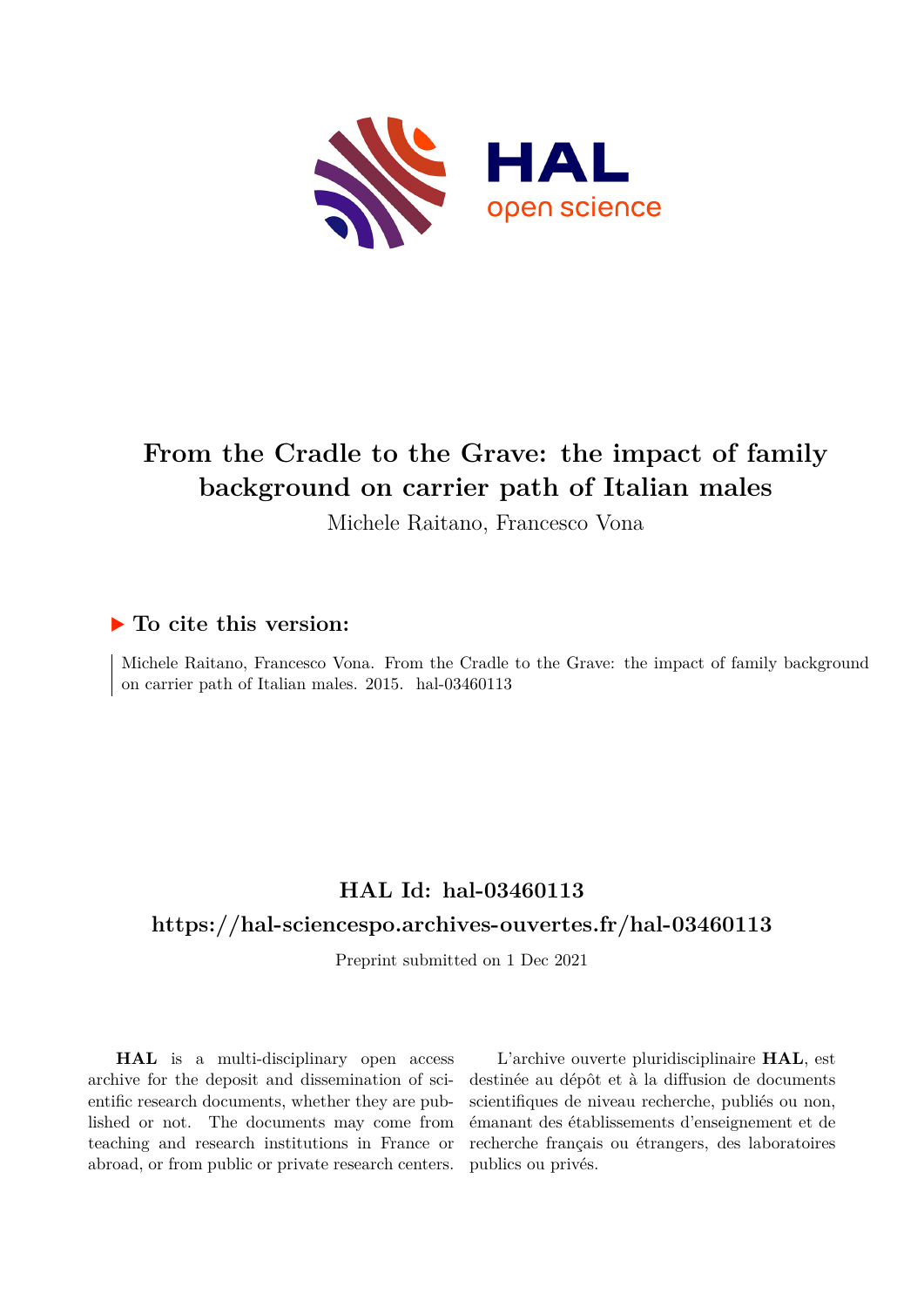

# NOTA DI LAVORO 74.2015

**From the Cradle to the Grave: the Effect of Family Background on the Career Path of Italian Men**

Michele Raitano, Department of Economics and Law, Sapienza University of Rome

Francesco Vona, OFCE SciencesPo and SKEMA Business School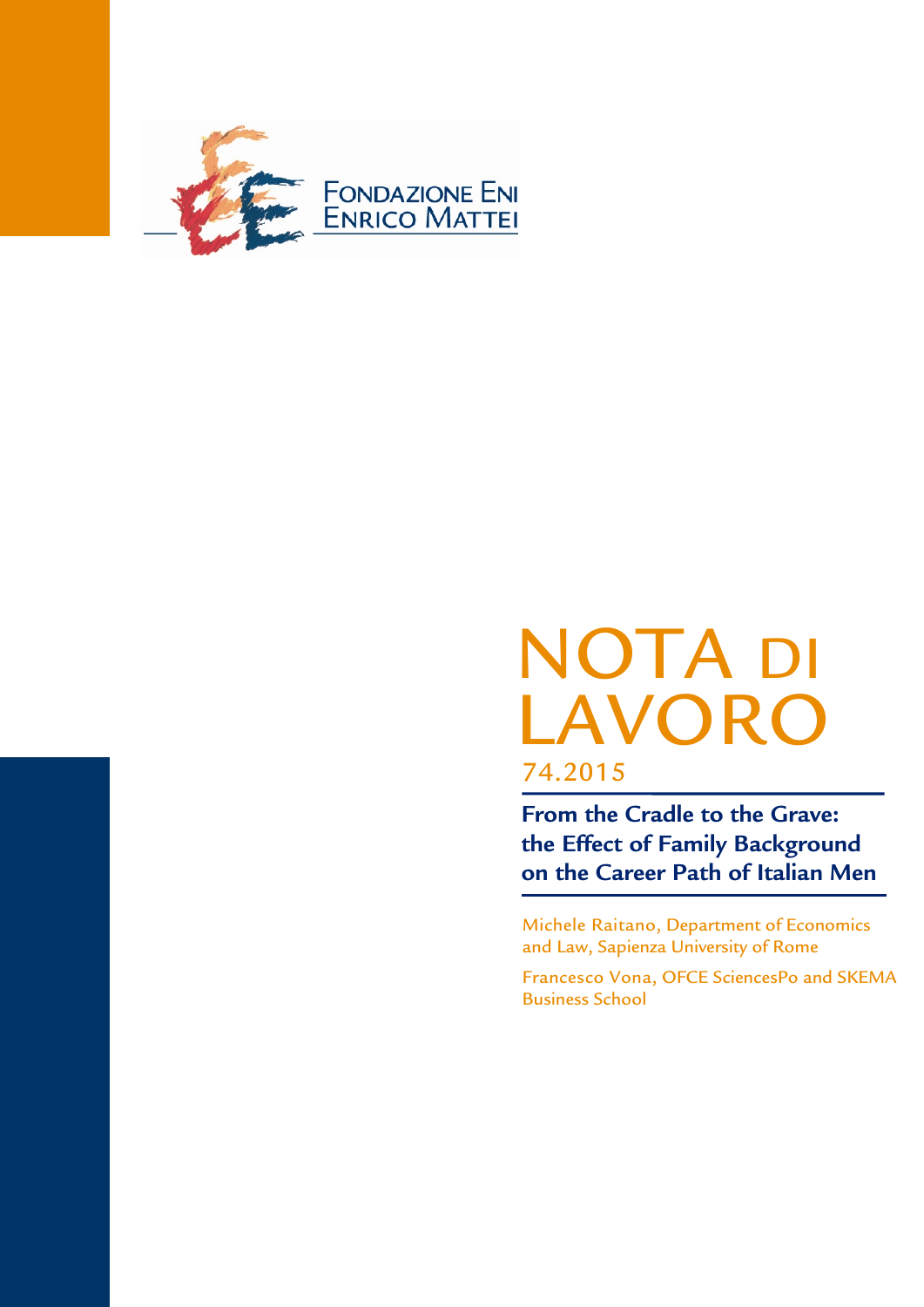## Economy and Society Interim Series Editor: Carlo Carraro

## **From the Cradle to the Grave: the Effect of Family Background on the Career Path of Italian Men**

By Michele Raitano, Department of Economics and Law, Sapienza University of Rome

Francesco Vona, OFCE SciencesPo and SKEMA Business School

#### **Summary**

This paper investigates the influence of parental education on the returns to experience of Italian men using a new longitudinal dataset that contains detailed information on individual working histories. Our favourite panel estimates indicate that an additional year of parental education increases sons' weekly wages by 11.7% after twenty years of experience and that 71% of this effect emerges during the career. We show that this effect holds irrespective of individual abilities, and it appears the result of both a glass ceiling effect, due to the complementarity between parental education and son's abilities, and a parachute effect, associated with family labour market connections.

**Keywords**: Intergenerational Inequality; Parental Education; Experience-Earnings profiles; Human Capital

**JEL Classification: 162, 124, 131** 

#### Address for correspondence

Michele Raitano Department of Economics and Law Sapienza University of Rome Via del Castro Laurenziano, 9 00161 Rome **Italy** E-mail: michele.raitano@uniroma1.it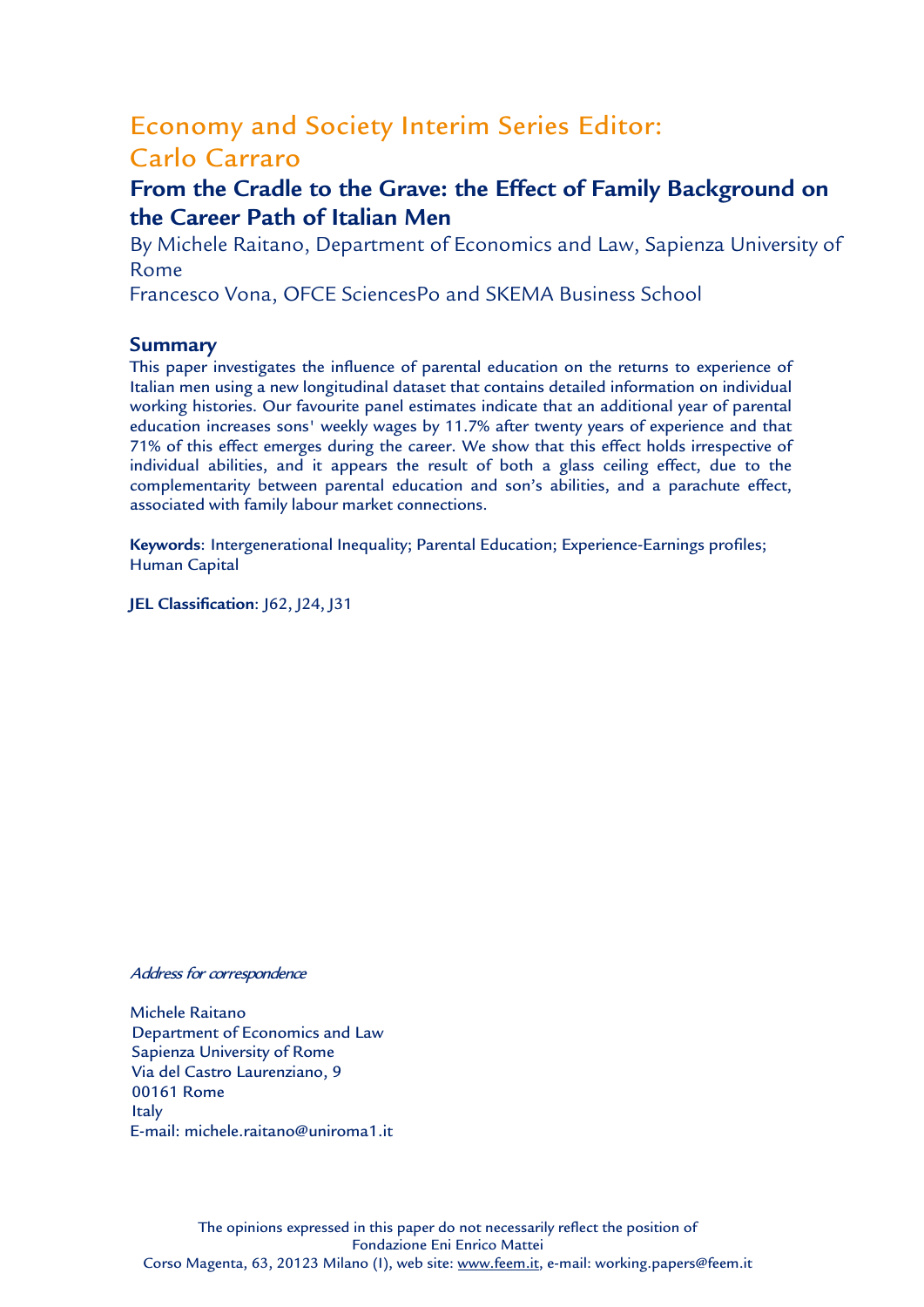# FROM THE CRADLE TO THE GRAVE: THE EFFECT OF FAMILY BACKGROUND ON THE CAREER PATH OF ITALIAN MEN

#### Raitano Michele (Department of Economics and Law, Sapienza University of Rome) [♦](#page-3-0) and Vona Francesco (OFCE SciencesPo and SKEMA Business School)

#### **Abstract**

This paper investigates the influence of parental education on the returns to experience of Italian men using a new longitudinal dataset that contains detailed information on individual working histories. Our favourite panel estimates indicate that an additional year of parental education increases sons' weekly wages by 11.7% after twenty years of experience and that 71% of this effect emerges during the career. We show that this effect holds irrespective of individual abilities, and it appears the result of both a glass ceiling effect, due to the complementarity between parental education and son's abilities, and a parachute effect, associated with family labour market connections.

**Keywords**: Intergenerational Inequality; Parental Education; Experience-Earnings profiles; Human Capital.

**JEL codes**: J62 ; J24 ; J31

#### 1. INTRODUCTION

Intergenerational inequality in socio-economic attainments has usually been studied through the lens of human capital theory. A large body of empirical research has made this view prominent, showing that parental characteristics play a crucial role in the formation of the various skills on which labour market success depends (e.g., Becker and Tomes, 1979 and 1986). Thanks to the availability of new datasets that link parents' characteristics to their children's labour market outcomes, recent research has broadened this view and indicated the existence of other, more direct channels through which parents may influence their children's outcomes, such as job referrals, nepotism and the transmission of employers (e.g., Magruder, 2010; Corak and Piraino, 2011).

<span id="page-3-0"></span>♦ Corresponding author; michele.raitano@uniroma1.it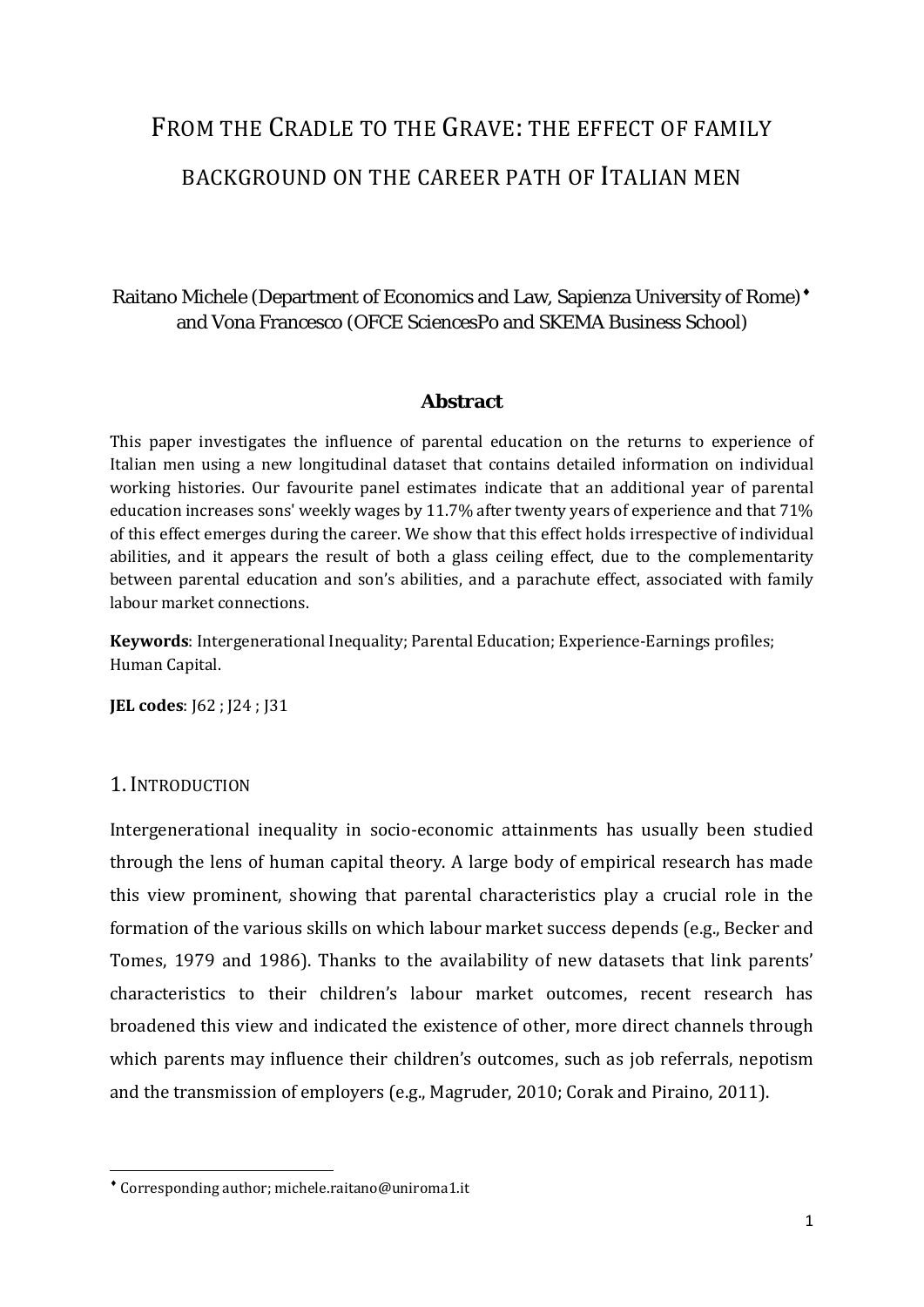This paper contributes to this growing literature by analysing the lifelong incidence of parental background on children's earnings for cohorts of Italian men who entered the labour market between 1975 and 2000. Italy is an intriguing country for research on intergenerational inequality: on the one hand, it has one of the lowest levels of social mobility among developed countries (Corak, 2013); on the other hand, it has a tuitionfree and rather egalitarian educational system (Checchi et al., 1999). In addition, Italy is well known as a country where family connections have a considerable effect on both job finding rates and the probability of achieving prestigious occupations (particularly in liberal professions; Pellizzari et al., 2011; Aina and Nicoletti, 2014). In recent comparisons across EU countries, the relatively low social mobility of Italy and Spain is partially explained by a parachute effect, which ensures a wage premium to well-off individuals who end up in low- and medium-paid occupations (Raitano and Vona, 2015).

To investigate the direct influence of parental background on children's experienceearnings profiles and the mechanisms shaping this influence, this paper resorts to a unique longitudinal dataset that contains information on family background, educational attainment and detailed individual working histories. The impressive length of our panel allows us to estimate the direct influence of parental background conditional on effective experience levels, individual abilities and education. The first contribution of this paper is the use of panel data techniques to unravel the crucial importance of parental background on workers' experience-earning profile. Our favourite estimate shows that after twenty years of experience, the direct effect of parental background on children's earning is 11.7%, and 71% of this effect is formed during the worker's career rather than being dependent on pre-labour market conditions.

However, standard panel data techniques are not enough to disentangle whether the direct influence of parental background on experience-earning profiles passes through better unobservable skills and thus learning capacities or through family ties used in finding better jobs or in getting promotions within the same job. We propose to solve this identification problem using the very general theoretical claim (which is also empirically well grounded; Cunha and Heckman, 2007) that parental background and children's idiosyncratic abilities independent of background are complementary inputs in the formation of individual skills and learning capacity. Operating under this assumption and using quantile regression fixed effects, we expect to observe a stronger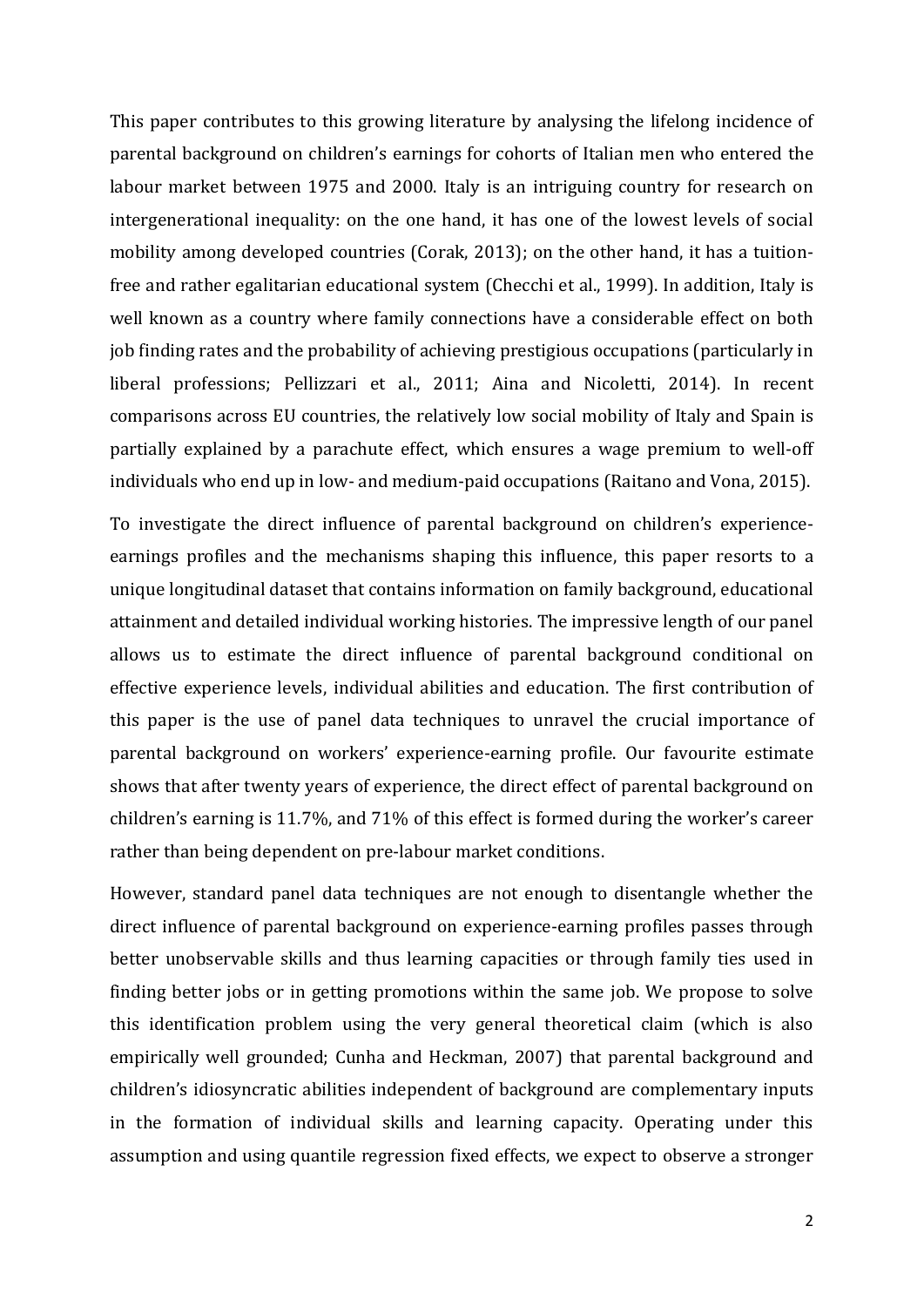parental background effect in the top of the ability distribution, i.e., a glass ceiling effect. In addition, we expect to observe that steeper experience-earning profiles for well-off children are primarily concentrated within the group of highly educated workers, where such ability-background complementarity is magnified. The fact that we observe the coexistence of a glass ceiling effect at the top of the ability distribution and a parachute effect at the bottom (i.e., for people descending the educational ladder relative to their parents) gives empirical substance to the claim that family connections matter in misallocating talents in the Italian labour market. Although this evidence is not conclusive absent an exogenous shock that asymmetrically affects abilities and family connections, our research opens a new avenue to identify the mechanism through which parental background influences children's lifelong outcomes.

It is worth noting that our paper differs from previous research that attempts to identify the influence of family connections in finding good jobs: we do not resort to selfreported measures of relatives' help. Instead, we combine the simple theoretical assumption of ability-background complementarity with the possibility to condition our estimates to individual abilities to disentangle the glass ceiling and parachute effects.

The remainder of the paper is organised as follows. The next section presents the main advantages of our dataset to study the lifelong influence of parental background on children's earnings. Section 3 presents preliminary evidence of how the point estimates of the parental background effect keep increasing along the career path. Section 4 sketches in detail the empirical strategy and the conceptual framework used to disentangle the two mechanisms at work. Section 5 discusses the main results, and Section 6 briefly concludes.

#### 2. DATA

The availability of a longitudinal dataset tracking a large portion of working histories for individuals with different family backgrounds represents the essential requirement to investigate the role played by education and parental background in shaping returns to experience. A recently built dataset called AD-SILC satisfies this essential requirement because it tracks Italian workers for an average of 15.2 years and contains information about children's and parents' education. AD-SILC is the result of a match between the IT-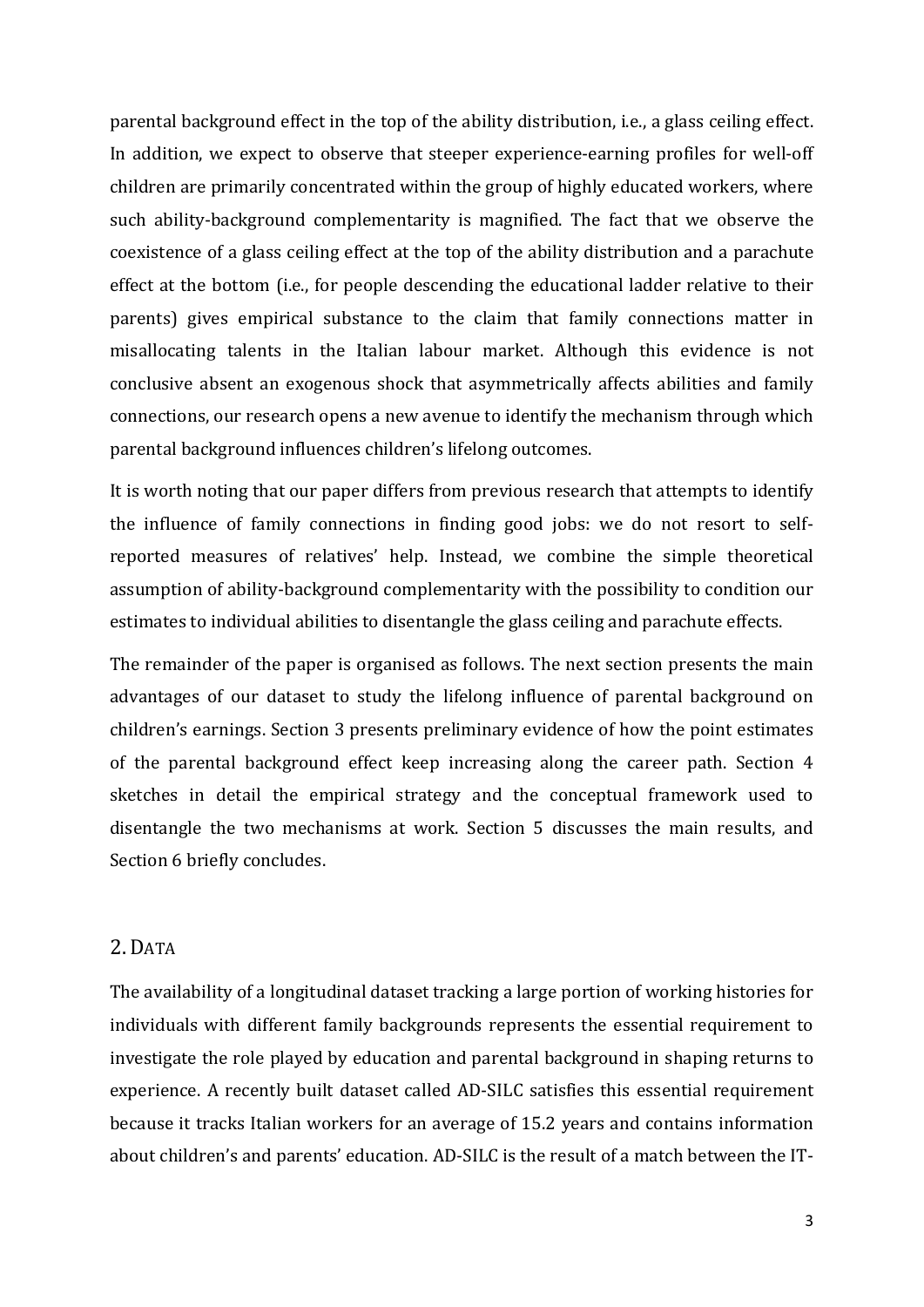SILC 2005 cross-sectional sample (i.e., the Italian version of the 2005 wave of the European Union Statistics on Income and Living Conditions - EU-SILC) and the administrative l[on](#page-6-0)gitudinal records provided by the Italian National Social Security Institute (INPS). <sup>1</sup> In particular, the cross-sectional variables collected in the IT-SILC 2005 have been enriched by the individual social security records since their entry in the labour market up to 2009. In a nutshell, this new dataset enriches the very detailed information on working histories that can be obtained from the social security archives (e.g., earnings and workers' status) with time-invariant characteristics related to family background and education.

For the purpose of this study, AD-SILC has other remarkable strengths. First and foremost, our data allow for a precise reconstruction of workers' effective experience. As shown by Blau and Kahn (2013), relying on effective rather than on potential experience or on survey data responses is crucial to correctly analyse the returns to human capital accumulation.[2](#page-6-1) More in detail, because all types of workers are obliged to enrol in social security, we can reconstruct all the individual working histories, distinguishing between inactivity periods and changes in employment status (e.g., employment, selfemployment, and unemployment). Thus, our panel is free from any attrition, and it allows us to compute effective experience as the sum of the weeks spent working as a private employee, a public employee or a self-employed worker.[3](#page-6-2) In addition, the INPS archives identify the firm for which an individual works, thus allowing us to observe jobto-job transitions, firm changes and firm tenure. In general, AD-SILC allows for a finegrained decomposition of working histories into several detailed episodes. This advantage will be exploited to disentangle the mechanisms through which parental education affects the experience-earning profile.

To the best of our knowledge, AD-SILC is one of the few datasets available internationally that combines detailed information on working histories and family

<span id="page-6-0"></span> <sup>1</sup> IT-SILC 2005 has been merged with the several archives managed by INPS that collect information for all types of workers: private employees, public employees, *parasubordinate* workers (i.e., individuals formally acting as self-employed workers but usually working as employees), farmers and all selfemployed categories (i.e., craftsmen, dealers and the various groups of professionals).

<span id="page-6-1"></span><sup>2</sup> Potential experience is computed as the difference between the year of the last graduation and the worker's age, under the assumption that there are no career interruptions. In addition, potential experience is measured in vears rather than in weeks.

<span id="page-6-2"></span> $3$  Consistent with the Italian rules about contractual seniority, effective experience is computed including weeks spent receiving sickness or parental allowances or being temporarily suspended by the firm without being fired (receiving the so-called *Cassa Integrazione* allowance).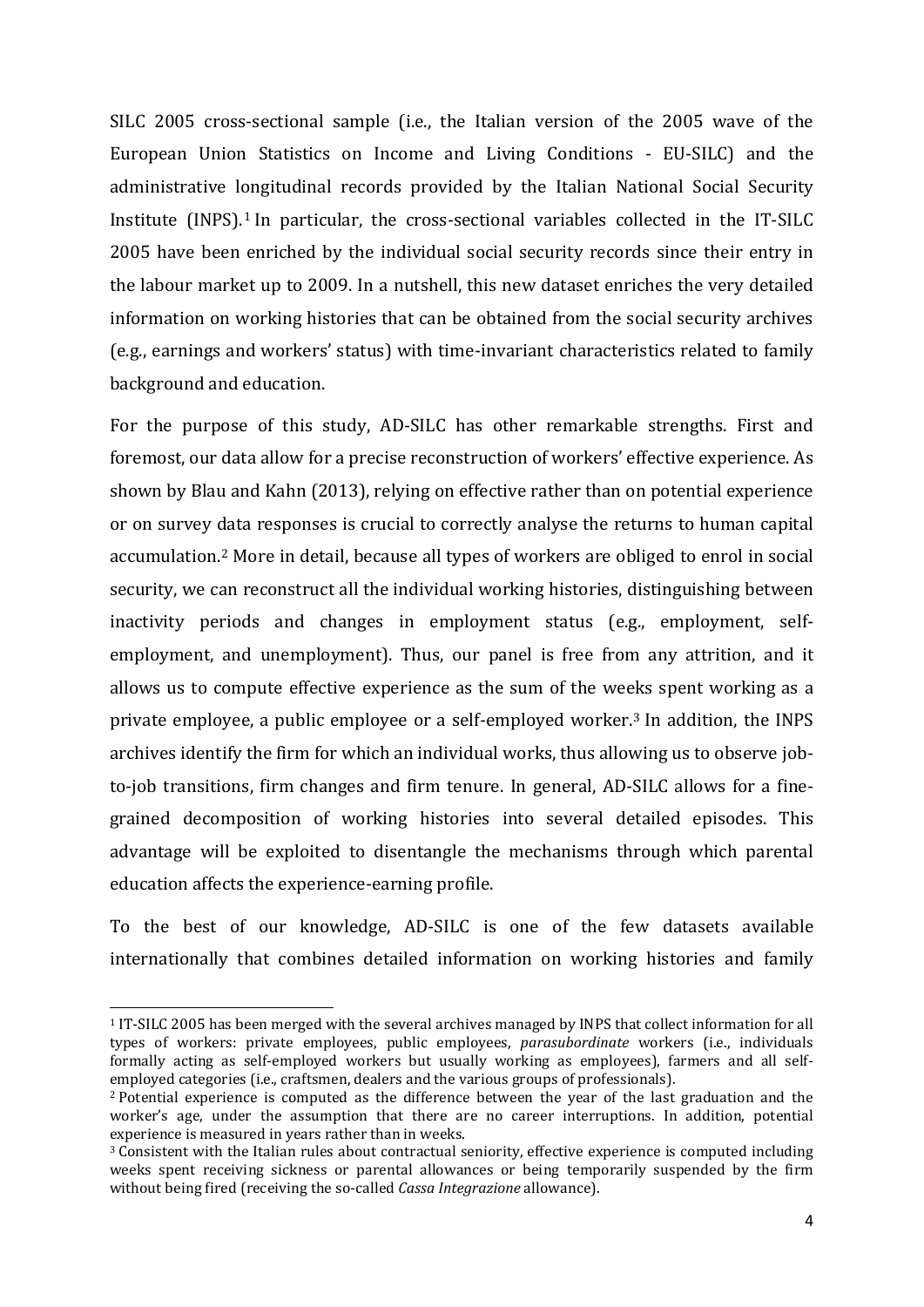characteristics. Similar data are primarily available for highly mobile Scandinavian countries and partially for the UK, as the population sampled in the National Child Development Survey and in the British Cohort Study are getting older (Gregg et al., 2014), but not for the relatively immobile Mediterranean countries.

Our primary estimation sample is selected to minimise the influence of confounding factors that are likely to affect our estimates of the returns to experience and education. First of all, we consider only males to overcome difficulties associated with the different labour supply behaviours across genders. Second, we use only private employees because incomes earned by other categories are likely to be reported with substantial measurement error. Unlike private employees' earnings, self-employed incomes are plagued by underreporting and truncation in the administrative archives, whereas reliable earnings for public employees and *parasubordinate* workers have been available in INPS archives only since 1996. However, it is worth recalling that periods spent working as public employees, *parasubordinates* and self-employed workers are included in the computation of effective experience, which can be hence considered a sufficient statistic of the entire work history.

In this paper, we use the cohorts of males who entered the labour market as private employees between 1975 and 2000 and observe their working career up to the end of 2009.[4](#page-7-0) We identify the entry year as the first year with a private employment spell lasting at least 13 weeks and at an age no younger than 15 and no higher than 34. For each year, we consider workers aged 15-64. We exclude from the sample individuals who do not have Italian citizenship because the retrospective dataset has underrepresented immigrants in past years (the panel is developed starting from the resident population in 2005).

The final sample is composed of 88,000 longitudinal observations concerning 5,774 individuals. Table 1 shows that the longitudinal size of the sample is remarkable: the median number of individual observations is 16, while 75% of the sample is followed for at least 8 years, and 90% is followed for at least 5 years. Given the small average firm size, Italian workers experience substantial mobility across firms throughout their career: the mean value of the number of firm changes experienced by the individuals

<span id="page-7-0"></span> <sup>4</sup> Note that possible periods spent working as a public employee or a self-employed before 1975 are included in the computation of individual experience.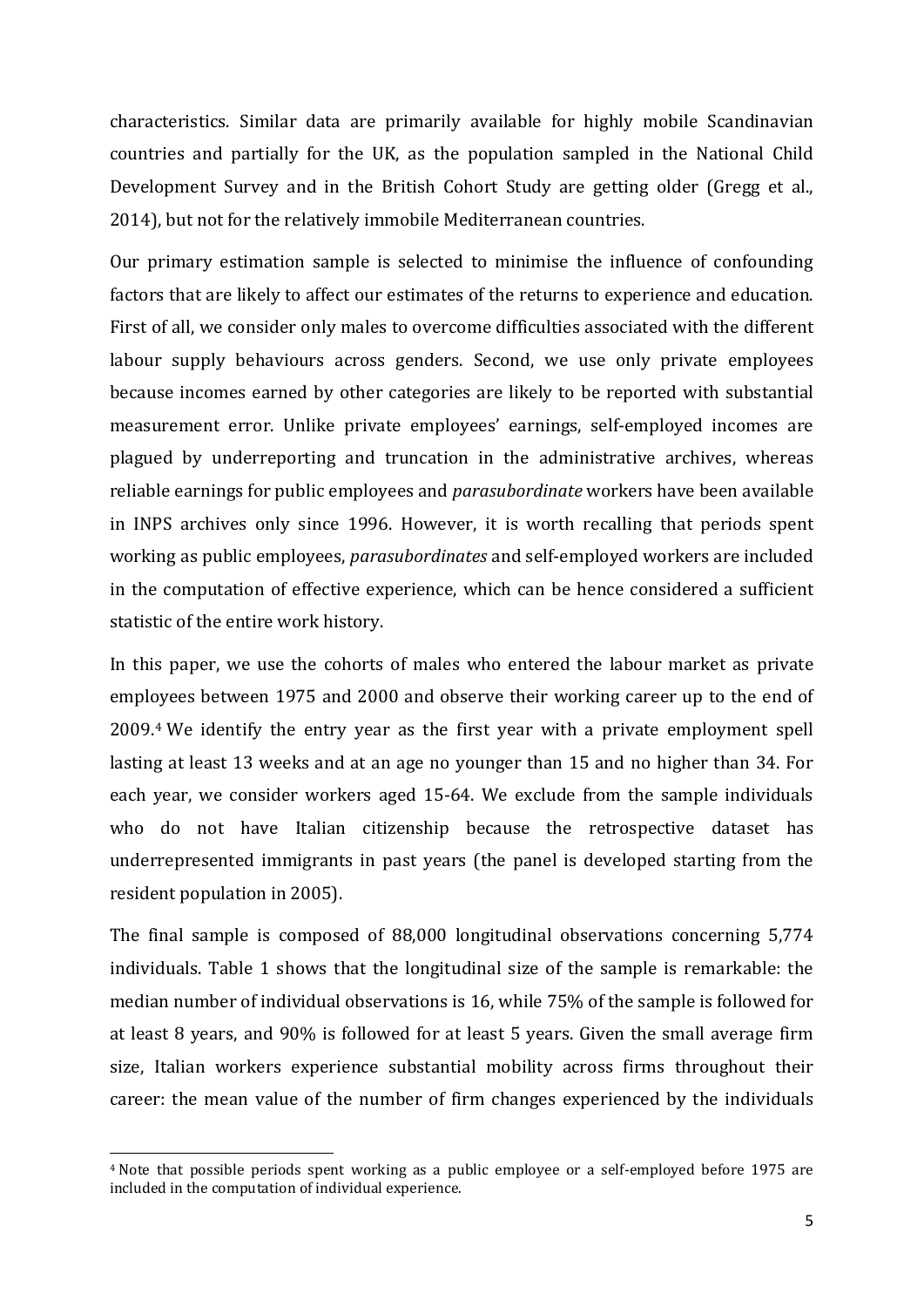tracked in our sample is 2.4. As a consequence, tenure in a specific firm is significantly lower than the total experience in the labour market (on average, 5.2 vs. 9.9).

Our main variables of interest are measured as follows. The dependent variable is the log of gross weekly wages from private employment (including personal income taxes and employees' social insurance contributions), computed by dividing the total earnings of the longest working episode as a private employee in a year for the related working weeks. Wages are converted to 2010 constant prices using the consumer price index. To reduce the effect of outliers, the top 0.5% and the bottom 1% of the weekly wage distribution in each year are dropped. We use weekly wages rather than annual wages because they are a better proxy of a worker's productivity. In addition, using weekly wages depurates from the influence of family background on labour supply decisions and on the probability of being unemployed, thus allowing our analysis to be focused on heterogeneity in the returns to experience depending on family background.

Following Hudson and Sessions (2011), we use the average years of education of the father and the mother as proxy of family background. Because a measure of parental earnings is absent in the EU-SILC, education is usually considered the best proxy of parental characteristics (e.g., Chevalier et al., 2013). Although this proxy is less informative than parental income, it is the best way to capture both parental earning potential and the parental capacity to transfer human capital. Educational attainments are converted to years of education to be parsimonious and estimate a single coefficient.

Our sample confirms that in the last century, Italy experienced a clear improvement in its population's educational attainment (Checchi et al., 2013). Compared to the average parental education, sons' education increased by 4.52 years (Table 1). Looking at the marginal distribution of the highest parental degree in Table 2, 60.5% achieved at most a primary degree, whereas only 13.3% and 2.4% attained, respectively, an upper secondary and a tertiary degree. Conversely, the share of those having attained at most a primary degree was reduced to 7.9% in the children's generation, whereas the shares of upper secondary and tertiary graduates rose, respectively, to 45.4% and 7.7%. However, in spite of the increase in educational attainment, the association between parental and children education remains large. Indeed, Table 2 shows that children's education is highly correlated with their parents' education.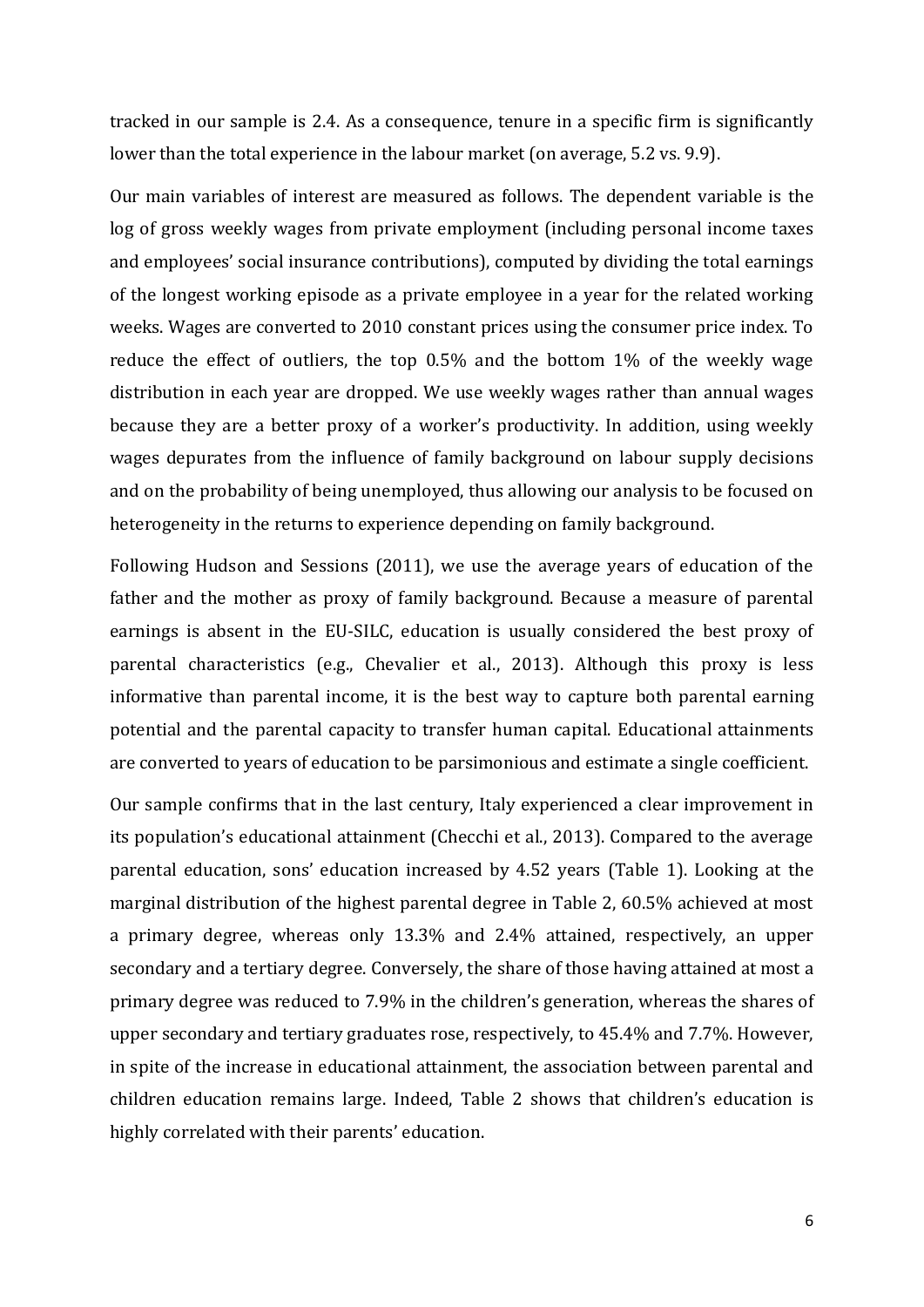Table 3 presents the descriptive statistics on the career steps of children with parents with different education. Because children's years of education steadily increases with parental education (Column 1), those coming from a worse background enter the labour market, on average, at a lower age (Column 2). However, worse-off children experience more frequent employment interruptions, as highlighted by the fact that the gap in effective years of experience in the labour market is much lower than the gap in the entry age. For instance, children of tertiary graduates start to work, on average, 4.5 years later than children of primary educated parents, but the corresponding meandistance in effective experience shrinks to 1.4 years.

#### 3. EARNINGS GROWTH BY PARENTAL BACKGROUND

As widely recognised in both theoretical and empirical literature, individual wages grow with labour market experience, and most importantly for the aims of this paper, experience-earning profiles are steeper for highly skilled workers.[5](#page-9-0) A large fraction of this steeper profile is explained by endogenous workers' mobility and is because, over their career, high-ability workers are more likely to be matched with more productive firms. Likewise, a steeper experience-earnings profile for highly skilled workers reflects differences in learning capacity between skilled and unskilled workers and the cumulative nature of skill formation along the life cycle.

Parental background can cause returns to experience to be highly correlated with unobservable worker skills and the connections useful to find a good job. However, to the best of our knowledge, and with the exception of the short paper of Hudson and Sessions (2011), no studies have directly investigated the effect of parental background on the shape of the experience-earnings profile.

In the empirical literature on intergenerational inequality (Bjorklund and Jantti, 2009; Black and Devereux, 2011; Blanden, 2013), this issue has been addressed indirectly by assessing the potential life-cycle bias in the estimate of the intergenerational elasticity β between children's and parents' incomes. In particular, it has been shown that an estimation bias is likely to emerge because the association between children's current and lifetime income varies over the life cycle when reliable measures of lifetime incomes

<span id="page-9-0"></span> <sup>5</sup> See Rubinstein and Weiss (2006) for a literature review of the theoretical mechanism and the empirical evidence and methods.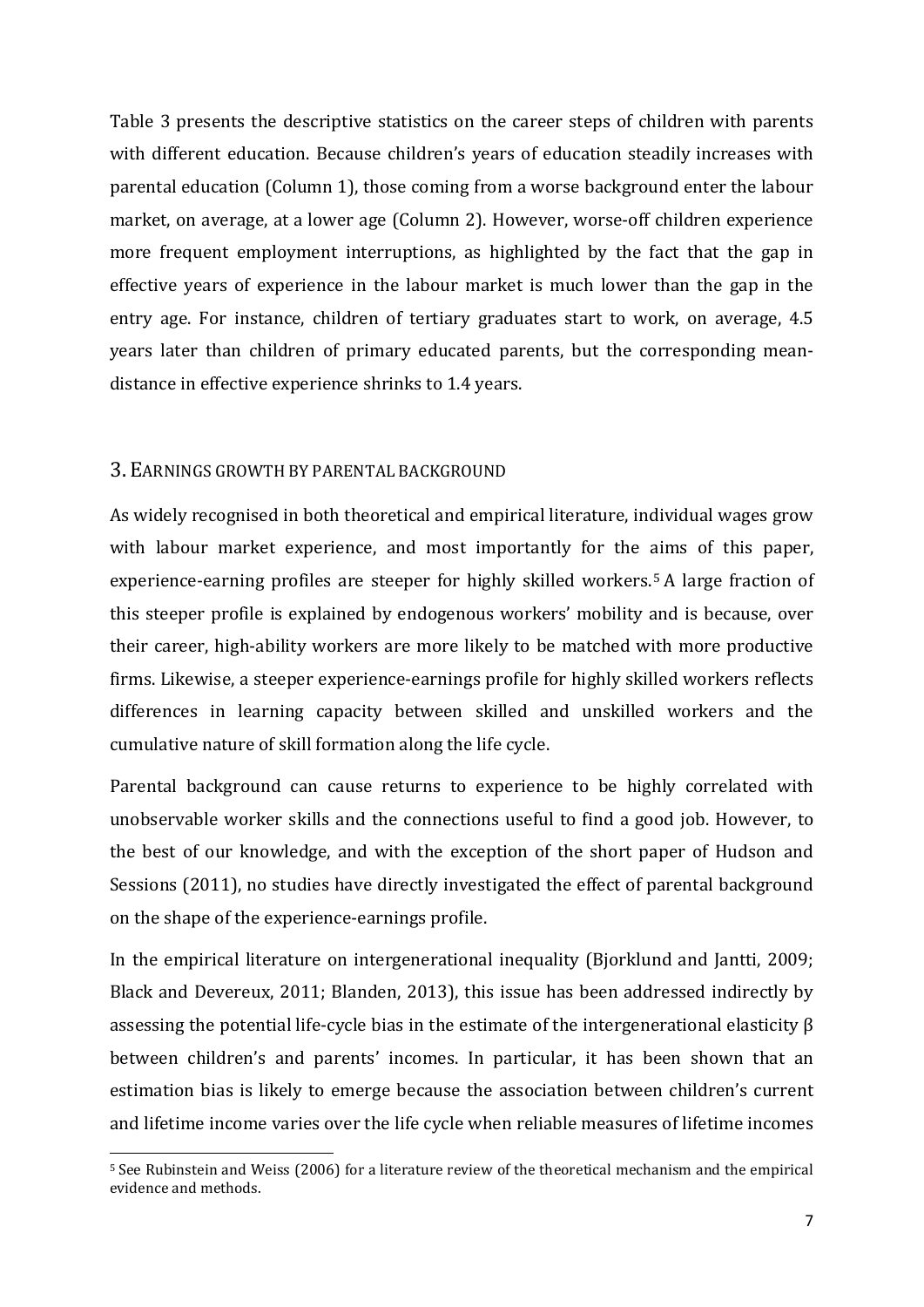are difficult to retrieve for both generations (Haider and Solon, 2006; Grawe, 2006).[6](#page-10-0) The usual rule of thumb to solve this problem is to choose an age for which the difference between the current and lifetime income is minimised, which is approximately 40 years for males (Haider and Solon, 2006). However, Nybom and Stuhler (2011) have recently shown that approximating lifetime earnings based on annual earnings at a certain age does not remove the lifecycle bias because idiosyncratic deviations from average profiles are correlated with family background. Therefore, as heterogeneity in income profiles is intrinsically dependent on family background, the age at which the gap between annual and lifetime earnings is minimised crucially depends on family background itself, making it exceedingly difficult to reduce the bias in the β.

This paper seeks to fill this gap in the literature and directly investigates the influence of parental background on returns to experience. Before carrying out proper panel estimates (see next sections), it is interesting to provide a preliminary descriptive picture of the association between children's earnings and parental background along the career path. As stated in Section 2, our dataset does not record information on parents' incomes; thus, the β elasticity cannot be properly estimated. However, we mimic these estimates using parents' education as proxy of background. We let the β depend on experience by running a set of OLS estimates at the different years of labour market experience. More precisely, we use our pooled panel and estimate for each level of experience the simple relation:

$$
log(w_{it}) = \alpha + \beta \cdot par\_edu_i + \delta_t + \varepsilon_i; \quad \forall \exp(1, 25) \tag{eq. 1}
$$

where  $log(w_{it})$  is log of gross weekly wage, par\_edu<sub>i</sub> is parents' average years of education and  $\delta_t$  is a dummy that equals one if the individual *i* has reached experience level *x* at year *t*.

Figure 1 presents the estimates of equation (1) for each experience level. This figure clearly shows that: 1. parental background is associated with significantly higher weekly wages, and 2. the estimated β increases steadily with sons' experience. Remarkably, this second finding indicates that the influence of parental background never declines or

<span id="page-10-0"></span> <sup>6</sup> Heterogeneity in earnings growth across individuals is usually considered to be due to the heterogeneity in human capital investment. Indeed, the estimates of the intergenerational elasticities would be biased if young children were observed because earnings profiles are steeper for more educated children and children's education is associated to parental background.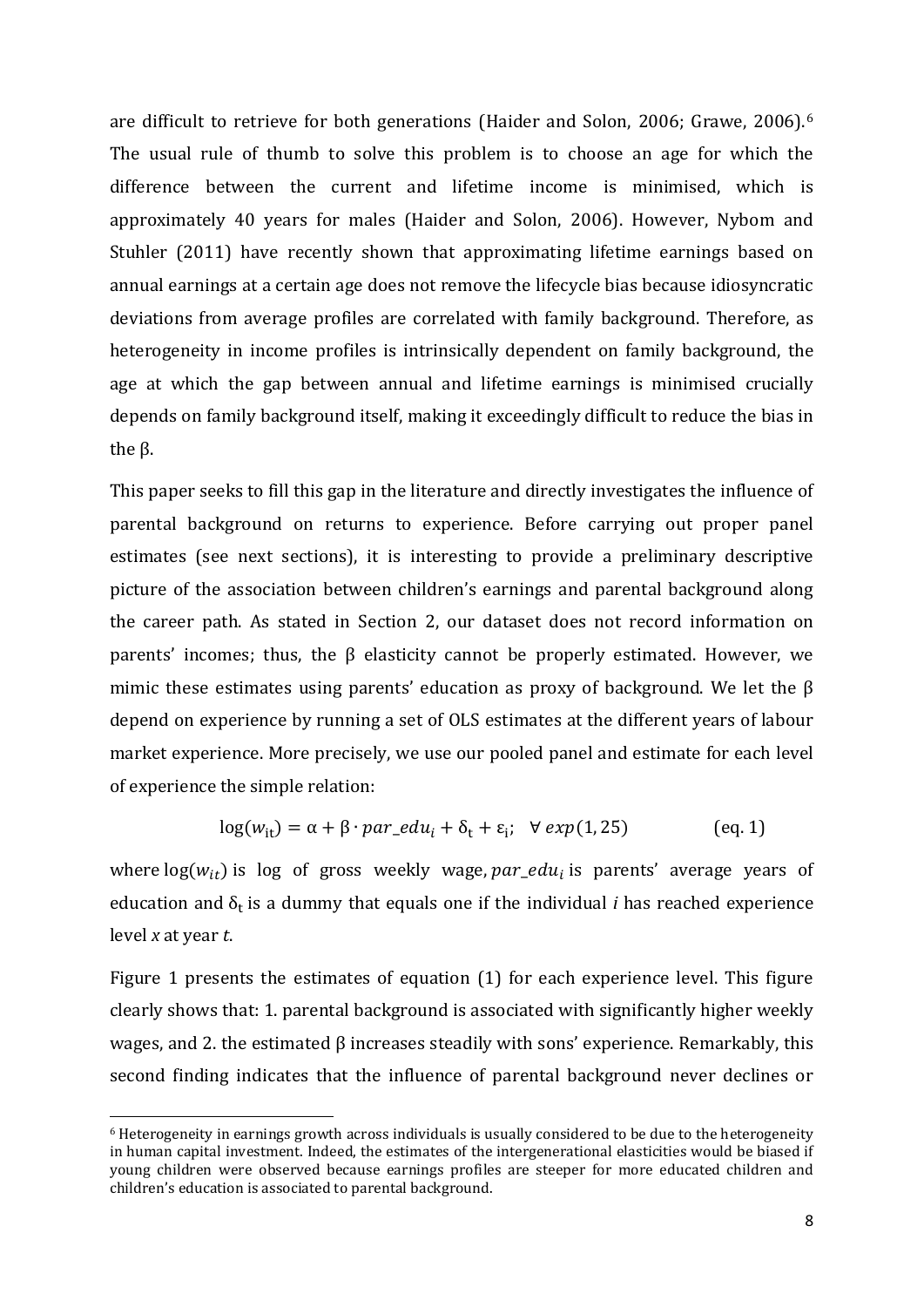stabilises around a certain value. Rather, it continues to grow during the sons' entire career. The cumulative nature of skill formation can account for this pattern as long as children's education is strongly dependent on their parents' education (Hertz et al., 2007).

To provide preliminary insights on this hypothesis, Figure 2 presents the results of the same regression augmented for the sons' own education, also measured in years. The main result is that the β keeps increasing with children's experience, although at a slower pace than that shown in Figure 1. Also note that in this case, the  $\beta_s$  are always statistically significant. Returns to children's education also increase with experience, confirming the key role of cumulative skill formation (Cunha and Heckman, 2007). In turn, the emergence of a direct effect of parental background when controlling for children's education is a distinct feature of all unequal European countries as opposed to more equal ones (Raitano and Vona, 2015). This direct influence is more difficult to explain and requires further analyses to disentangle whether it depends on unobservable abilities or other mechanisms.

In sum, our preliminary evidence is consistent with the hypothesis of an irreducible heterogeneity in earning profiles, as dependent on both parents' and children's education (Nybom and Stuhler, 2011). In next section, we present a simple conceptual framework to guide structured empirical analyses capable to shed some light on the mechanisms underpinning this persistent influence of parental education on sons' earnings.

#### 4. EMPIRICAL STRATEGY

Human capital accumulation is usually considered the main channel through which parental background influences lifetime earnings (Becker and Tomes, 1979 and 1986; Solon, 2004). Parental background is likely to affect human capital accumulation through different channels (e.g., educational choices, peer effects, different schooling quality; Benabou, 1996; Dustmann, 2004; Bratsberg et al., 2007) whose influence may be mediated by on-going educational policies (Schuetz et al., 2008). To be sure, not only do well-off children remain longer at school on average (Hertz et al., 2007), but they also outperform other children in test scores at a given school level (Fuchs and Woessmann, 2007) and benefit more from extra-schooling activities and parental care (Devereux,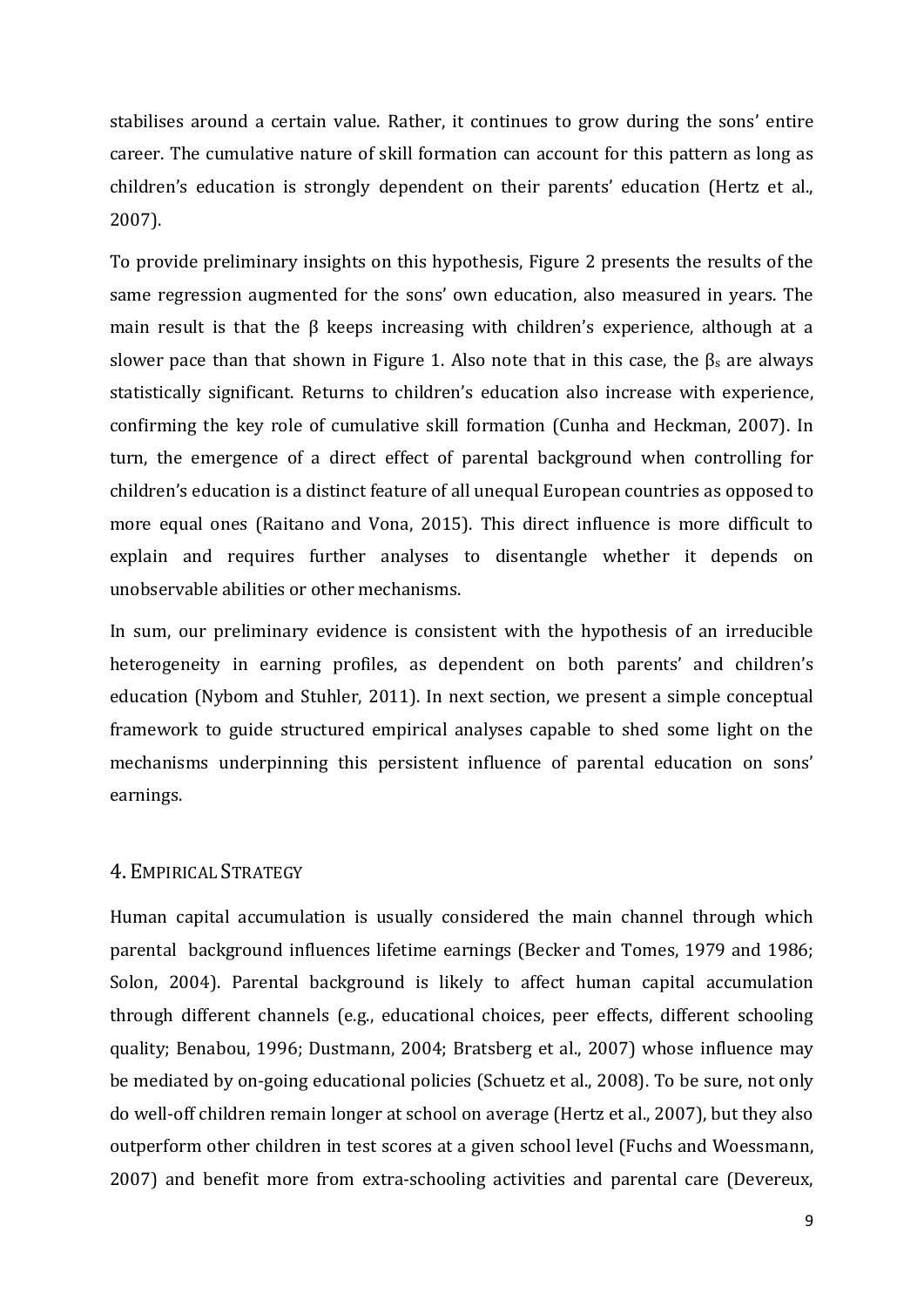2011). More important, the cumulativeness in skill formation makes early-age investments crucial (Cunha and Heckman, 2007) and thus increases the likelihood that well-off parents have a persistent influence on their children's labour market outcomes through a better learning capacity. This early life influence is particularly important for cognitive skills on which labour market success strongly depends. In addition to core cognitive skills, parental background can affect children's labour market outcomes in other ways. Indeed, well-off parents transfer to their children soft skills and a network of social relations that could prove extremely useful in finding good jobs and reducing the unemployment risk.

The empirical identification of the mechanisms through which parental background can affect children's labour market dynamics and earnings is exceedingly difficult, but it can be facilitated through the use of a simple illustrative equation governing the process of skill formation. Under a quite general assumption, such an equation helps distinguish between the two empirically unobservable components through which parental background can influence children's earnings: additional cognitive abilities vs. network and social relations.

Let us assume that individual skills,  $s_i$ , are an additive function of family background,  $b_i$ , and of an idiosyncratic ability shock orthogonal to background,  $a_i$ . A general way to write such a skill production function is:

$$
s_i = \delta b_i + \beta a_i + \gamma a_i b_i \tag{eq.2}
$$

where  $\delta$ ,  $\beta$ ,  $\gamma$  are parameters capturing the intensity of, respectively, a pure background effect, an ability effect and the background effect conditional on children's ability. In line with leading research on skill formation (Cunha and Heckman, 2007), Equation 1 assumes that  $b_i$  and  $a_i$  are complements in the production function of skills and thus that the autonomous effect of parental background on skills is magnified in presence of highly idiosyncratic abilities. When allowing skills to influence earnings dynamically through learning and job changes, the wage of individual *i* at time *t* can be written as:

$$
w_{it} = s_i(1 + e_{it}) = (\delta_1 b_i + \delta_2 b_i e_{it}) + (\beta_1 a_i + \beta_2 a_i e_{it}) + (\gamma_1 a_i b_i + \gamma_2 a_i b_i e_{it}) \quad \text{(eq. 3)}
$$

where labour market experience  $e_{it}$  is interacted with the three components of the skill vector. The coefficients denoted with "1" capture the influence of skills on earning potential, whereas the coefficients denoted with "2" capture the influence along the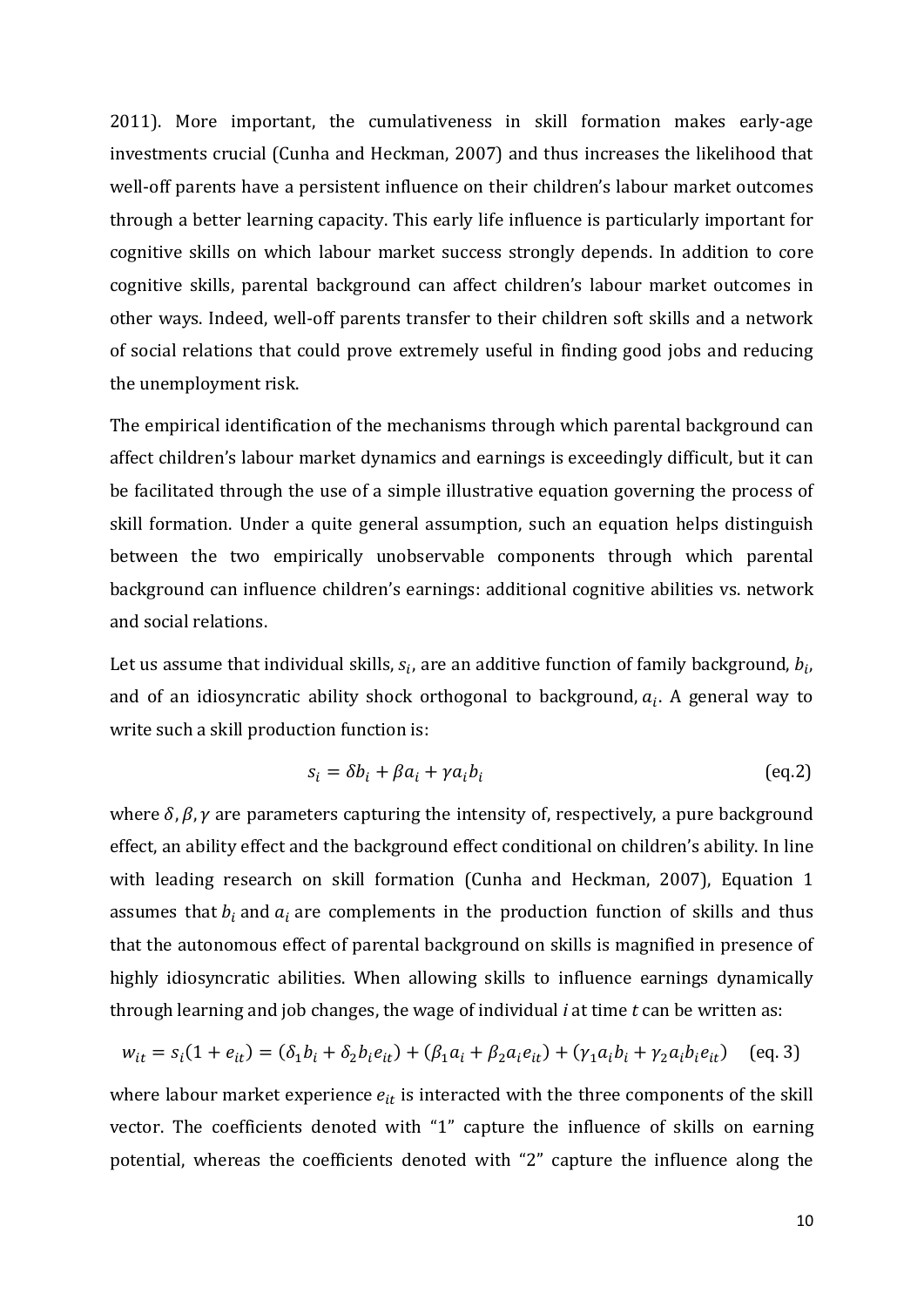working career. The latter typically occurs through on-the-job learning and (voluntary and involuntary) job changes.

Our expectations on the sign of the coefficients in Equation (3) are the following. First, the pure ability effects are reasonably expected to be positive and significant. Second, we should expect to observe a strong complementarity between ability and background in the accumulation of cognitive skills (Cunha and Heckman, 2007). This implies that  $\gamma_1$ and  $y_2$  are both expected to be positive and significant. Third, under the assumption of complementarity between background and ability, we should expect the autonomous background effects  $\delta_1$  and  $\delta_2$  to be near zero and statistically insignificant unless parental background exerts a strong influence on earnings through family connections and inherited social capital.

In Southern European countries, family ties and networks often play a major role (Checchi et al., 1999; Guell et al., 2007), affecting the probability of finding a good job and other labour market outcomes (Granovetter, 2005). For instance, family networks can ensure good jobs to low-ability individuals, even those with poor levels of schooling or abilities (Raitano and Vona, 2015). As a result, the autonomous effect of parents' education on children's earnings is likely to be positive and particularly strong along the workers' career (i.e.,  $\delta_2 > 0$ ).<sup>[7](#page-13-0)</sup>

The direct empirical counterpart of Equation (2) is the empirical model proposed by Hudson and Sessions (2011), which has the advantage of allowing the impact of work experience to explicitly depend on parental education. We estimate the following Mincerian equation:

$$
log(w_{it}) = g(e_{it}) + par\_edu_i(\varphi_1 + \varphi_2 e_{it}) + \mathbf{X}_{it}\boldsymbol{\beta} + \mu_i + \varepsilon_{it}
$$
 (eq.4)

where  $log(w_{it})$  is the log of weekly wages<sup>[8](#page-13-1)</sup>,  $\varepsilon_{it}$  is a standard error term,  $X_{it}$  is a set of usual controls in wage equations<sup>9</sup>, and  $g(e_{it})$  is a third-order polynomial in effective

<span id="page-13-0"></span> <sup>7</sup> The literature on the influence of family networks in the labour markets is growing fast (e.g., Pellizzari, 2010; Magruder, 2009; Kramarz and Nordstrom Skans, 2013; Aina and Nicoletti, 2014; Corak and Piraino, 2011; Marcenaro Gutierrez et al., 2014). However, this literature usually focuses on the probability of finding a good job through self-reported family help, whereas in this paper, we investigate the effect of family background on earnings.<br><sup>8</sup> In the Appendix, we show that our results hold using annual earnings as the dependent variable.

<span id="page-13-1"></span>

<span id="page-13-2"></span><sup>&</sup>lt;sup>9</sup> In the baseline model, the vector **X** contains the following variables: age, age squared, number of weeks worked in the year, dummy for part-time work in the week, regional dummies, cohort dummies and year dummies. In augmented specifications, we also include sector dummies and the log of firm size (available in the dataset since 1987), tenure and other proxies of worker history (i.e., white collar dummy, periods spent receiving unemployment subsidies or being temporarily suspended by the employer).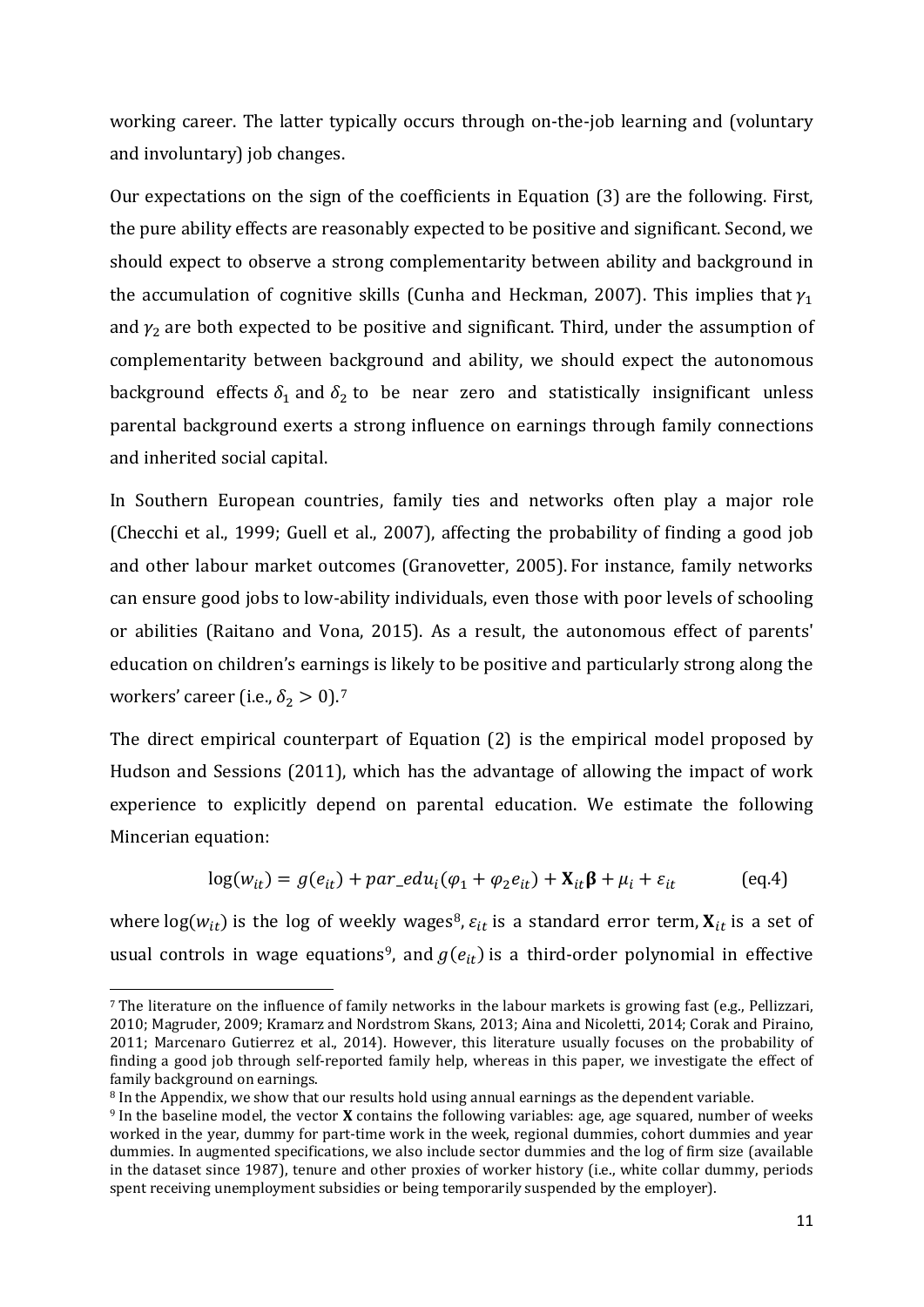experience (measured in weeks), i.e.,  $\sum_{j=1}^{3} \gamma_{j} e^{j}_{it}$ . Our main coefficient of interest is that of the interaction between parental background and experience,  $\hat{\varphi}_2$ . This coefficient captures the labour market effect of parental background, while  $\hat{\varphi}_1$  reflects the better earning potential of well-off children, independently of their experience.

The structure of our data allows us to expand upon Hudson and Sessions' specification in two important ways. First, our very accurate measurement of effective experience greatly reduces the measurement error bias that affects the estimates of the interaction between experience and parents' education. Second, we can exploit the panel dimension to include individual effects  $\mu_i$ . The inclusion of individual effects mitigate the usual concern that the influence of unobservable skills may result in a biased estimation of  $\hat{\varphi}_2$ because these unobservable skills are likely to be correlated with lifetime earning potential and parents' education.

As a further departure from Hudson and Sessions' specification, we also estimate Equation (4) including children's education and an interaction term between children's education and experience. This allows us to distinguish between a direct effect and an indirect effect of parents' education, acting through formal education. Because we expect children's education to be more strongly correlated with effective workers' skills than parents' education, this augmented version of Eq. 4 represents a starting point to interpret our coefficients of interest. Alternatively, we distinguish between fathers' and mothers' education under the assumption that the former is more strongly correlated with family networks and labour market nepotism and the latter with abilities (Chen and Feng, 2009). However, although these augmented specifications offer interesting insights, it appears difficult to believe that individual abilities are fully captured by either mothers' or children's education.

Along the lines proposed by Raitano and Vona (2015), a first direct approach to address these issues consists of using the difference in the educational attainments of parents and sons to build groups with different ability-background combinations. The idea is to use intergenerational educational mobility to distinguish between two types of background-related effects. The first type emerges because there is complementarity between ability and parental background, and it implies that well-off children should have a better endowment of unobservable skills in correspondence to high levels of education (a glass ceiling effect). The second type is associated with insurance for the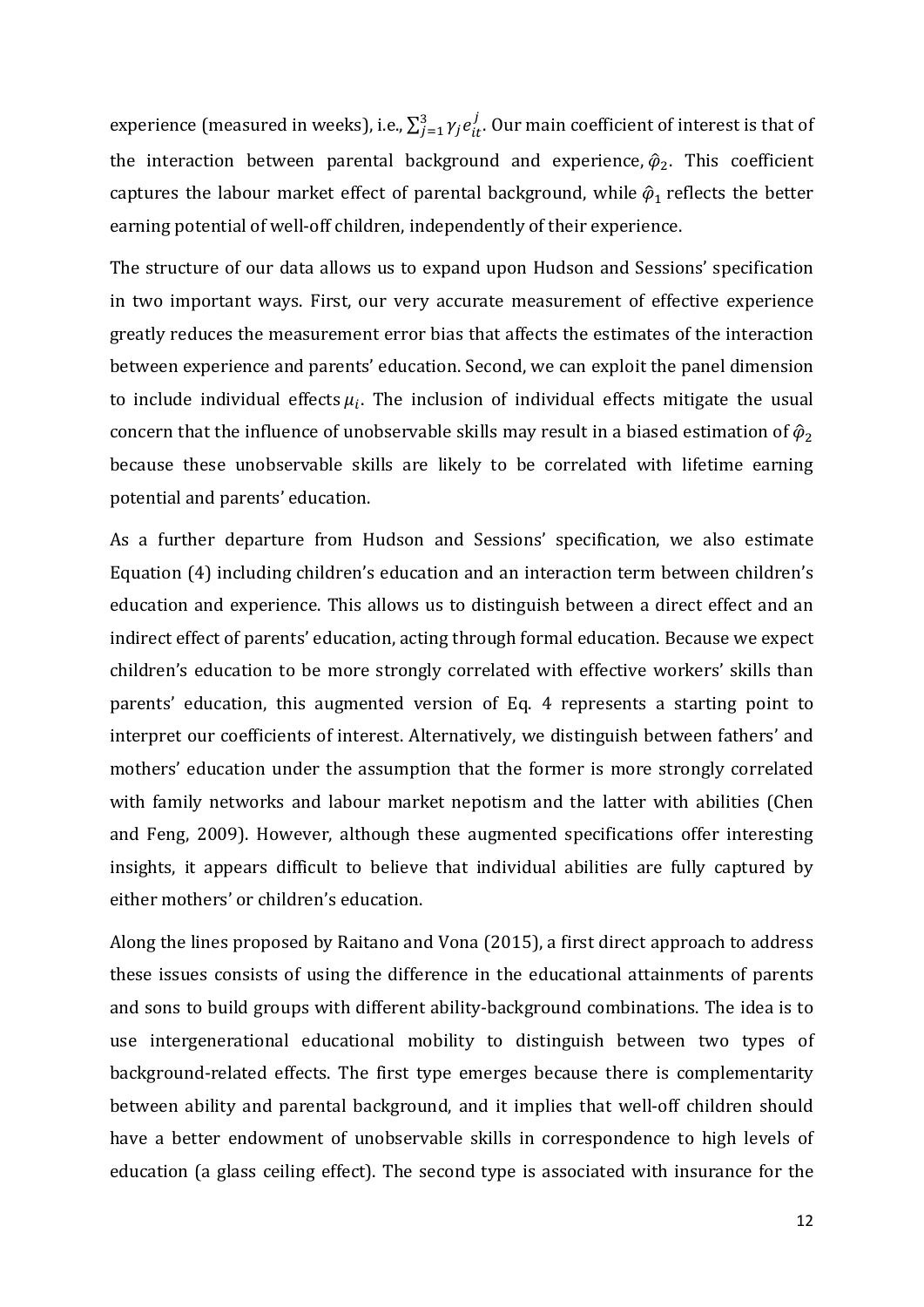children of well-educated parents who fail in achieving a high qualification (a parachute effect). Our partial identification comes from the fact that a glass ceiling effect is likely to depend on both family networks and abilities (see, e.g., Macmillan et al., 2013). Conversely, it is hard to believe that the parachute effect can be associated with better abilities; hence, in this case, family networks should be of paramount importance. We implement this idea by estimating the following equation:

$$
\log(w_{it}) = \sum_{ij}^{K=9} \alpha_k 1_{\{par \; edu=j\}} 1_{\{edu=i\}} + \sum_{ij}^{K=9} \vartheta_k 1_{\{par \; edu=j\}} 1_{\{edu=i\}} e_{it} ...
$$

$$
+ g(exp_{it}) + \mathbf{X}_{it} \mathbf{\beta} + \mu_i + \varepsilon_{it} \tag{eq.5}
$$

where both j (for parents) and i (for children) have three modalities: low education (L), middle education (M) and high education (H). We hence distinguish nine parent-child pairs (HH, HM, HL, MH, MM, ML, LH, LM, and LL) and allow the experience-earning profiles to be pair specific. For sons, the three groups are tertiary qualifications (H), upper secondary qualification (M) and less than upper secondary qualifications (L). To define the three correspondent groups for parents, observe that the mean education attainment changed dramatically between the two generations, reflecting both changes in the economic structure and reforms in compulsory education (see Table 2). Consistently, we consider as highly educated those parents who have at least an upper secondary degree. Lower secondary graduates represent the middle group, and those with primary education represent the lowest group.

Let us make a few examples to understand how these groups can provide insight into the sign and the magnitude of the effects mentioned in Equation 2. Children with LH and MH substantially improve with parent outcomes, and thus, they should have high idiosyncratic abilities  $a_i$  and low  $b_i$ . For the group HH, instead, ability-background complementarity is expected to be magnified. Finally, for downward movers (i.e., HM, HL, ML), it is primarily parental background  $b_i$  that should matter. A reward for downward movers compared to stayers is then likely to reflect better parental networks rather than individual abilities.

A second and more conventional approach to disentangle the two background-related effects consists of conditioning the estimated coefficients on ability. Quantile regressions allow the effects of interest to vary depending on individual abilities. We estimate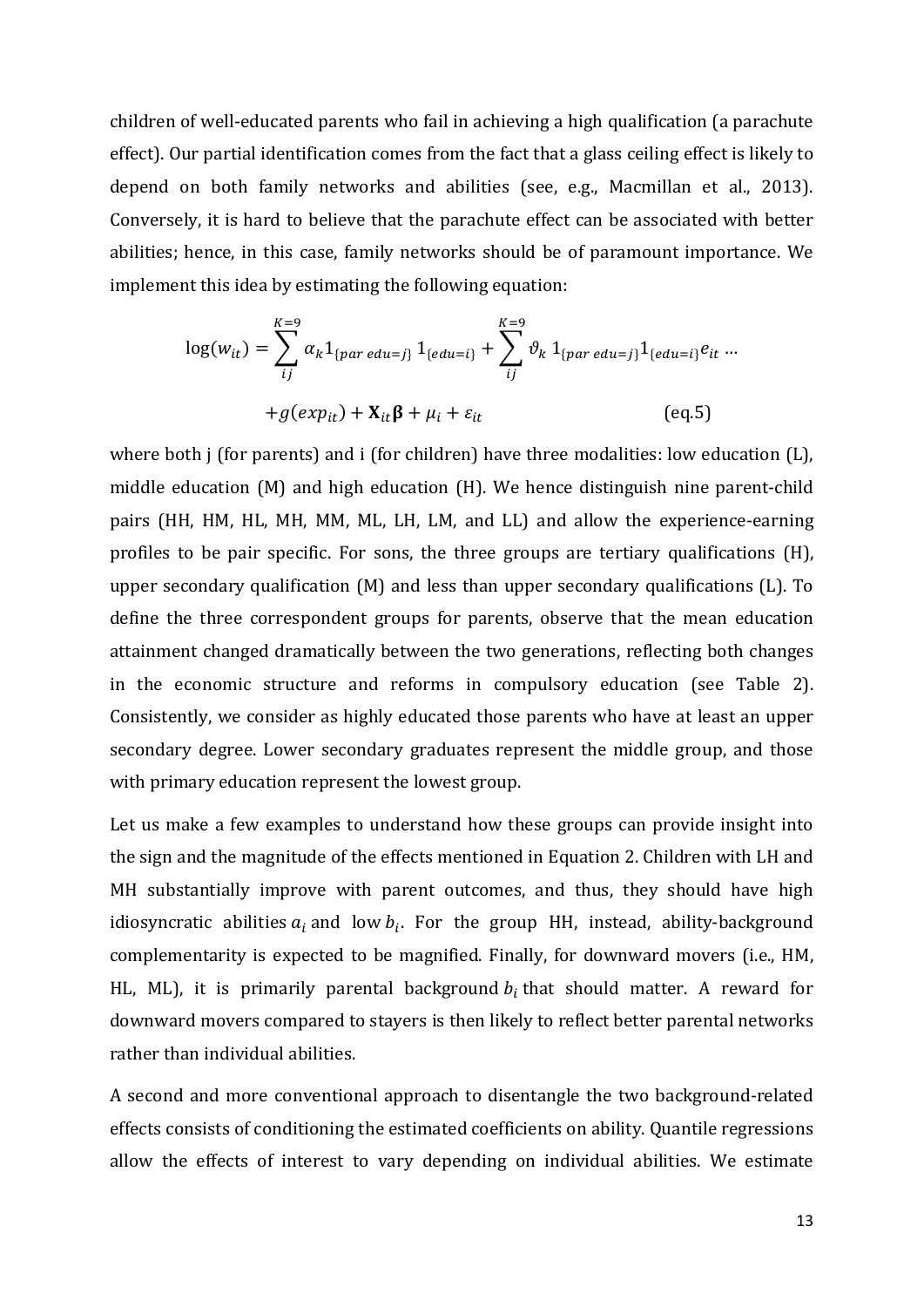Equation (3) using the quantile fixed effect approach proposed by Canay (2011). Using this approach, not only is our main effect of interest (i.e.,  $\varphi_2$ ) allowed to depend on abilities, but we can also account for time-invariant unobservable skills. Although this specification does not consent to directly recollecting the structural coefficients of Equation (2), it provides indirect evidence of the importance of the various mechanisms at work. The coefficients associated with the polynomial in experience fully capture the interaction between idiosyncratic abilities and experience. In turn, the estimated coefficient  $\hat{\varphi}_{2; a_i}$  is the sum of the structural parameters  $\delta_2$  and  $\gamma_2$ . Inspecting the shape of the function  $\hat{\varphi}_{2; a_{l'}}$  we can infer the relative magnitude and the statistical significance of these two coefficients. If a positive and significant  $\hat{\varphi}_{2; a_i}$  is observed in correspondence to low values of  $a_i$ , it is likely that family connections ensure a parachute to low-ability individuals with good family background. If  $\hat{\varphi}_{2; a_i}$  is increasing with  $a_i$ , a glass ceiling effect for high-ability individuals with good background gradually emerge along the career path. Recall that if networks matter, their effects should be displayed particularly during the working career, and hence,  $\hat{\varphi}_{2; a_i}$  is expected to be positive and significant along the entire ability distribution.

In the final step of our empirical analysis, we investigate whether the bulk of the effect of parental education on the earning-experience profile depends on learning-by-doing as opposed to endogenous job mobility. This exercise represents another way to disentangle the mechanisms at work. By way of example, if well-off children can benefit from better connections, they are either more likely to find better jobs during their career or to reduce the harmful consequences of involuntary displacement. However, our data do not allow us to distinguish between voluntary and involuntary job changes by exploiting some source of exogenous worker displacements, such as firm closure (Dustmann and Meghir, 2005), and thus, the result of this exercise should be interpreted with caution. Bearing in mind these limitations, we re-estimate Equation (4) including the interactions of parental background with experience, number of firm changes and previous unemployment spells. The new interactions of parents' education with past unemployment and number of firm changes allow us to distinguish the influence of parents' education on the job opportunities faced after an involuntary change and after a voluntary change, respectively.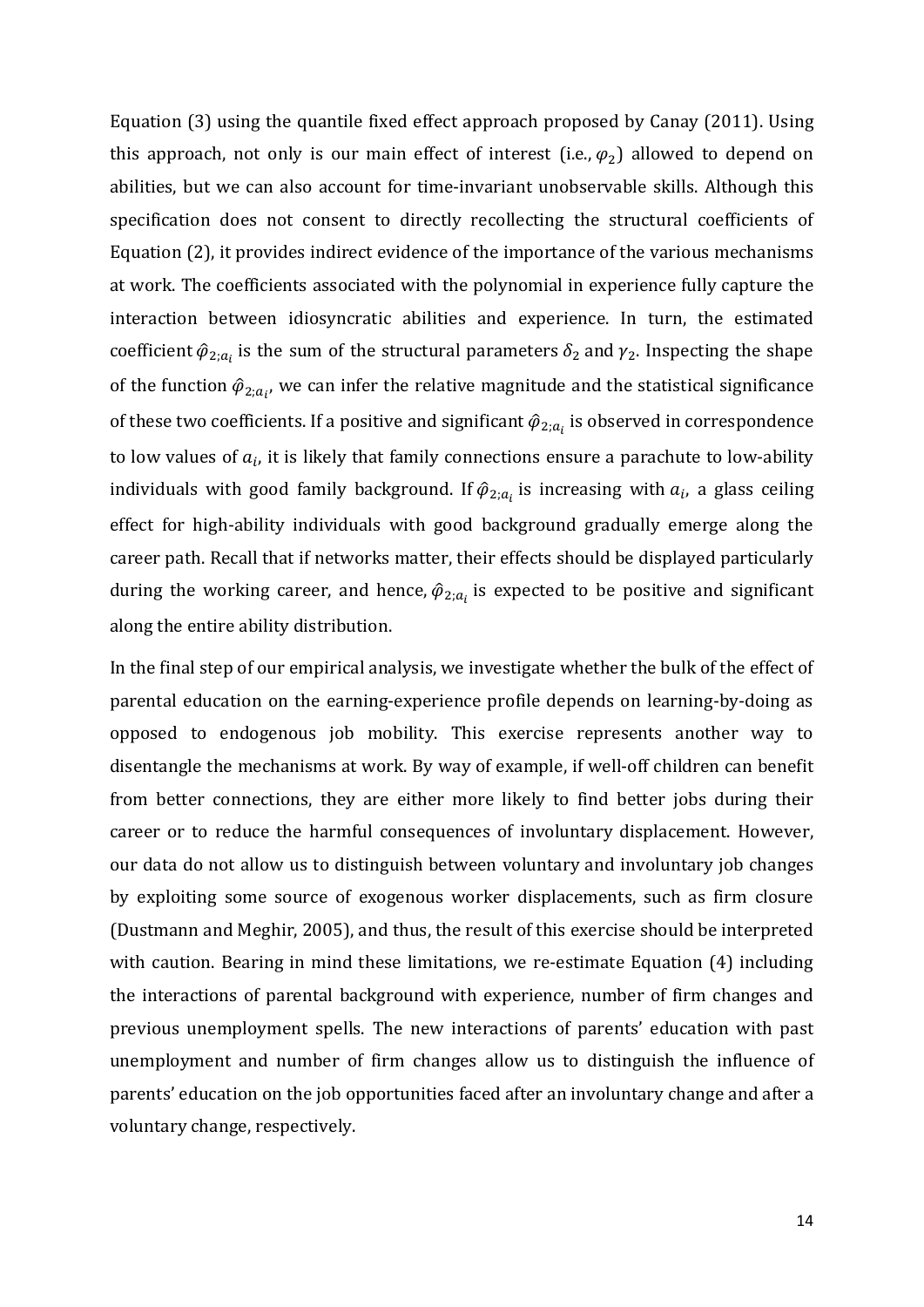#### 5. ESTIMATION RESULTS

The organisation of the results section reflects the two goals of this paper. The first part is devoted to providing new evidence of the relationship between parental education and experience. Our main novelty is the use of panel data techniques to unravel the crucial importance of family background on workers' experience-earning profile. Our estimates question the reliability of empirical specifications that neglect the influence of family background along the workers' entire career. The second part is novel in that it represents the first attempt to disentangle the mechanisms that lead to a positive effect of parental background on experience-earning profiles. To focus on the main message of the paper, we will present tables with only the coefficients of parental background variables.[10](#page-17-0)

#### *5.1 INFLUENCE OF PARENTS' EDUCATION ALONG THE CAREER PATH*

Table 4 reports the estimates of Equation (3). Column 1 presents a simple benchmark model that is estimated without including the interaction between parents' education and experience. We estimate Equation (3) using either a random (Column 2) or a fixed (Column 3) effect model. The former approach allows us to recollect the time-invariant effect of parents' education and to compare it with the effect of parents' education after labour market entry. The latter approach is more general in that it relaxes the assumption of independence between covariates and individual effects. For these reasons, we will keep comparing the RE and the FE model throughout this section. In columns 4 and 5, we restrict our estimates to the cohort of people who started to work in the decade 1980-1989 (and had at least twenty years of experience in 2009). This restriction reassures us that the results are not driven by young individuals with low experience levels.

The first notable result is that parents' education has a substantial and significant effect on the experience-earning profiles of Italian males. The effect is particularly stable across specification, decreasing by only 6.5% when considering the restricted cohort. The point estimate is quite large; a 1 year increase in both experience and parents'

<span id="page-17-0"></span><sup>&</sup>lt;sup>10</sup> Results for other covariates can be provided by the authors upon request.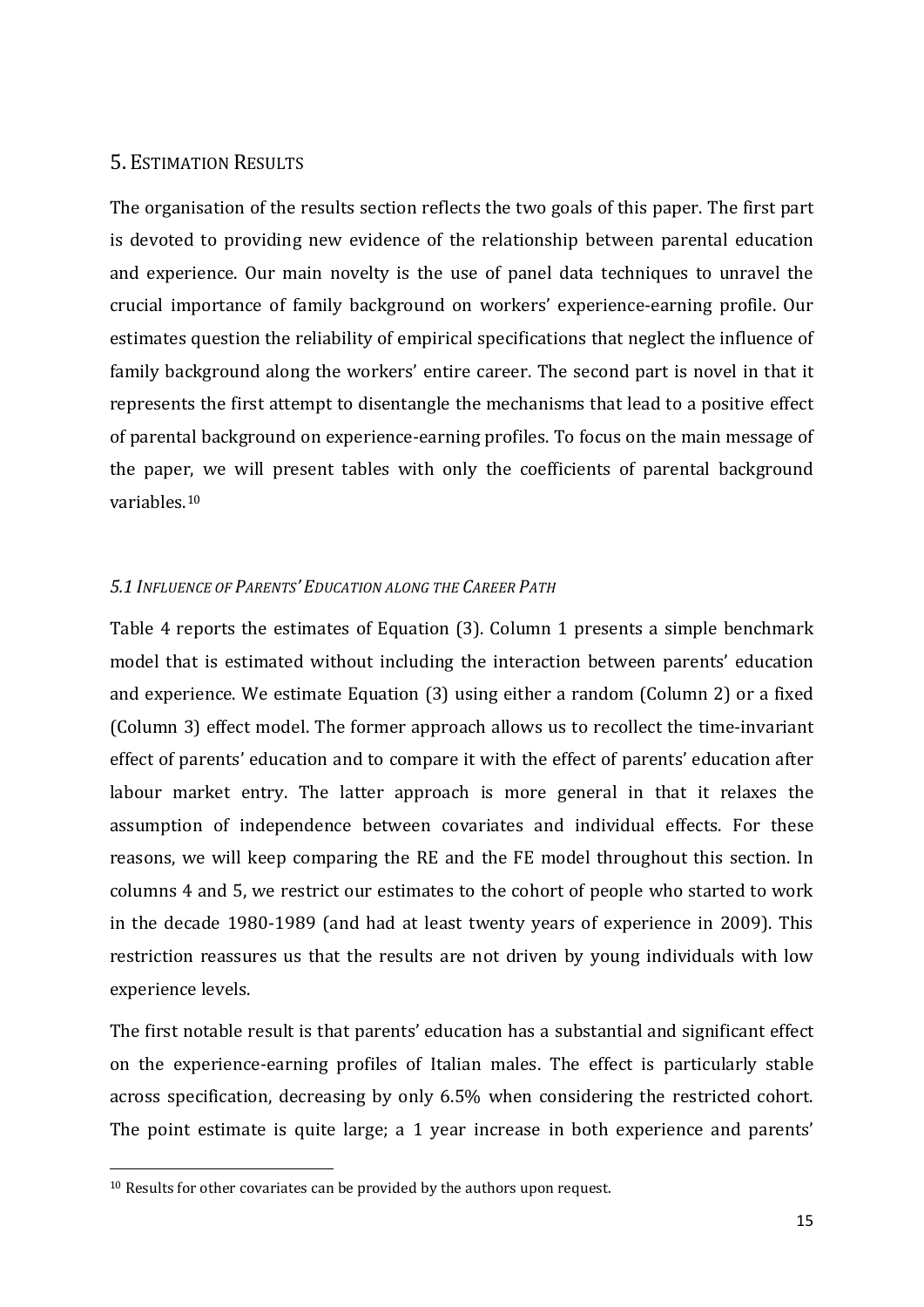education generates a 0.16% earning advantage, which corresponds to 13.2% of the autonomous effect of parental background (see Table  $5$ ).<sup>[11](#page-18-0)</sup> However, the relative magnitude of the two effects changes as experience grows. In panel 1 of Table 5, it is evident that a 5-year increase in parental education leads to a 22.2% earnings increase when the child reaches 20 years of experience. Of this effect, only 27.3% can be attributed to the time-invariant component of the parental education effect.

The second result is that the autonomous effect of parents' education on the earning potential remains positive and statistically significant at a conventional level when including the interaction between parents' education and experience. This result corroborates our claim that parental background plays a role on both phases of the children's life-cycle, pre- and post-labour market entry.

Less obvious is the third result, which emerges from the comparison of the FE and RE model. Remarkably, both the FE and the RE model deliver nearly identical estimates of the effect of parents' education on the earnings profile. Therefore, the RE model can be safely used in comparing the magnitude of the parental background effect at different stages of the working career.

This set of results has two important implications for the literature on intergenerational income elasticity and social mobility in general. First, it raises serious concerns on the reliability of empirical models that assume the influence of parental background to be independent of labour market histories. Second, it lends support to the finding of Nybom and Stuhler (2011) that life-cycle biases in estimations of intergenerational elasticities are unlikely to be minimised in correspondence to any specific point of the working career because deviations from average profiles are correlated with family background.

The first four Columns of Table 6 replicate the analysis of Table 4, including among the covariates son's education and the interaction between son's education and experience. This allows us to distinguish between a direct and an indirect effect of parents' education on earnings. Noteworthy is that the direct effects of parental education halve but remain positive and statistically significant at the 99% level when we control for son's education. In addition, returns to experience are significantly higher for highly educated sons. The quantifications presented in Table 5 highlight that a one-year increase in both children's and parents' education leads to a sizeable wage increase of

<span id="page-18-0"></span><sup>&</sup>lt;sup>11</sup> Recall that experience is measured in weeks.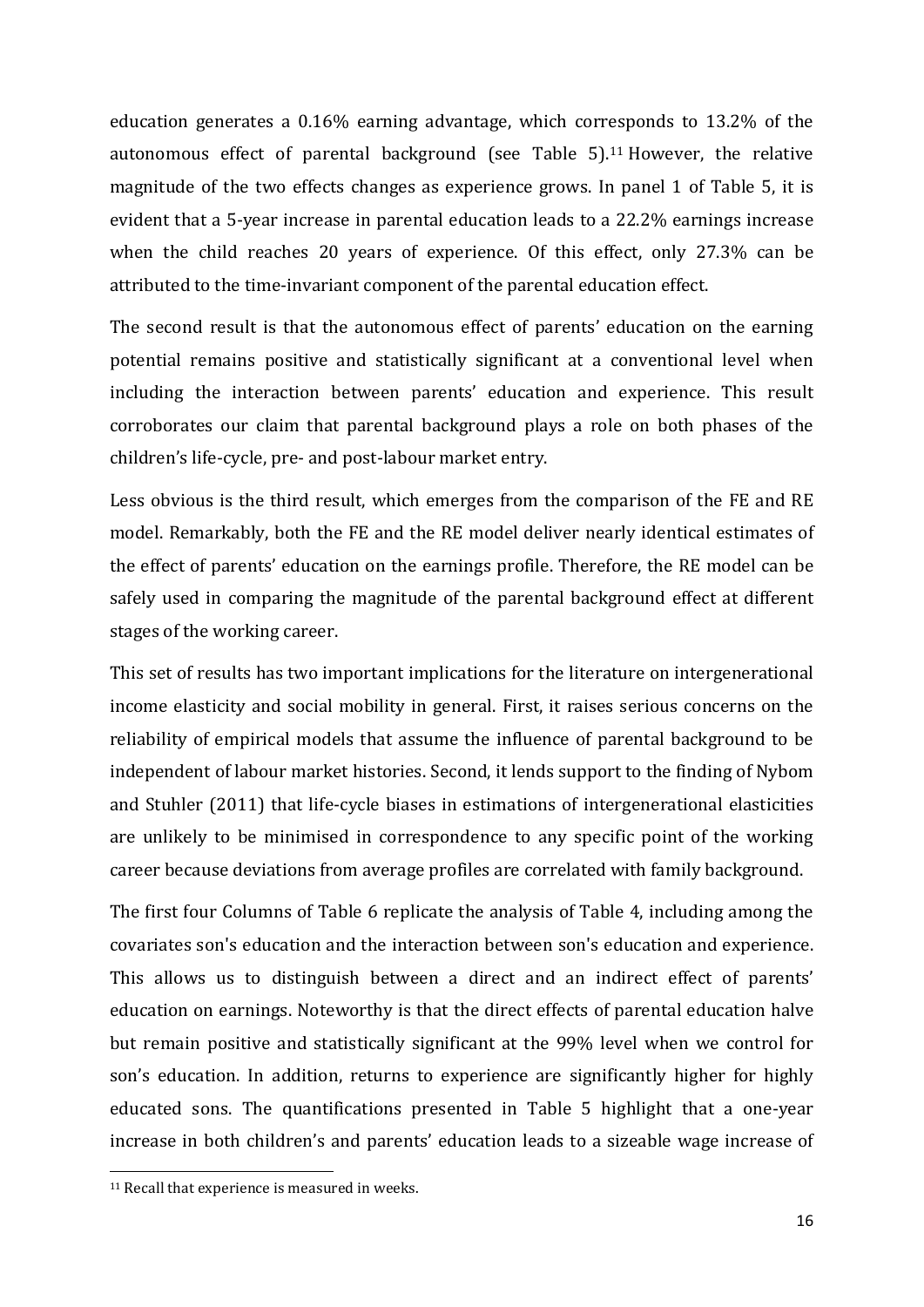7.3% (5% for children's education vs. 2.3% for parents' education), whereas the corresponding increase estimated in Model 1 for parental education is 4.4%.

In last two columns of Table 6, we distinguish between mothers' and fathers' influence on their children's earnings. Recent literature suggests that fathers' education stands for family ties useful to find a good job; thus, it is a candidate proxy for  $b_i$  in eq. 2. Mothers' education appears to be a good proxy of children's unobservable ability once controlling for formal education (e.g., Altonji and Dunn, 1996). Our results indicate that both fathers' and mothers' educational attainments have a significant effect on children's working careers, and no significant differences among paternal and maternal coefficients emerge. The paternal and maternal effects are significant for earning potential and in making returns to experience steeper. In spite of its intrinsic interest, the extent to which this exercise is capable of identifying network and backgroundrelated ability effects is limited because it hinges upon the strong assumption of a perfect correspondence between paternal and maternal influences, on the one hand, and these two mechanisms, on the other.

As a corollary of this first set of results, it is worth noticing the size of the estimated effects is very robust to the inclusion of additional individual and sectorial controls, interacting both parents' and children's education with the third-order polynomial in experience or using annual earnings as a dependent variable. Tables 1A, 2A and 3A in the Appendix contain these results in full detail.

#### *5.2 DISENTANGLING THE MECHANISMS*

The second part of this section seeks to disentangle the sources of the lifetime effect of parents' education more rigorously. Following our empirical strategy, we report the estimation results for Equation 4 in Table 7. Estimated coefficients are reported for both the FE and the RE models, which again are very similar. The results contained in Table 7 clearly indicate the co-existence of a parachute and a glass ceiling effect. Furthermore, remarkably, both components of the parental background effect are active in different phases of the children's career.

Let us first observe what happens for highly educated sons where the glass ceiling effect emerges. Highly educated sons with highly educated parents (HH) earn significantly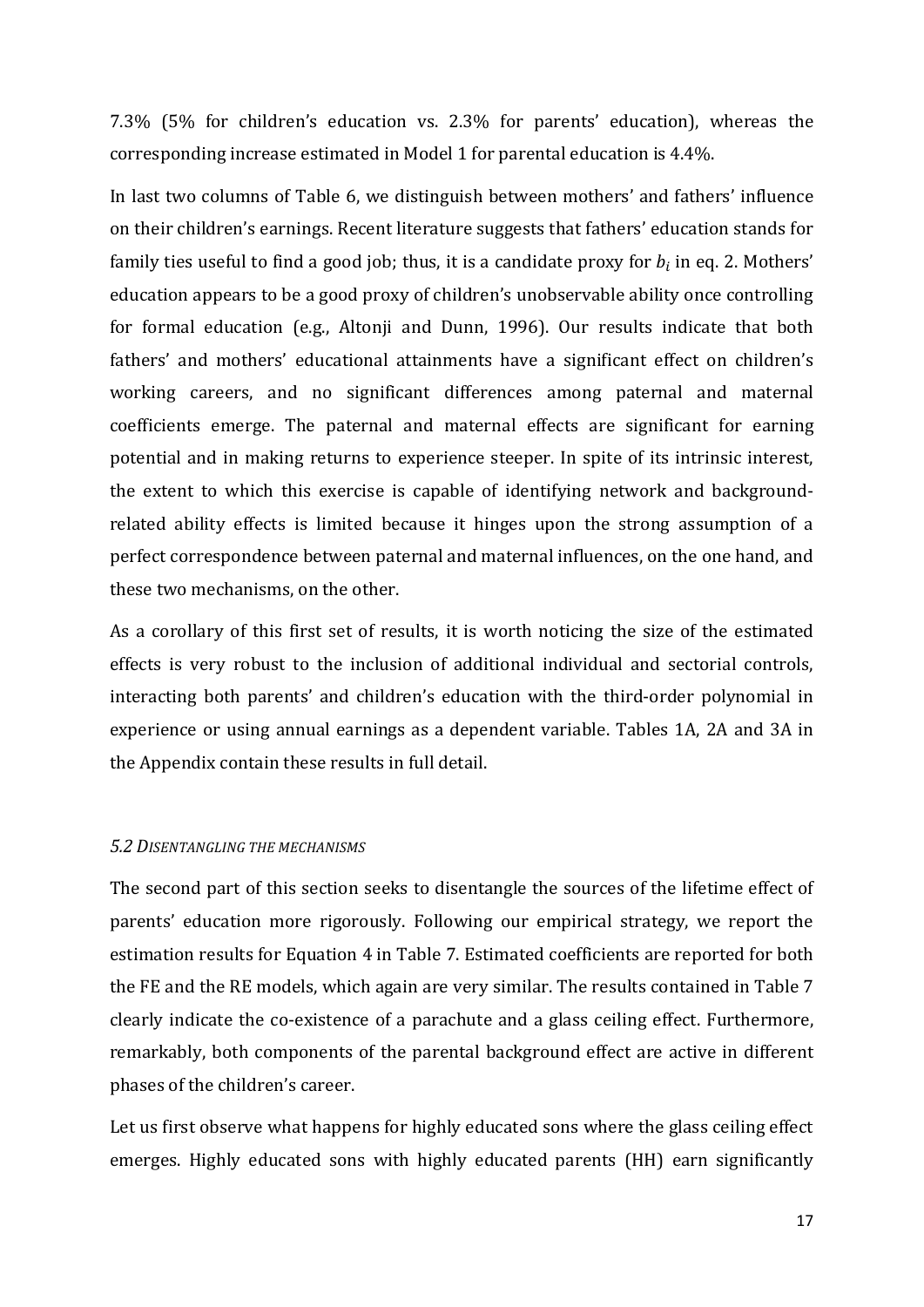more than highly educated sons from less advantaged family backgrounds parents, i.e., those with middle (MH) or lower parental education (LH); this group shows not significant advantage with respect to the reference group MM. The advantage of the HH group over the other two groups is statistically significant, as shown by the Wald tests in Table 8. The overall magnitude of the glass ceiling effect is large: at twenty years of experience, the HH group had earned 20.6 and 27.4 percentage points more than, respectively, the MH and LH group. The emergence of a glass ceiling effect is in line with the existence of a complementarity between parental background and ability, which previous research has shown to be widespread across eight European countries representative of different welfare regimes (Raitano and Vona, 2015).

The parachute effect is observed in correspondence of both middle (M) and lower (L) educational levels, and it is clearly amplified along the working career. The well-off sons still gain a significant earning advantage over the worse-off sons, in spite of the fact that they achieve a lower (adjusted for structural change) educational level than their parents. In the group of high school graduates, for instance, the earning advantage of HM at twenty years of experience is 14.7 percentage points with respect to LM and 9.4 percentage points with respect to reference group MM. Note that the two corresponding effects at zero experience were considerably smaller: 4.7 and 2.3 percentage points, respectively. The parachute effect emerges even for sons with primary or lower secondary education. There, sons of less educated parents (LL) experience an earning penalty of approximately 8 percentage points after twenty years of work compared to sons with more educated parents (ML and HL). Therefore, although the parachute effect seems slightly smaller than the glass ceiling effect, it still creates a substantial wedge in the career prospects of individuals with different parental backgrounds.

Figure 3 displays the results of the quantile fixed effect regressions, which represent a more conventional method to disentangle the different mechanisms at work. We estimate both Model 1 and Model 2 to compare how the inclusion of children's education affects the coefficients of parents' education along the ability distribution. The results fully confirm our previous findings. In both Models, returns to experience are steeper for well-off children with high abilities. However, the estimated coefficients are statistically significant along the entire distribution, suggesting that parents' education also has an influence on the earning prospects of low-ability individuals. In line with previous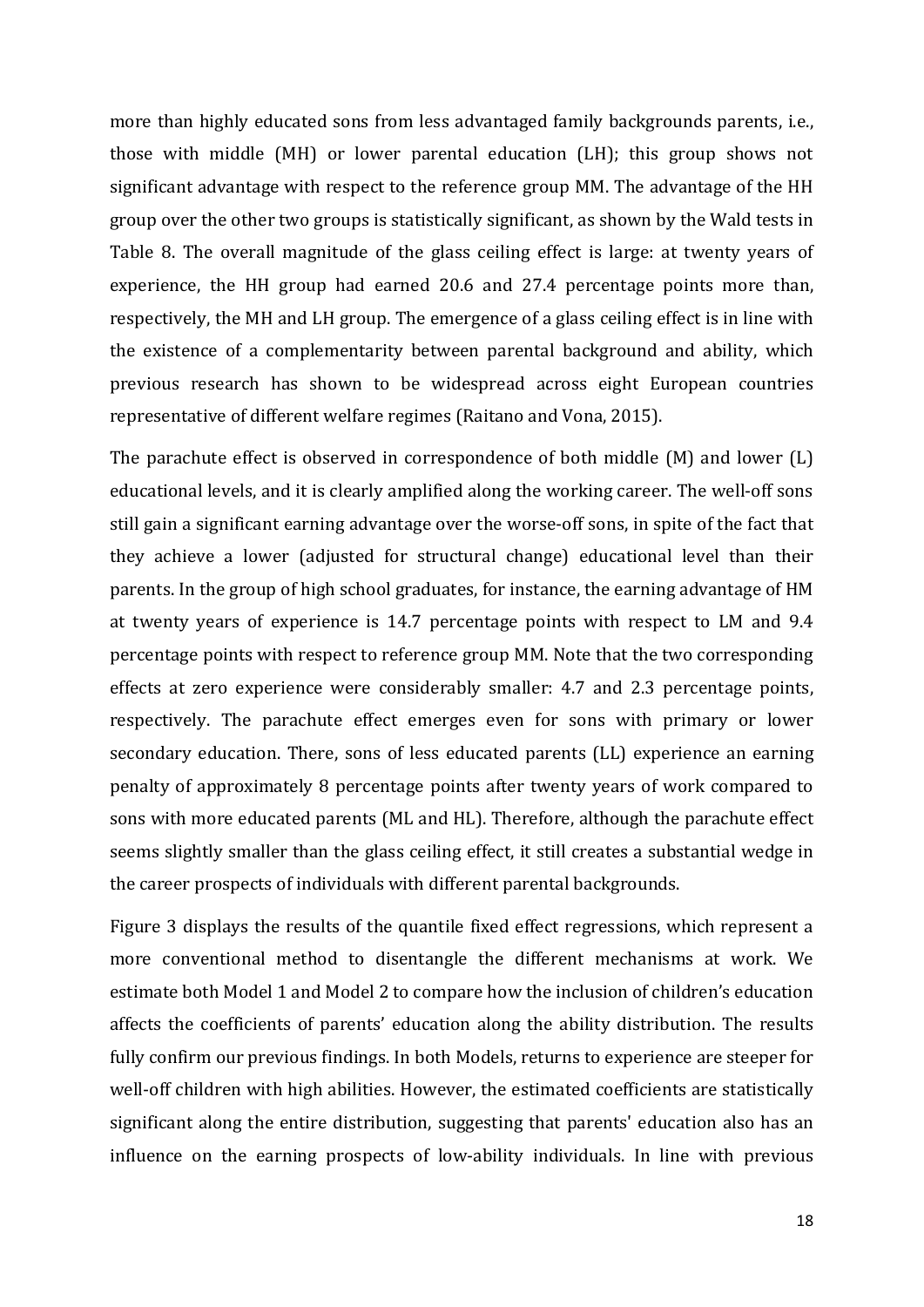findings, the relative size of the parental education effect is reduced by half when we include the interaction between experience and children's education. Note that for both models, the effects at the median are perfectly in line with those estimated using standard panel data techniques. Overall, we find clear support for our main finding of a widespread effect of parents' education on the earning-experience profile, irrespective of sons' abilities.

A final caveat is in order at this point. Although the results of this sub-section indicate family connections as main candidate explanation to account for the influence of parental background at the bottom of the ability distribution, we cannot fully discharge the role played by [oc](#page-21-0)cupation-specific skills in the transmission of occupational status across generations. <sup>12</sup> However, we can be confident that this role has a minor influence at least on the parachute effect. First, we do not consider self-employed workers for whom the transmission of occupational-specific skills and experience plays a major role. Second, the parachute effect occurs by definition in low- and medium-paid occupations where human capital (included specific human capital) is relatively less important. As a result, although the glass ceiling effect may partially capture the intergenerational transfer of specific skills in certain occupations, the same is difficult to say for the intergenerational influence at the bottom of the ability distribution, where those performing low-paid occupations are arguably concentrated.

A further way to investigate the avenues through which parental background improves children's lifetime prospects is to decompose the workers' histories into three different events: unemployment spells, firm changes and total work experience. Unemployment spells are defined as periods of consecutive unemployment longer than three months and are hence a proxy of involuntary displacement (our sample is composed of primeage men, who typically have high participation rates), whereas job-to-job changes are a proxy of voluntary job changes. We then enrich our basic specification of Model 2, including the interaction of parents' education with, respectively, the number of job changes and a dummy when an unemployment spell occurs. Arguably, a well-connected parent is likely to be more successful in helping his/her son to find a better job rather than to ensure better career prospects within the same job. Therefore, the influence of

<span id="page-21-0"></span> <sup>12</sup> In the EU-SILC, we have information on the main two-digit ISCO occupation performed by both parents (20 in total). However, such detailed occupational categories are available for sons only in 2005 and thus are unreliable to identify the main job performed throughout the career.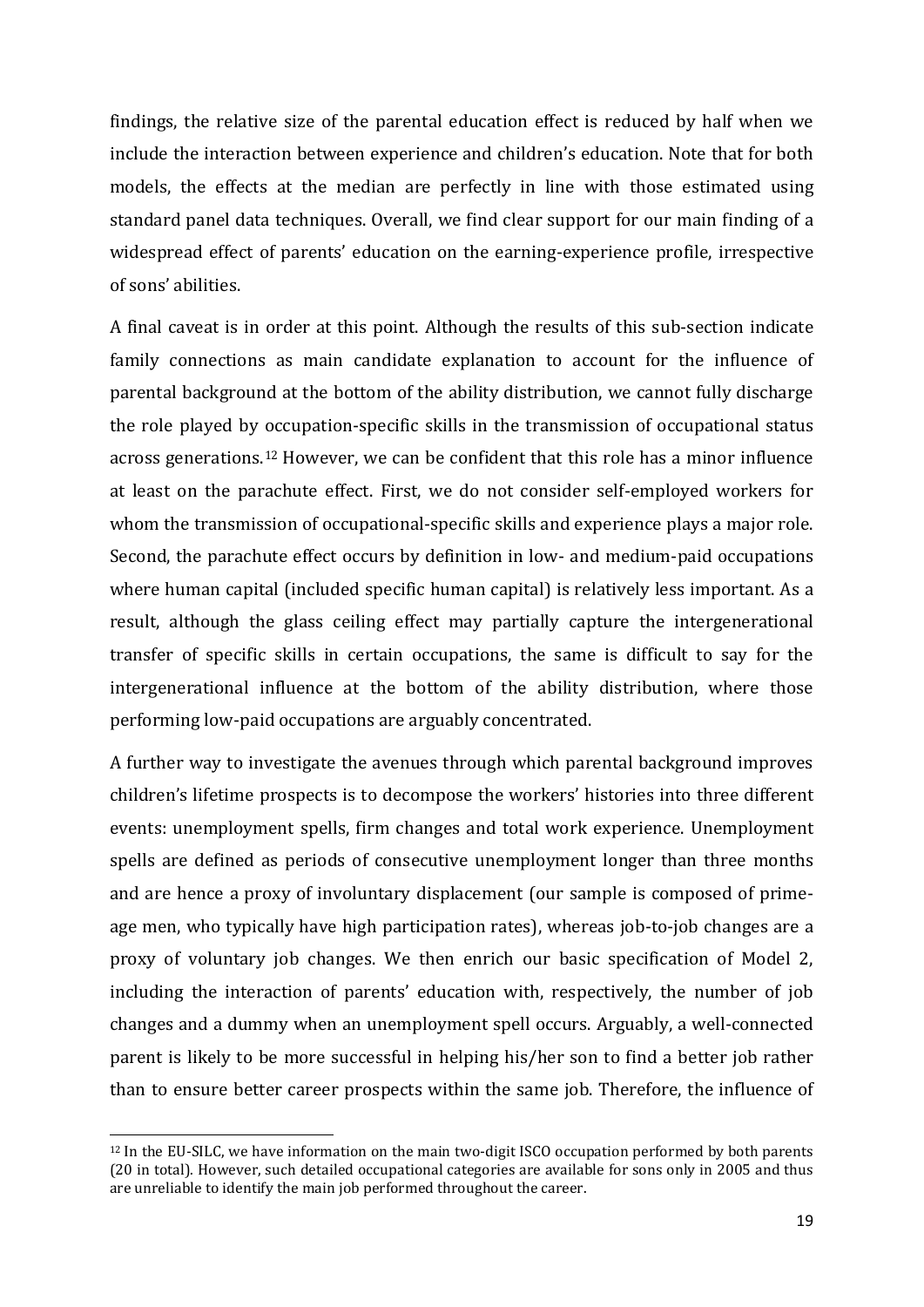family networks should be well-approximated by the interaction between job change and parental background. In turn, once depurated from these new terms, the interaction between parents' education and experience can be interpreted as a proxy of on-the-job learning.

Table 9 shows a descriptive picture of the way in which parental background influences these two labour market outcomes. The number of firm changes depends on parents' and children's education; it is higher for less educated child from disadvantaged family backgrounds. The same pattern can be observed for the share of weeks in unemployment since the entry in the labour market, which is considerably higher for less educated individuals from disadvantaged backgrounds (Columns 3-4). One can hence conclude that as expected, parental background affects children's probabilities of being unemployed and of finding a new job.

Table 10 lends support to this interpretation. In Columns 1 (RE) and 3 (FE), the positive interaction between the number of firm changes and parental background indicates that well-off children change firms less frequently, but at the same time, they have more success in finding better jobs. The same result holds for children's education, and it is likely to reflect the better outside options of high-ability individuals. Notably, the usual interaction term between experience and parents' education decreases by only 25% with respect to our previous estimates. This finding implies that both an endogenous job change effect and a learning effect are active in shaping the steeper returns to experience of well-off sons. The inclusion of the interaction between the unemployment dummy and experience discards the importance of this additional channel. Whereas children of parents with higher education have a higher likelihood of being employed conditional on their own education, this condition does not significantly affect the wage gains or losses that follow a long period out of the workforce. The opposite cannot be said for children's own education, which worsen the wage losses associated with an unemployment spell.[13](#page-22-0)

Overall, this additional empirical exercise indicates that job-to-job transitions are an important channel of intergenerational persistency. This evidence is clearly not conclusive on the relative importance of family networks and learning in the process of

<span id="page-22-0"></span> <sup>13</sup> Our findings do not change if we distinguish experiences as private employees or other types of work (e.g., self-employed or public employees) and interact both types of experiences with children's and parents' education (see Table A.4 in the Appendix).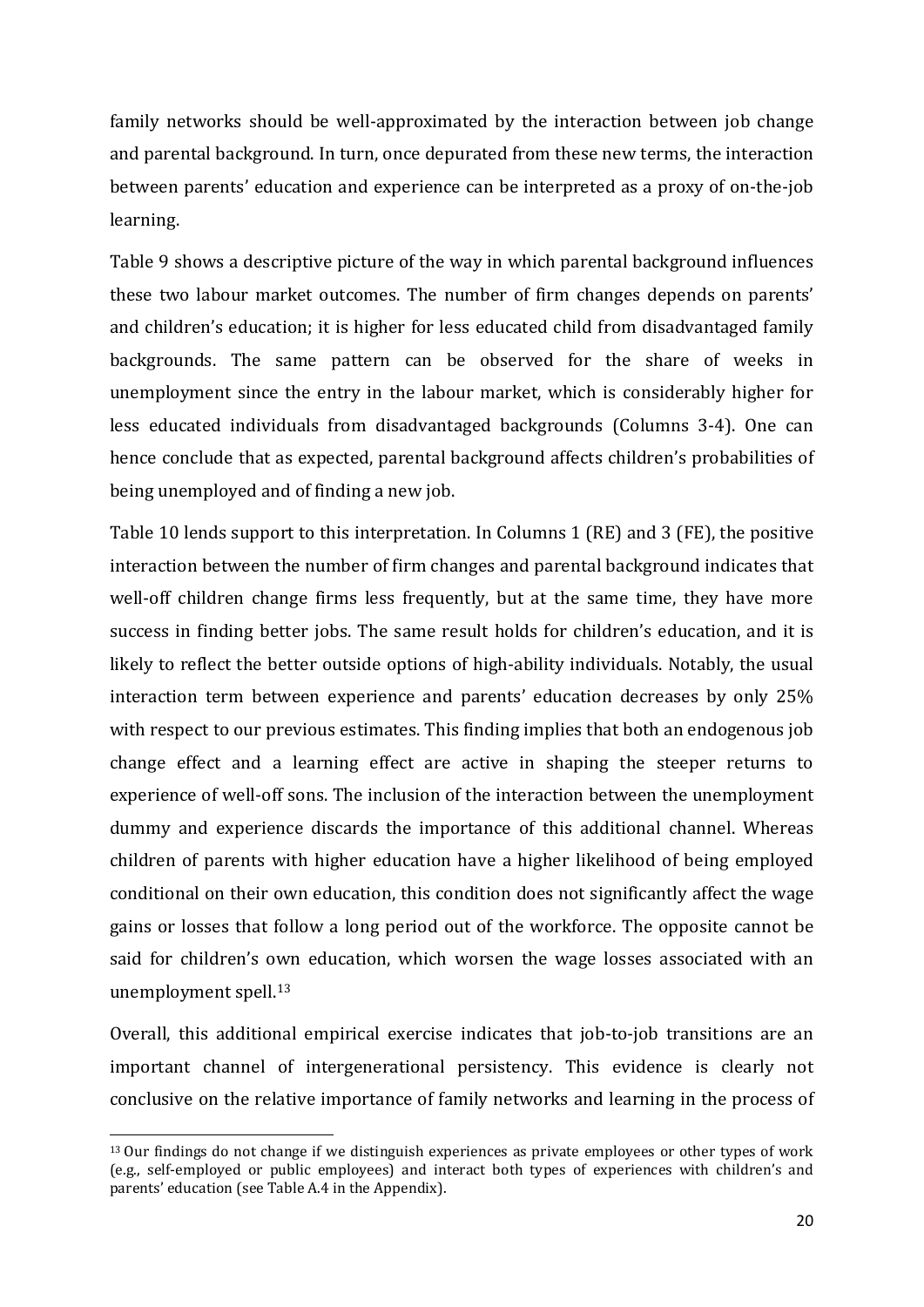intergenerational transmission. However, when combined with the previous results of this section, we can be more confident in interpreting the positive job change effect for well-off sons as dependent, at least partially, on family networks rather than uniquely on unobservable abilities.

#### 6. CONCLUSIONS

This paper provides new evidence on the influence of parental background along their sons' working career. We find that parental background continues to exert a significant direct influence on sons' earnings after twenty-five years of their career and even when we condition our estimates to both the observable and unobservable characteristics of sons. Our favourite point estimates indicate that the parental background effect at twenty years of experience ranges between 11.7% (when controlling for sons' education) and 22.2%. More than 2/3 of this effect is formed on the labour market rather than being dependent on an initial advantage. We also show that parental background shifts upward the experience-earnings profiles through two mechanisms: a glass ceiling effect for high-ability individuals, due to the complementarity between background and son's idiosyncratic abilities, and a parachute effect for low-ability individuals, associated with better labour market connections.

Whereas the glass ceiling effect is, to a certain extent, an unavoidable consequence of the process of skill formation, the parachute effect may indicate a distortion in the way in which the Italian labour market allocates talents to jobs. The perceived unfairness that results from this imperfect functioning of the labour market can discourage human capital investments of disadvantaged children, and thus, it is likely to have harmful consequences for economic growth. Future research is required to investigate these channels in greater detail, for example, exploiting labour and product market liberalisations that have arguably changed sectorial quasi-rents and thus returns to abilities as opposed to family connections.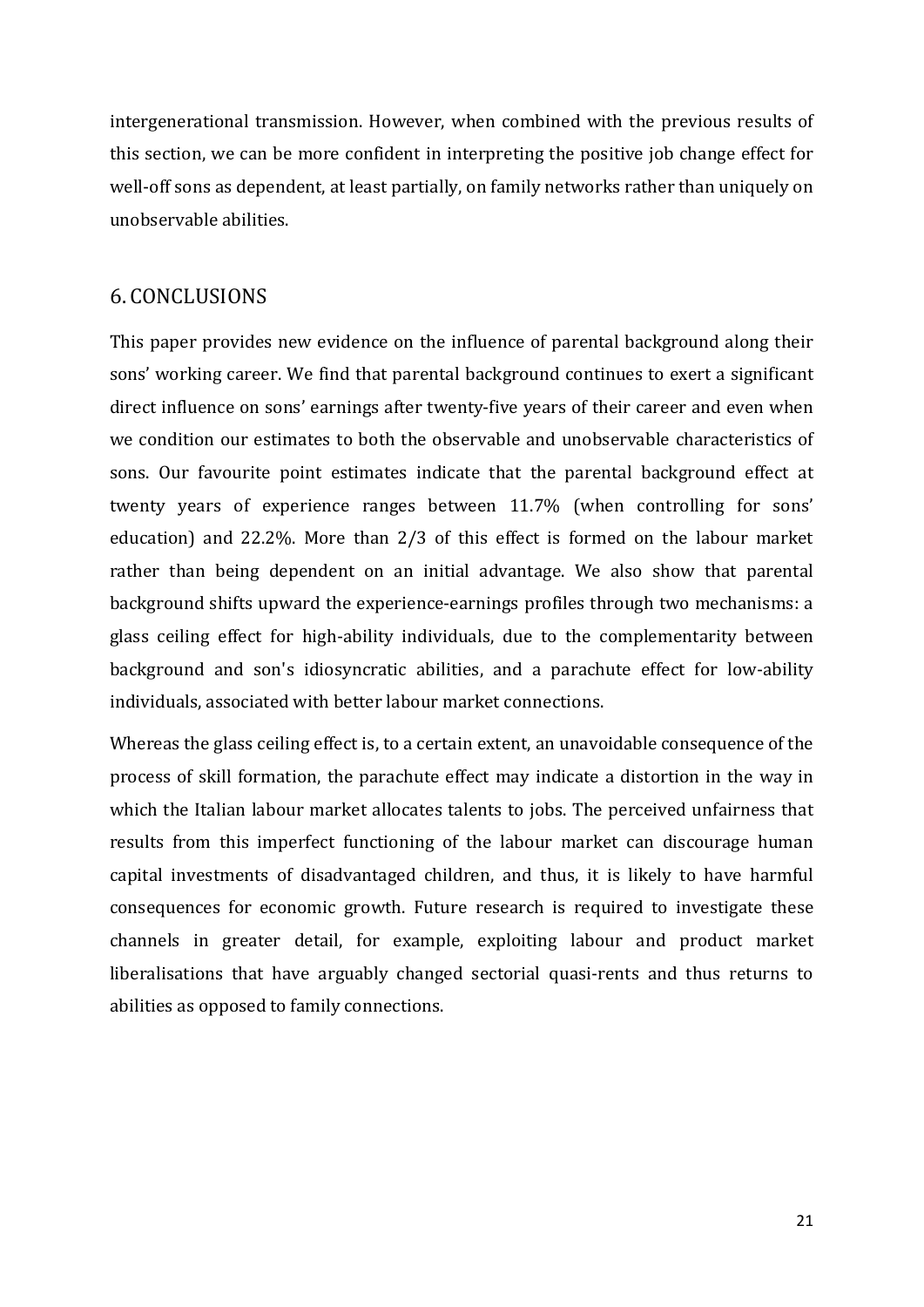#### **REFERENCES**

Aina C., Nicoletti C. (2014), "The intergenerational transmission of liberal professions: nepotism versus abilities", University of York Discussion Papers in Economics, n. 14.

Altonji J., Dunn T. (1996), "The Effects of Family Characteristics on the Return to Education", *The Review of Economics and Statistics*, vol. 78(4), pp. 692-704.

Becker G., Tomes N. (1979), "An equilibrium theory of the distribution of income and intergenerational mobility", *Journal of Political Economy*, vol. 87(6), pp. 1153-89.

Becker G., Tomes N. (1986), "Human capital and the rise and fall of families", *Journal of Labor Economics*, vol. 43(3), pp. S1-S39.

Benabou R. (1996), "Equity and effectiveness in human capital investment: the local connection", *Review of Economic Studies*, 63, pp. 37–64.

Bjorklund A., Jantti M. (2009), "Intergenerational Income Mobility and the Role of Family Background", in Salverda W., Nolan B., Smeeding T. (eds.), *Oxford Handbook of Economic Inequality*, Oxford University Press.

Black S., Devereux P. (2011), "Recent Developments in Intergenerational Mobility" in Ashenfelter O., Card D. (eds.), *Handbook of Labor Economics*, Elsevier

Blanden J. (2013), ["Cross-country rankings in intergenerational mobility: a comparison](http://ideas.repec.org/a/bla/jecsur/v27y2013i1p38-73.html)  [of approaches from economics and sociology"](http://ideas.repec.org/a/bla/jecsur/v27y2013i1p38-73.html), *[Journal of Economic Surveys](http://ideas.repec.org/s/bla/jecsur.html)*, vol. 27(1), pp. 38-73.

Blau F., Kahn L. (2013), "The Feasibility and Importance of Adding Measures of Actual Experience to Cross-Sectional Data Collection," *Journal of Labor Economics*, vol. 31(1), pp. S17-S58.

Bratsberg B., Røed K., Raaum O., Naylor R., Jäntti M., Eriksson T., Österbacka E. (2007), "Nonlinearities in intergenerational earnings mobility: consequences for cross-country comparisons", *Economic Journal*, vol. 117, pp. C72-92.

Canay I. A. (2011), "A simple approach to quantile regression for panel data," *Econometrics Journal*, vol. 14, pp. 368-386.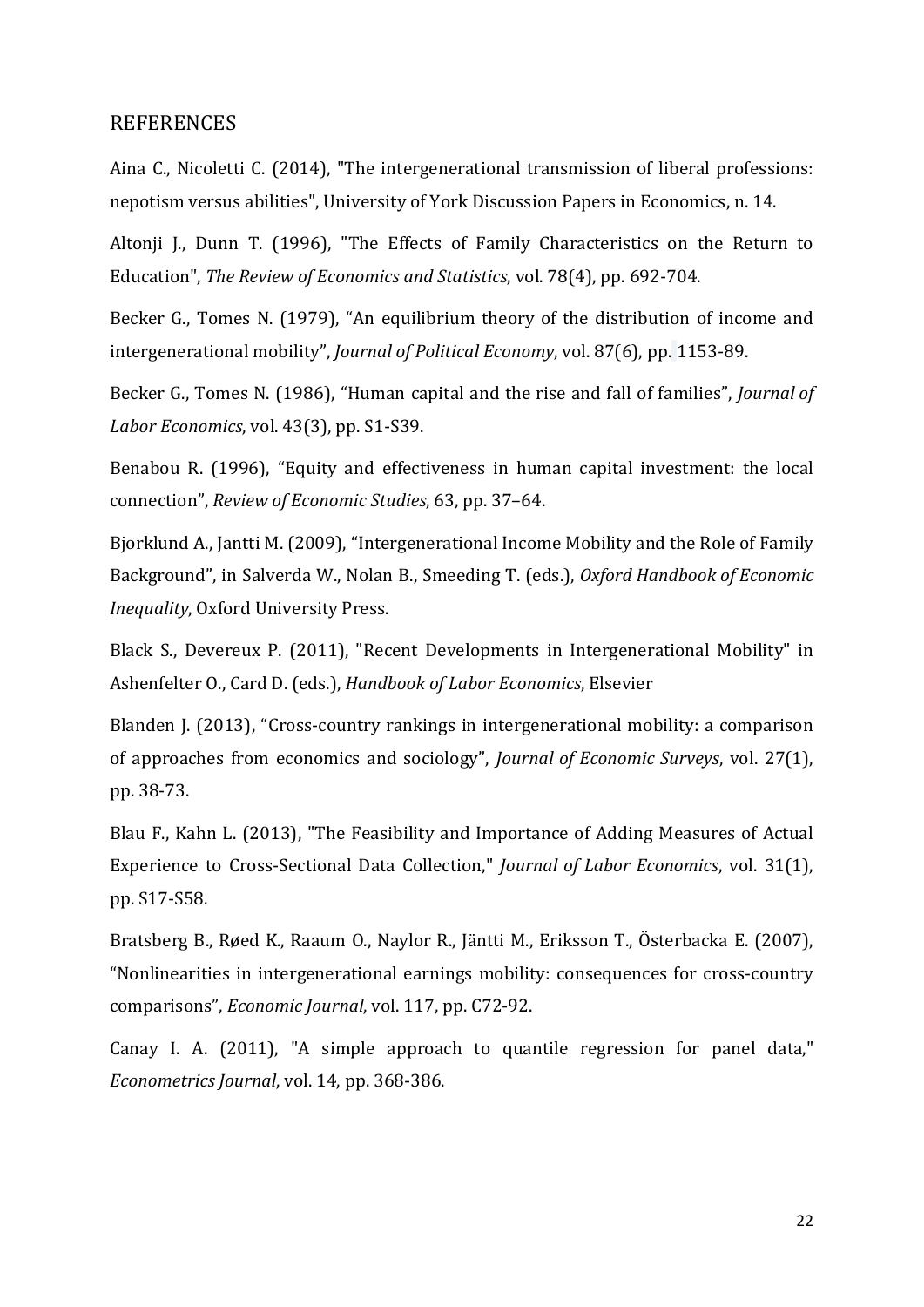Checchi D., Ichino A., Rustichini A. (1999), ["More equal but less mobile?: Education](http://ideas.repec.org/a/eee/pubeco/v74y1999i3p351-393.html)  [financing and intergenerational mobility in Italy and in the US"](http://ideas.repec.org/a/eee/pubeco/v74y1999i3p351-393.html), *[Journal of Public](http://ideas.repec.org/s/eee/pubeco.html)  [Economics](http://ideas.repec.org/s/eee/pubeco.html)*, vol. 74(3), pp. 351-393.

Checchi D., Fiorio C., Leonardi M. (2013), "Intergenerational persistence of educational attainment in Italy," *Economics Letters*, vol. 118(1), pages 229-232.

Chen Y, Feng S. (2009), " Parental Education and Wages: Evidence from China", *IZA Discussion Paper*, n. 4218.

Chevalier A., Harmon C., O' Sullivan V., Walker I (2013), "The impact of parental income and education on the schooling of their children" *IZA Journal of Labor Economics*, vol. 2(1), pp. 1-22.

Corak M. (2013), "Income Inequality, Equality of Opportunity, and Intergenerational Mobility", *Journal of Economic Perspectives*, vol. 27(3), pp. 79-102.

Corak M., Piraino P. (2011), "The intergenerational transmission of employers", *Journal of Labor Economics*, vol. 29(1), pp. 37-68.

Cunha F., Heckman J. (2007), "The Technology of Skill Formation", *American Economic Review* 97(2), 31-47.

Devereux P. (2014), "Intergenerational return to human capital", *IZA World of Labor*, pp. 1-10.

Dustmann C. (2004), "Parental background, secondary school track choice, and wages," *Oxford Economic Papers*, vol. 56(2), pp. 209-230.

Dustmann C., Meghir C. (2005), "Wages, Experience and Seniority," *Review of Economic Studies*, vol. 72(1), pp. 77-108.

Fuchs T., Wößmann L. (2007), "What accounts for international differences in student performance? A re-examination using PISA data," *Empirical Economics*, vol. 32(2), pp. 433-464.

Granovetter M. (2005), "The Impact of Social Structure on Economic Outcomes", *Journal of Economic Perspectives,* 19, pp. 33-50.

Grawe N. (2006), "Lifecycle bias in estimates of intergenerational earnings persistence", *Labour Economics*, vol. 13(5), pp. 551-570.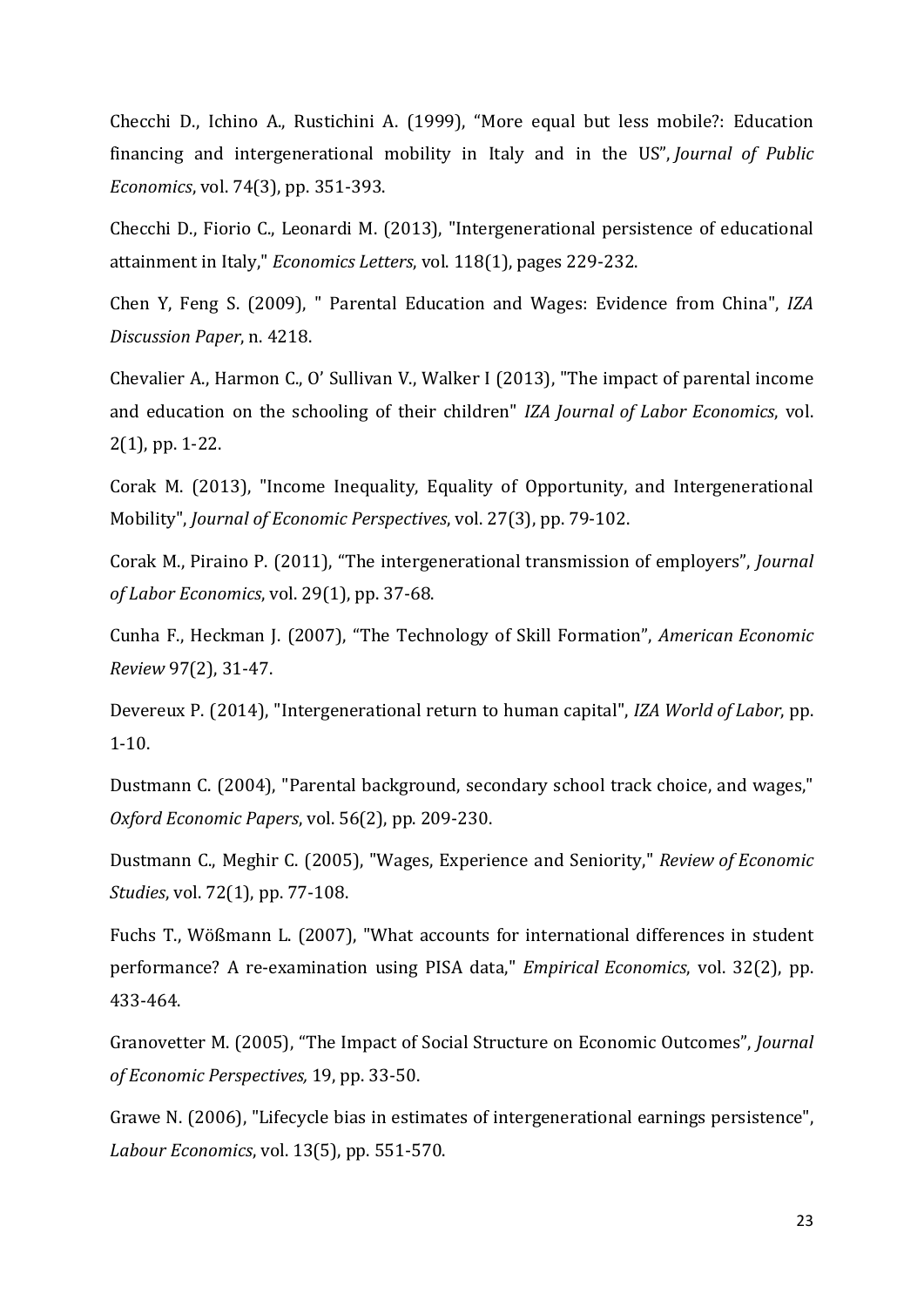Gregg P., Macmillan L., Vittori C. (2014), "Moving Towards Estimating Lifetime Intergenerational Economic Mobility in the UK", *DoQSS Working Papers*, 14-12.

Guell M., Rodriguez-Mora J., Telmer C. (2007), "Intergenerational mobility and the informative content of surnames", *CEPR Discussion Papers* n. 6316.

Haider S., Solon G. (2006), "Life-cycle variation in the association between current and lifetime earnings", *American Economic Review,* vol. 96(4), pp. 1308-1320.

Hertz T., Jayasundera T., Piraino P., Selcuk S., Smith N., Veraschangina A., (2007), "The inheritance of educational inequality: international comparisons and fifty-year trends", *The B.E. Journal of Economic Analysis and Policy*, vol. 7, n. 2.

Hudson J., Sessions J. (2011), "Parental education, labor market experience and earnings: new wine in an old bottle?", *Economics Letters*, vol. 113, pp. 111-115.

Kramarz F., Nordström Skans O. (2013), "When Strong Ties are Strong: Networks and Youth Labor Market Entry", *CEPR Discussion Papers*, n. 9620.

Macmillan L., Tyler C., Vignoles A. (2013), "Who gets the Top Jobs? The role of family background and networks in recent graduates' access to high status professions", *DoQSS Working Papers*, 13-15

Magruder, J. (2010), "Intergenerational Networks, Unemployment, and Persistent Inequality in South Africa," *American Economic Journal: Applied Economics*, vol. 2(1), pp. 62-85.

Marcenaro Gutierrez O., Micklewright J., Vignoles A. (2014), "Social Mobility and the Importance of Networks: Evidence for Britain", *IZA Discussion Papers*, n. 8380.

Nybom M., Stuhler J. (2011), "Heterogeneous Income Profiles and Life-Cycle Bias in Intergenerational Mobility Estimation", *IZA Discussion Papers*, n. 5697.

Pellizzari M. (2010), ["Do friends and relatives really help in getting a good job?"](http://ideas.repec.org/a/ilr/articl/v63y2010i3p494-510.html), *[Industrial and Labor Relations Review](http://ideas.repec.org/s/ilr/articl.html)*, vol. 63(3), pp. 494-510.

Pellizzari M., Basso G., Catania A., Labartino G., Malacrino D., Monti P. (2011), *Family ties in licensed professions in Italy*, A report for the Fondazione Rodolfo Debenedetti, Milan.

Raitano M., Vona F. (2015), "Measuring the link between intergenerational occupational mobility and earnings: evidence from 8 European Countries", *Journal of Economic Inequality*, vol. 13, n. 1, pp. 83-102.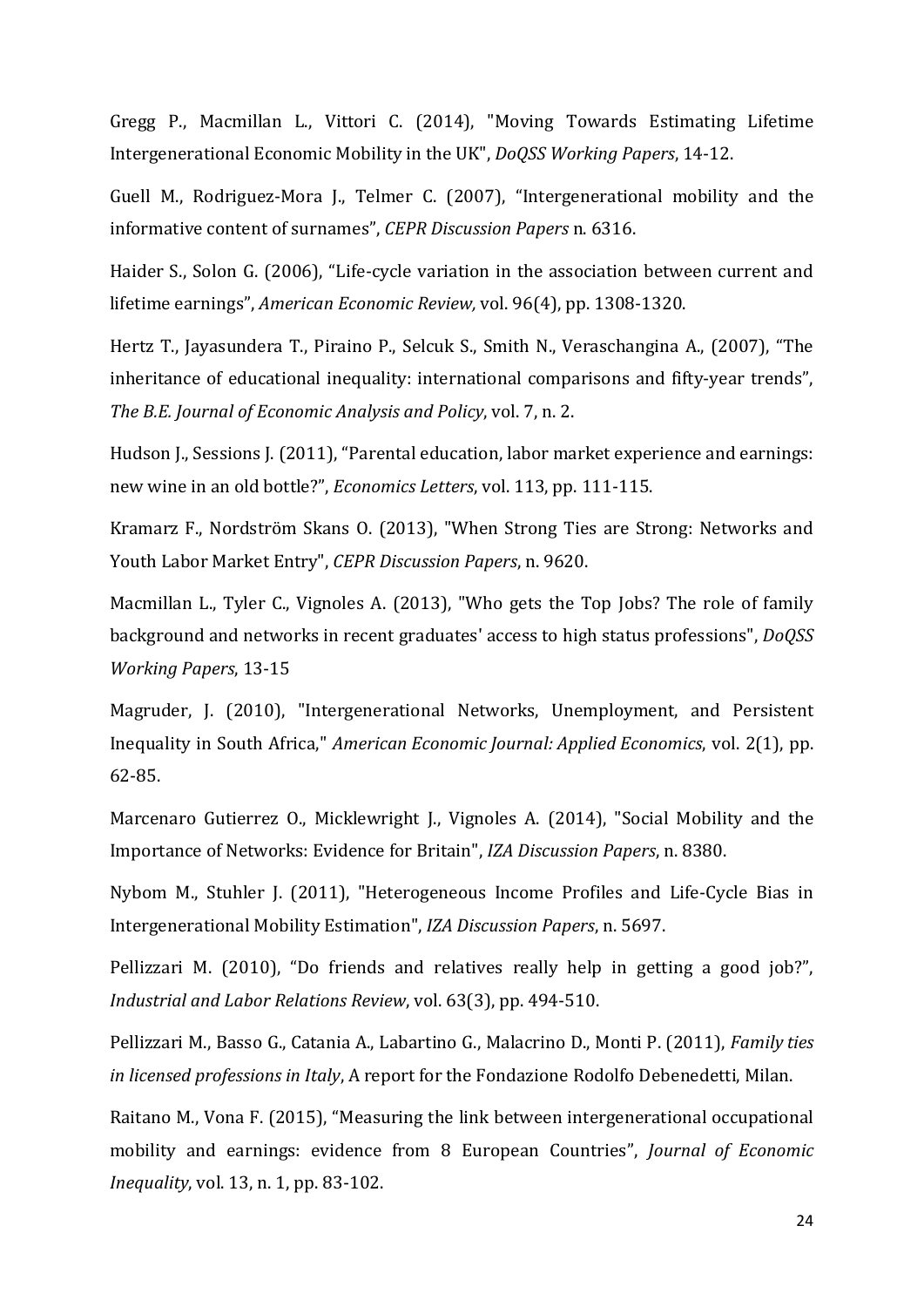Rubinstein Y., Weiss Y. (2006), "Post Schooling Wage Growth: Investment, Search and Learning", in Hanushek E., Welch F. (eds.), *Handbook of the Economics of Education*, Elsevier.

Schutz G., Ursprung H., Woessmann L. (2008) ["Education policy and equality of](http://ideas.repec.org/a/bla/kyklos/v61y2008i2p279-308.html)  [opportunity"](http://ideas.repec.org/a/bla/kyklos/v61y2008i2p279-308.html), *[Kyklos](http://ideas.repec.org/s/bla/kyklos.html)*, vol. 61(2), pp. 279-308.

Solon G. (2004), "A model of intergenerational mobility variation over time and place", in Corak M. (eds), *Generational Income Mobility in North America and Europe*, Cambridge University Press.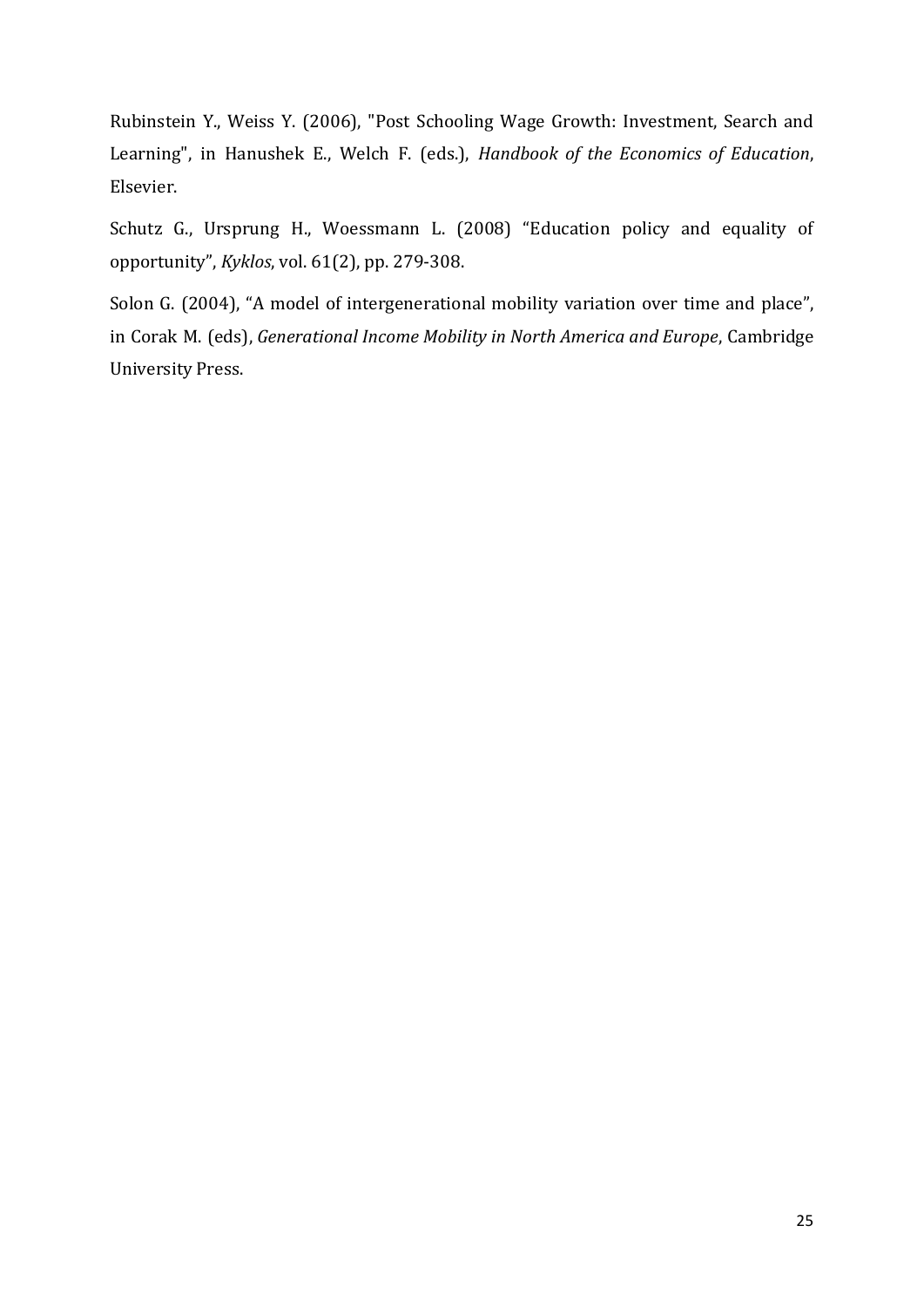## TABLES AND FIGURES

| Tab. 1: Sample descriptive statistics <sup>1</sup> |          |
|----------------------------------------------------|----------|
| Child years of education                           | 10.55    |
|                                                    | [3.40]   |
| Parental years of education (average both parents) | 6.03     |
|                                                    | [2.89]   |
| Parental years of education (best parent only)     | 6.78     |
|                                                    | [3.51]   |
| Gap between child and average parental education   | 4.52     |
|                                                    | [3.39]   |
| Gap between child and best parent education        | 3.77     |
|                                                    | [3.73]   |
| Real weekly wage (Euro 2010)                       | 495.6    |
|                                                    | [247.8]  |
| Real weekly wage (logs)                            | 6.10     |
|                                                    | $[0.44]$ |
| Age                                                | 31.1     |
|                                                    | [8.8]    |
| Experience                                         | 9.9      |
|                                                    | $[7.7]$  |
| Tenure                                             | 5.2      |
|                                                    | $[5.2]$  |
| Number of firm changes                             | 2.4      |
|                                                    | $[2.3]$  |
| Number of individual obs.                          | 15.2     |
|                                                    | $[8.8]$  |
| Sampled individuals                                | 5,774    |
| Total number of observations                       | 88,000   |
| Ween volved atop deviation in nevertheorie         |          |

Tab. 1: Sample descriptive statistics1

1Mean values, standard deviation in parenthesis. Source: elaborations on AD-SILC data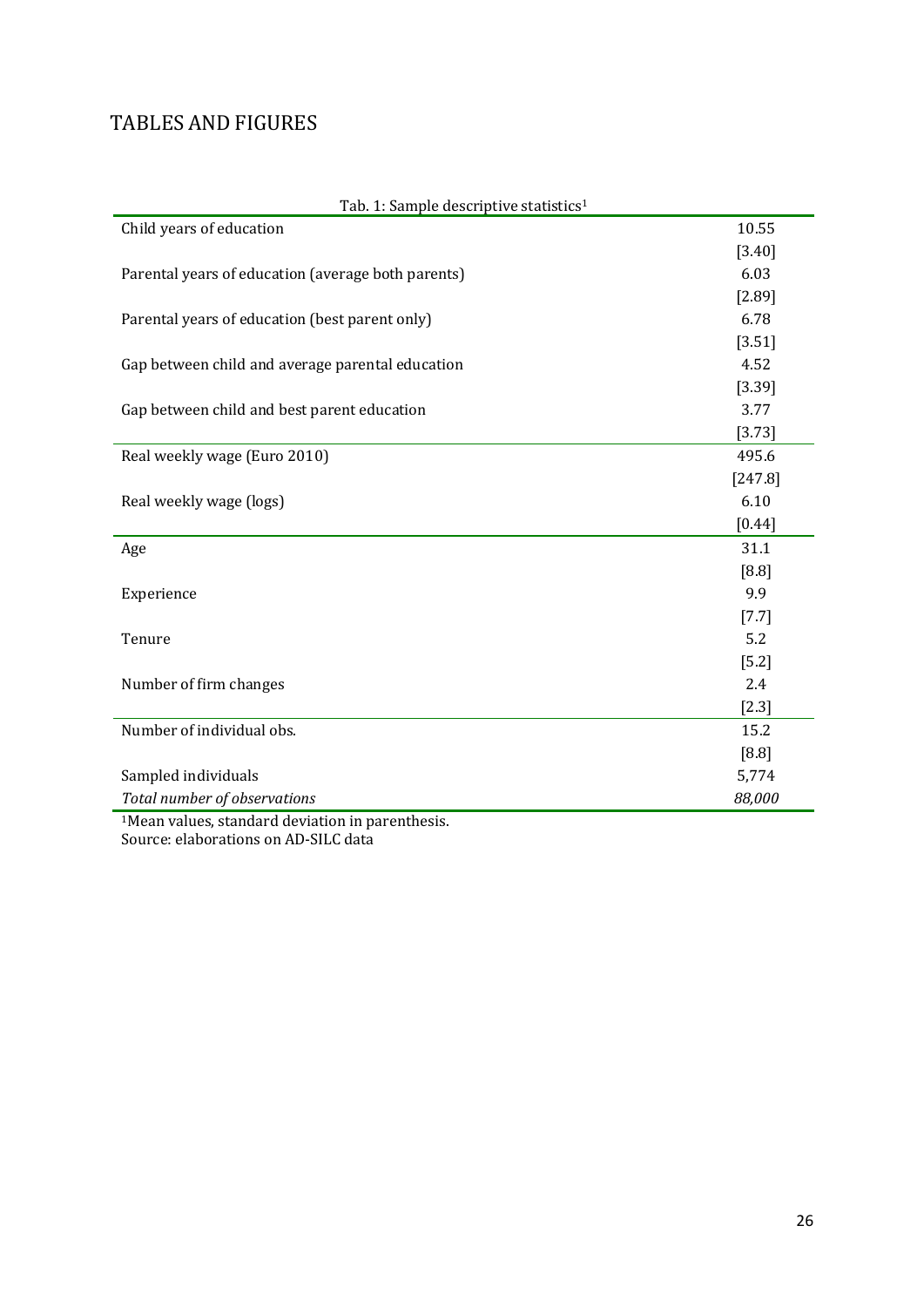|                               | Child education      |         |            |            |          |       |                   |  |
|-------------------------------|----------------------|---------|------------|------------|----------|-------|-------------------|--|
| Highest parental<br>education | Less than<br>primary | Primary | Lower sec. | Upper sec. | Tertiary | Total | Parental<br>educ. |  |
| Less than primary             | 3.1                  | 22.1    | 51.5       | 22.1       | 1.1      | 100.0 | 9.4               |  |
| Primary                       | 0.4                  | 8.8     | 46.9       | 40.3       | 3.7      | 100.0 | 51.1              |  |
| Lower secondary               | 0.2                  | 1.8     | 34.1       | 54.8       | 9.3      | 100.0 | 22.8              |  |
| Upper secondary               | 0.3                  | 1.6     | 14.4       | 65.8       | 18.0     | 100.0 | 13.3              |  |
| Tertiary                      | 0.0                  | 2.1     | 5.7        | 45.7       | 46.4     | 100.0 | 2.4               |  |
| Child educ.                   | 0.6                  | 7.3     | 39.1       | 45.4       | 7.7      | 100.0 | 100.0             |  |

Tab. 2: Mobility table of highest parental and child education (row percentages)<sup>1</sup>

<sup>1</sup> Computed on individual observations (i.e. one observation for each individual). Source: elaborations on AD-SILC data

| Tab. 3: Average years of education, entry age and average years of experience, by parental education |  |  |
|------------------------------------------------------------------------------------------------------|--|--|
|                                                                                                      |  |  |

| Highest parental<br>education | Years of education <sup>1</sup> | Entry age as a private employee <sup>1</sup> | Years of experience <sup>2</sup> |
|-------------------------------|---------------------------------|----------------------------------------------|----------------------------------|
| Less than primary             | 8.2                             | 21.5                                         | 10.2                             |
| Primary                       | 9.8                             | 20.3                                         | 10.5                             |
| Lower secondary               | 11.4                            | 21.0                                         | 9.1                              |
| Upper secondary               | 12.8                            | 22.4                                         | 8.8                              |
| Tertiary                      | 14.5                            | 24.8                                         | 9.1                              |
| Total                         | 10.6                            | 21.0                                         | 9.9                              |

<sup>1</sup> Computed on individual observations (i.e. one observation for each individual). <sup>2</sup> Computed on longitudinal observations. Source: elaborations on AD-SILC data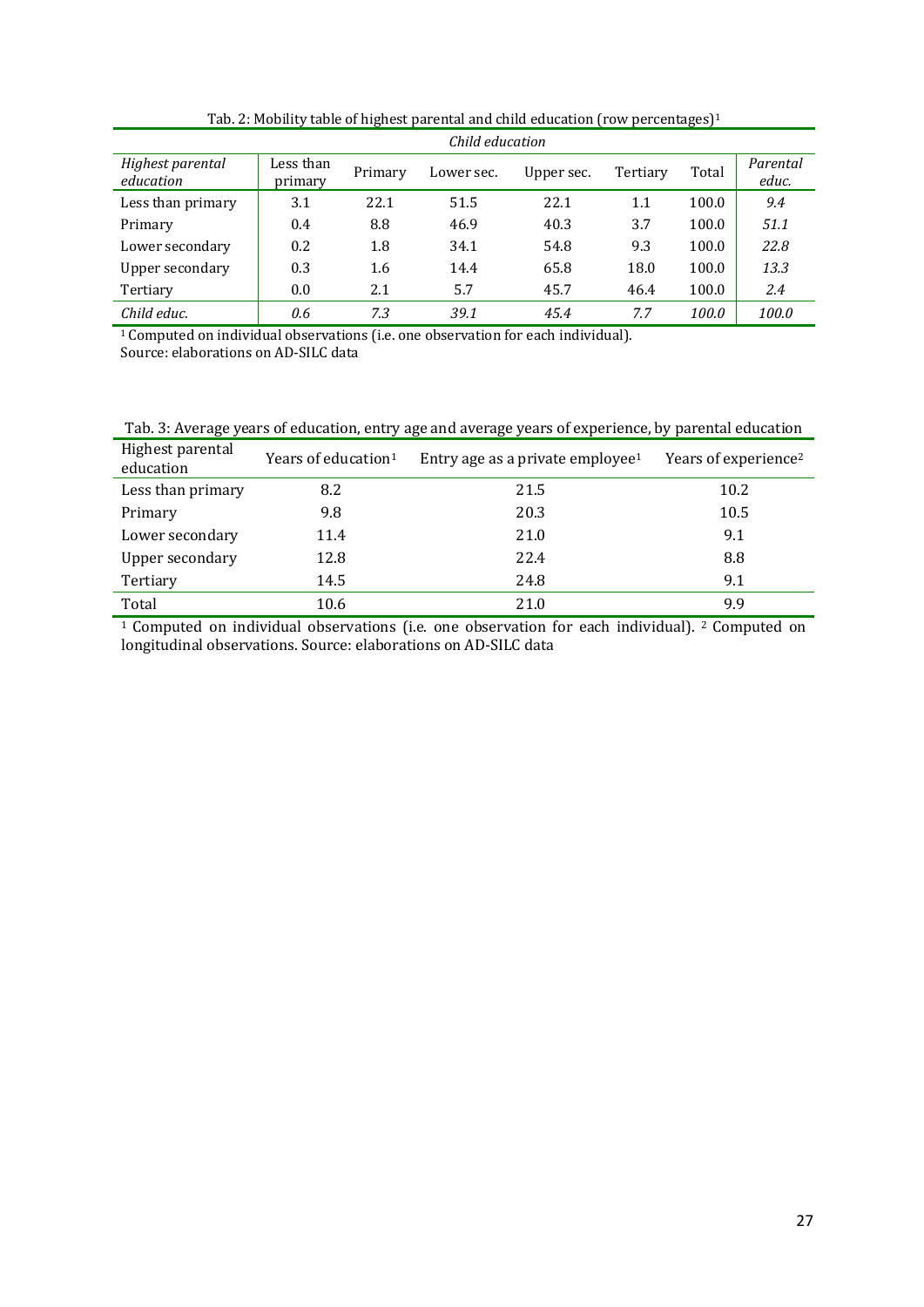

<sup>1</sup> Log of weekly gross wage (at constant prices) is the dependent variable. Estimates are obtained controlling for a set of dummies that are equal one if the individual *i* has reached experience *x* at year *t*. Source: elaborations on AD-SILC data.



Fig. 2: OLS estimated returns to child and parental education by years of experience<sup>1</sup>

<sup>1</sup> Log of weekly gross wage (at constant prices) is the dependent variable. Estimates are obtained controlling for a set of dummies that are equal one if the individual *i* has reached experience *x* at year *t*. Source: elaborations on AD-SILC data.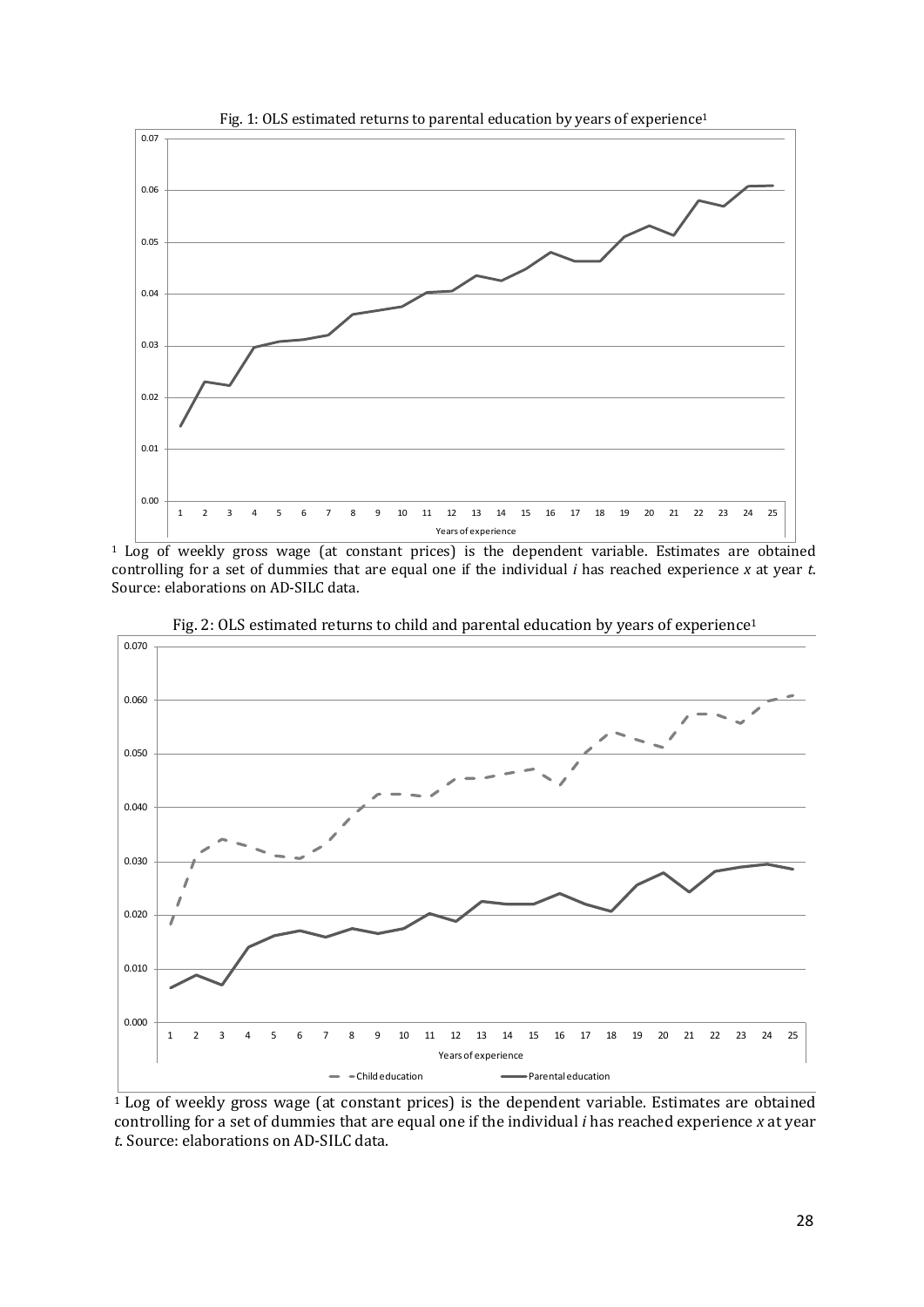| not controlling for child cuttuation |                   |                   |                          |                                     |                |  |  |
|--------------------------------------|-------------------|-------------------|--------------------------|-------------------------------------|----------------|--|--|
|                                      | M <sub>0</sub>    | M1                |                          | M1 (restricted sample) <sup>2</sup> |                |  |  |
|                                      | Random<br>effects | Random<br>effects | Fixed<br>effects         | Random<br>effects                   | Fixed effects  |  |  |
| Par. educ.                           | $0.024005***$     | $0.012112***$     | $\blacksquare$           | $0.012590***$                       | $\blacksquare$ |  |  |
|                                      | [0.001519]        | [0.001454]        | $\overline{\phantom{a}}$ | [0.002233]                          |                |  |  |
| Exp.*Par. educ.                      |                   | $0.000031***$     | $0.000031***$            | $0.000029***$                       | $0.000029***$  |  |  |
|                                      |                   | [0.000003]        | [0.000003]               | [0.000004]                          | [0.000004]     |  |  |
| N                                    | 88,000            | 88,000            | 88,000                   | 43,178                              | 43,178         |  |  |

Tab. 4: Association between wages, parental education and experience (not controlling for child education)1

 $1$  Log of weekly gross wage (at constant prices) is the dependent variable. Control variables are age, age squared, dummy for part-time, third order polynomial on effective experience (in weeks) and fixed effects for region of work, year and cohort of entry into employment. 2 The sample is restricted to those entered in employment in the period 1980-1989. Standard errors clustered by individuals in parenthesis. \*  $p < 0.10$ ; \*\*  $p < 0.05$ ; \*\*\*  $p < 0.01$ . Source: elaborations on AD-SILC data

|                  | M1 model |                |                | M2 model    |        |           |                |       |         |
|------------------|----------|----------------|----------------|-------------|--------|-----------|----------------|-------|---------|
|                  |          | Parental educ. |                | Child educ. |        |           | Parental educ. |       |         |
|                  | Exp. 0   | Exp. 1         | Exp. 20        | Exp. 0      | Exp. 1 | Exp. 20   | Exp. 0         | Exp.1 | Exp. 20 |
| 1 year of educ.  |          |                |                |             |        |           |                |       |         |
| Starting salary  | 1.21%    |                | $\blacksquare$ | 1.44%       |        | $\bullet$ | 0.67%          |       |         |
| Growth effect    |          | 0.16%          | 3.22%          |             | 0.18%  | 3.54%     |                | 0.08% | 1.66%   |
| Total effect     | 1.21%    | 1.37%          | 4.43%          | 1.44%       | 1.62%  | 4.98%     | 0.67%          | 0.75% | 2.33%   |
| 5 years of educ. |          |                |                |             |        |           |                |       |         |
| Starting salary  | $6.06\%$ |                | ٠.             | 7.20%       |        | $\bullet$ | 3.33%          |       |         |
| Growth effect    |          | 0.81%          | 16.12%         |             | 0.88%  | 17.68%    |                | 0.42% | 8.32%   |
| Total effect     | 6.06%    | 6.87%          | 22.18%         | 7.20%       | 8.08%  | 24.88%    | 3.33%          | 3.75% | 11.65%  |

Tab. 5: Quantification of the impact of child and parental education along the career

Source: elaborations on AD-SILC data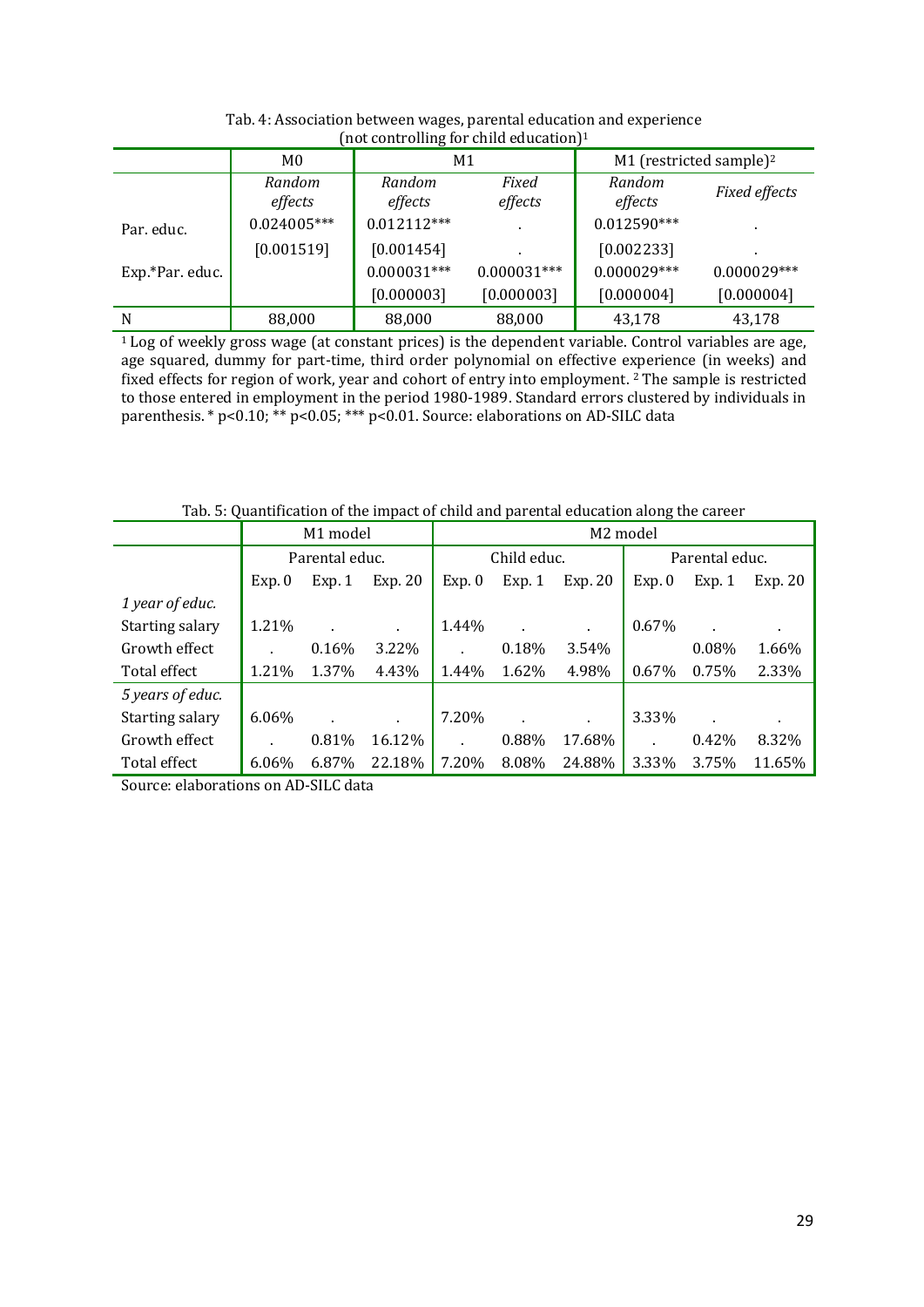|                                  | M <sub>2</sub> |               |               | M <sub>2</sub>                   | "Father and mother"<br>model <sup>3</sup> |               |
|----------------------------------|----------------|---------------|---------------|----------------------------------|-------------------------------------------|---------------|
|                                  |                |               |               | (restricted sample) <sup>2</sup> |                                           |               |
|                                  | Random         | Fixed         | Random        | Fixed                            | Random                                    | Fixed         |
|                                  | effects        | effects       | effects       | Effects                          | Effects                                   | effects       |
| Child educ.                      | $0.014390***$  |               | $0.009960***$ |                                  | $0.013843***$                             |               |
|                                  | [0.001433]     |               | [0.002029]    |                                  | [0.001504]                                |               |
| Par. educ.                       | 0.006658***    |               | 0.008639***   |                                  |                                           |               |
|                                  | [0.001483]     |               | [0.002277]    |                                  |                                           |               |
| Exp*Child ed.                    | $0.000034***$  | $0.000034***$ | $0.000037***$ | $0.000037***$                    | $0.000034***$                             | $0.000034***$ |
|                                  | [0.000002]     | [0.000002]    | [0.000003]    | [0.000003]                       | [0.000002]                                | [0.000003]    |
| Exp*Par. ed                      | $0.000016***$  | $0.000016***$ | $0.000014***$ | $0.000014***$                    |                                           |               |
|                                  | [0.000003]     | [0.000003]    | [0.000004]    | [0.000004]                       |                                           |               |
| Father ed                        |                |               |               |                                  | 0.003625**                                |               |
|                                  |                |               |               |                                  | [0.001470]                                |               |
| Mother ed                        |                |               |               |                                  | $0.003526**$                              |               |
|                                  |                |               |               |                                  | [0.001672]                                |               |
| Exp*Fath. ed                     |                |               |               |                                  | $0.000007**$                              | $0.000007**$  |
|                                  |                |               |               |                                  | [0.000003]                                | [0.000003]    |
| Exp*Moth. ed.                    |                |               |               |                                  | $0.000010***$                             | $0.000010***$ |
|                                  |                |               |               |                                  | [0.000003]                                | [0.000003]    |
| Father.<br>Moth.ed.              |                |               |               |                                  | 0.9712                                    |               |
| $Exp*Fath.edu =$<br>Exp*Moth.ed. |                |               |               |                                  | 0.4545                                    | 0.4756        |
| N                                | 88,000         | 88,000        | 43,178        | 43,178                           | 81,873                                    | 81,873        |

Tab. 6: Association between wages, child and parental education and experience1

<sup>1</sup> Log of weekly gross wage (at constant prices) is the dependent variable. Control variables are age, age squared, dummy on part-time, third order polynomial on effective experience (in weeks) and fixed effects for region of work, year and cohort of entry into employment. 2 The sample is restricted to those entered in employment in the period 1980-1989. 3Dependent and control variables as in M2 model; parental education is split in father and mother education. P-values of Wald tests are presented to test the equality of the estimated coefficients related to father and mother education. Standard errors clustered by individuals in parenthesis. \* p<0.10; \*\* p<0.05; \*\*\* p<0.01. Source: elaborations on AD-SILC data.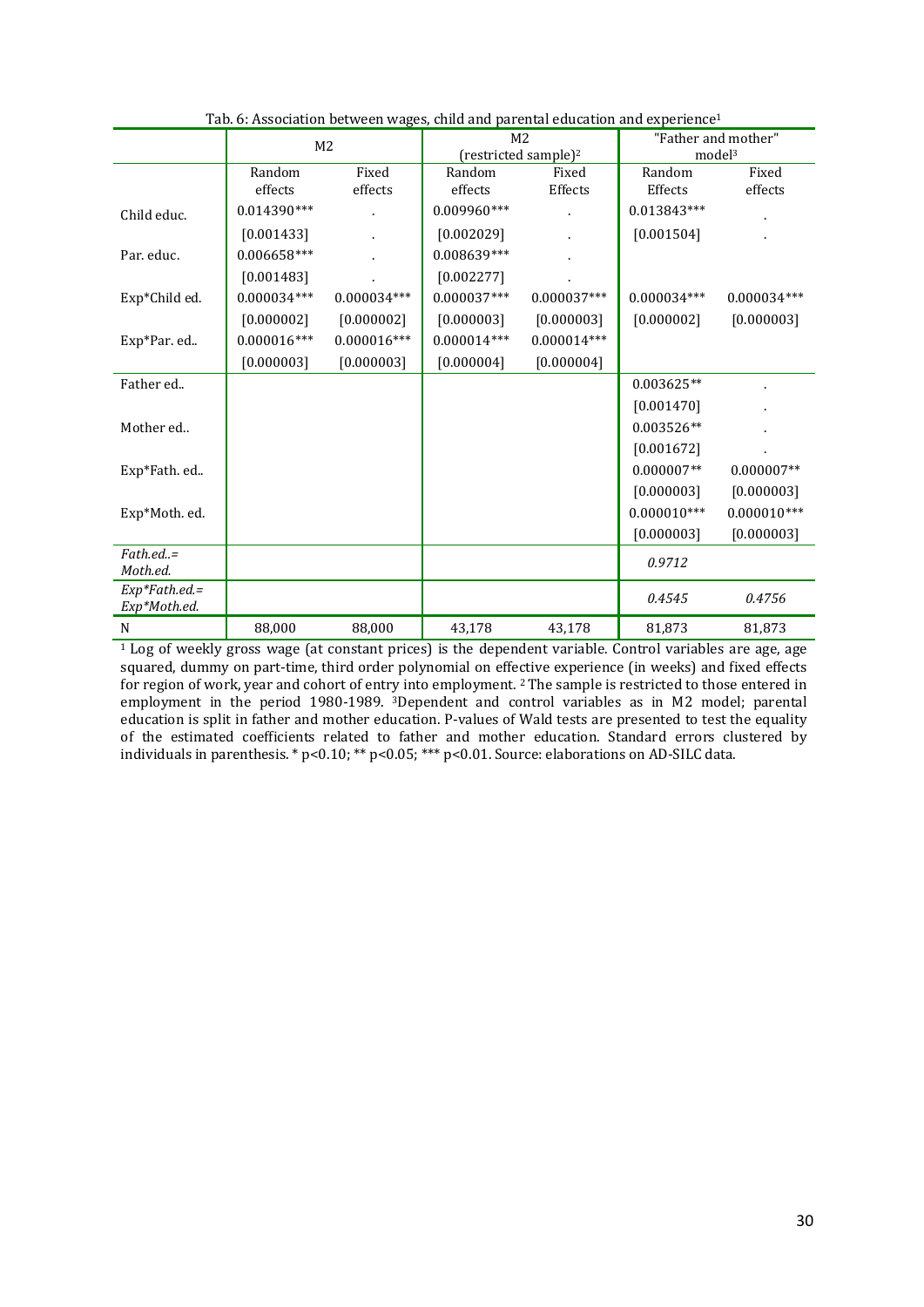|                          | Random effects | Fixed effects  |
|--------------------------|----------------|----------------|
| Parent H - Child H       | $0.148404***$  |                |
|                          | [0.024430]     |                |
| Parent M - Child H       | $0.068624**$   |                |
|                          | [0.032730]     |                |
| Parent L - Child H       | 0.001025       |                |
|                          | [0.033604]     |                |
| Parent H - Child M       | 0.02252        |                |
|                          | [0.014883]     |                |
| Parent L - Child M       | $-0.024715**$  |                |
|                          | [0.012066]     |                |
| Parent H - Child L       | $-0.063553**$  |                |
|                          | [0.027819]     |                |
| Parent M - Child L       | $-0.084207***$ |                |
|                          | [0.016175]     |                |
| Parent L-Child L         | $-0.098511***$ |                |
|                          | [0.012128]     |                |
| Parent H - Child H * Exp | $0.000444***$  | $0.000448***$  |
|                          | [0.000047]     | [0.000047]     |
| Parent M - Child H * Exp | $0.000323***$  | $0.000322***$  |
|                          | [0.000065]     | [0.000066]     |
| Parent L - Child H * Exp | $0.000322***$  | $0.000304***$  |
|                          | [0.000056]     | [0.000055]     |
| Parent H - Child M * Exp | $0.000069**$   | $0.000065**$   |
|                          | [0.000032]     | [0.000033]     |
| Parent L - Child M * Exp | $-0.000028$    | $-0.000026$    |
|                          | [0.000023]     | [0.000023]     |
| Parent H - Child L * Exp | $-0.000127**$  | $-0.000123**$  |
|                          | [0.000053]     | [0.000055]     |
| Parent M - Child L * Exp | $-0.000094***$ | $-0.000094***$ |
|                          | [0.000031]     | [0.000031]     |
| Parent L - Child L * Exp | $-0.000163***$ | $-0.000164***$ |
|                          | [0.000021]     | [0.000022]     |
| N                        | 88,000         | 88,000         |

| Tab. 7: Association between wages, experience and educational mobility |  |
|------------------------------------------------------------------------|--|
|                                                                        |  |

1 Log of weekly gross wage is the dependent variable. Control variables as in M1 and M2 models. Parental education is L when average years of education are at most 5, M when they are between 5 and 8 years, H when they are higher than 8 years. Child education is L when years of education are at most 8, M when they are between 8 and 18, H when they are at least 18. Standard errors clustered by individuals in parenthesis. \*p<0.10; \*\* p<0.05; \*\*\* p<0.01. Source: elaborations on AD-SILC data.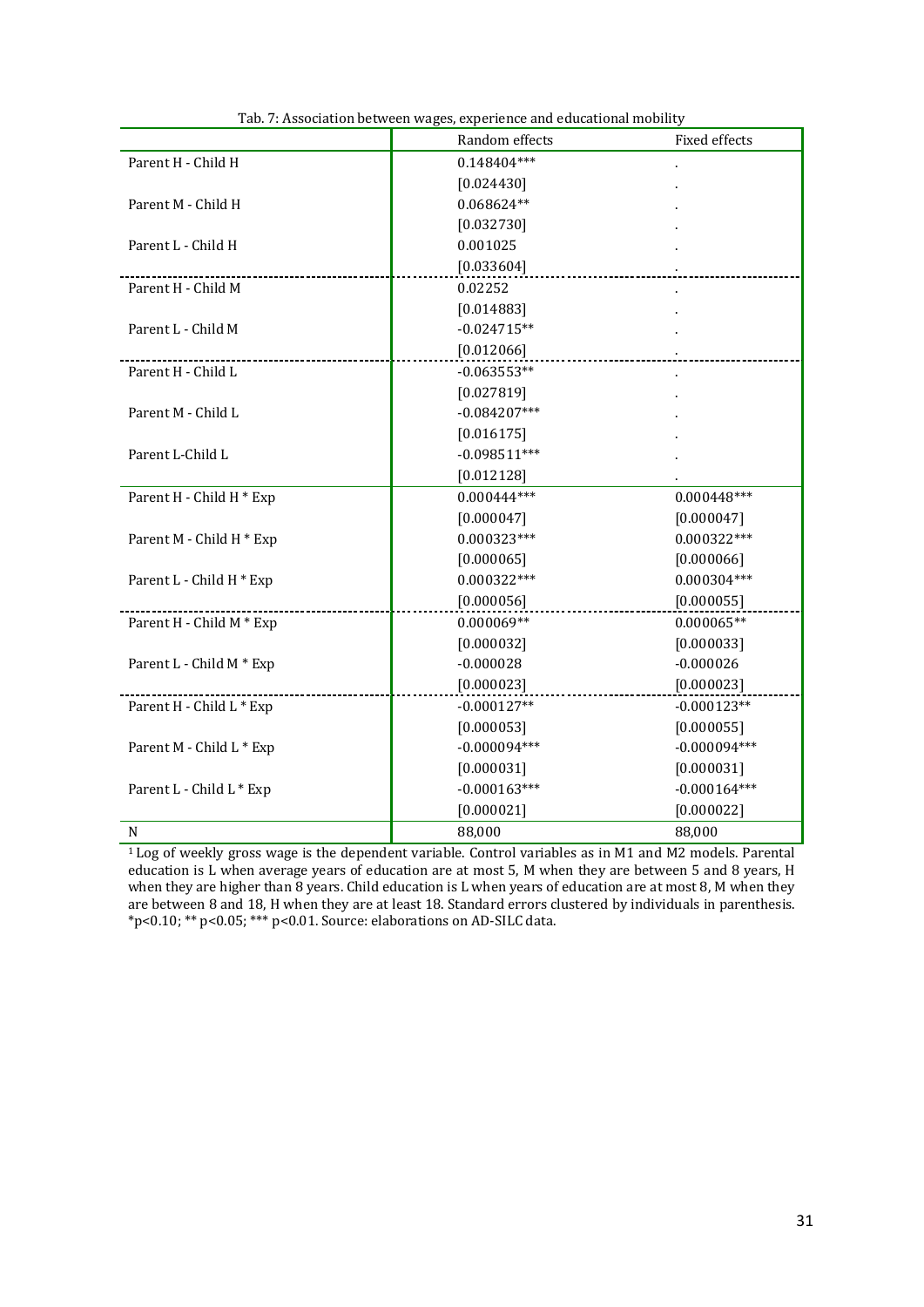|                                             | Random effects | Fixed effects  |
|---------------------------------------------|----------------|----------------|
| Par. $H$ -Ch. $H = Par$ . M-Ch. $H$         | $0.035$ (**)   |                |
| Par. H -Ch. $H = Par. L$ -Ch. H             | $0.000$ (***)  |                |
| Par. M -Ch. $H = Par$ . L-Ch. H             | $0.099$ $(*)$  |                |
| Par. H -Ch. $M = Par$ . M-Ch. M             | 0.130          |                |
| Par. H -Ch. $M = Par$ . L-Ch. M             | $0.000$ (***)  |                |
| Par. M -Ch. $M = Par. L$ -Ch. M             | $0.041$ (**)   |                |
| Par. H -Ch. $L = Par$ . M-Ch. L             | 0.474          |                |
| Par. H -Ch. $L = Par$ . L -Ch. L            | 0.192          |                |
| Par $M$ -Ch $L = Par$ L-Ch L                | 0.306          |                |
| Par. H -Ch. H $*Exp = Par$ . M-Ch. H $*Exp$ | $0.101$ $(*)$  | $0.0954$ (*)   |
| Par. H -Ch. H $*Exp = Par. L$ -Ch. H $*Exp$ | $0.069$ (*)    | $0.0298$ (**)  |
| Par. M -Ch. H $*Exp = Par$ . L-Ch. H $*Exp$ | 0.990          | 0.8245         |
| Par. H -Ch. M $*Exp = Par$ . M-Ch. M $*Exp$ | $0.033$ (**)   | $0.046$ (**)   |
| Par. H -Ch. M $*Exp = Par$ . L-Ch. M $*Exp$ | $0.001$ (***)  | $0.0023$ (***) |
| Par. M -Ch. M $*Exp = Par$ . L-Ch. M $*Exp$ | 0.222          | 0.260          |
| Par. H -Ch. L $*Exp = Par$ . M-Ch. L $*Exp$ | 0.551          | 0.6095         |
| Par. H -Ch. L $*Exp = Par$ . L-Ch. L $*Exp$ | 0.481          | 0.4230         |
| Par. M -Ch. L $*Exp = Par$ . L-Ch. L $*Exp$ | $0.009$ (***)  | $0.0084$ (***) |

Tab. 8: P-values of Wald tests of the estimated coefficients of the association between wages, experience and educational mobility in Table 7

\* p<0.10; \*\* p<0.05; \*\*\* p<0.01. Source: elaborations on AD-SILC data.





1 Log of weekly gross wage is the dependent variable. Control variables as in M1 and M2 models of Tables 4-5. Source: elaborations on AD-SILC data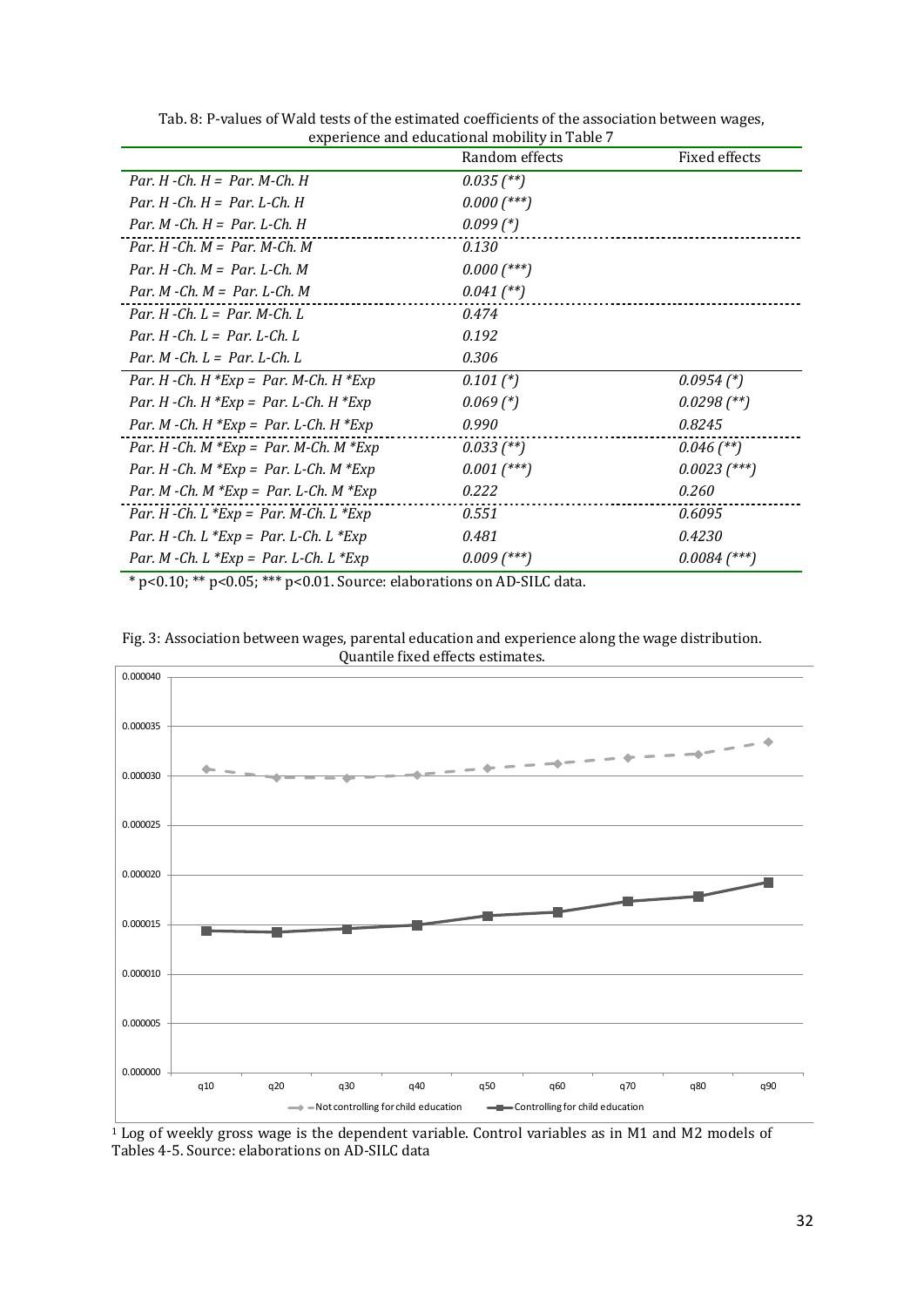| Chti y in the labour market, by child and inghest parental cuucation |                 |                        |                             |                    |  |  |  |  |
|----------------------------------------------------------------------|-----------------|------------------------|-----------------------------|--------------------|--|--|--|--|
|                                                                      |                 | Number of firm changes | Share of unemployment weeks |                    |  |  |  |  |
|                                                                      | Child education | Parental education     | Child education             | Parental education |  |  |  |  |
| Primary                                                              | 3.6             | 3.1                    | 13.8%                       | 11.7%              |  |  |  |  |
| Lower secondary                                                      | 3.2             | 2.8                    | 13.3%                       | 12.5%              |  |  |  |  |
| Upper secondary                                                      | 2.6             | 2.6                    | 10.5%                       | 10.8%              |  |  |  |  |
| Tertiary                                                             | 2.5             | 2.2                    | $7.7\%$                     | 7.8%               |  |  |  |  |
| Total                                                                | 2.9             | 2.9                    | 11.7%                       | 11.7%              |  |  |  |  |

Tab. 9: Mean number of firm changes and ratio between unemployment and working weeks since the entry in the labour market, by child and highest parental education

Source: elaborations on AD-SILC data.

Tab. 10: Association between wages, child education, parental education and experience<sup>1</sup>, controlling for firm changes and unemployment spells2

|                     |               | Random effects                    | Fixed effects |                                   |  |
|---------------------|---------------|-----------------------------------|---------------|-----------------------------------|--|
|                     | Firm changes  | Firm changes and<br>unemp. spells | Firm changes  | Firm changes and<br>unemp. spells |  |
| Child educ.         | 0.013905***   | $0.016403***$                     |               |                                   |  |
|                     | [0.001496]    | [0.001677]                        |               |                                   |  |
| Par. educ.          | 0.006395***   | 0.005866***                       |               |                                   |  |
|                     | [0.001569]    | [0.001763]                        |               |                                   |  |
| Exp*Child educ.     | $0.000031***$ | $0.000030***$                     | $0.000030***$ | $0.000029***$                     |  |
|                     | [0.000003]    | [0.000003]                        | [0.000003]    | [0.000003]                        |  |
| Exp*Par. educ.      | $0.000012***$ | $0.000012***$                     | $0.000011***$ | $0.000011***$                     |  |
|                     | [0.000003]    | [0.000003]                        | [0.000004]    | [0.000004]                        |  |
| Child educ.*changes | $0.001784**$  | $0.001547**$                      | $0.002326***$ | $0.002078***$                     |  |
|                     | [0.000707]    | [0.000704]                        | [0.000752]    | [0.000752]                        |  |
| Par. educ.*changes  | $0.001465*$   | $0.001542*$                       | 0.001995**    | $0.002131**$                      |  |
|                     | [0.000870]    | [0.000870]                        | [0.000931]    | [0.000939]                        |  |
| Child educ.*unemp.  |               | $-0.005986***$                    |               | $-0.004654***$                    |  |
|                     |               | [0.001664]                        |               | [0.001722]                        |  |
| Par. educ.*unemp.   |               | 0.001098                          |               | 0.001907                          |  |
|                     |               | [0.001847]                        |               | [0.001938]                        |  |
| N                   | 88,000        | 88,000                            | 88,000        | 88,000                            |  |

<sup>1</sup> Log of weekly gross wage is the dependent variable. Control variables as in M2 model of Table 5, plus the number of firm changes, and dummies for periods spent in a year as unemployed or receiving CIG. 2Firm changes are expressed by the (time varying) number of previous changes along the career. An unemployment spell is identified in case of at least 13 weeks not worked in a year. Standard errors clustered by individuals in parenthesis. \* p<0.10; \*\* p<0.05; \*\*\* p<0.01. Source: elaborations on AD-SILC data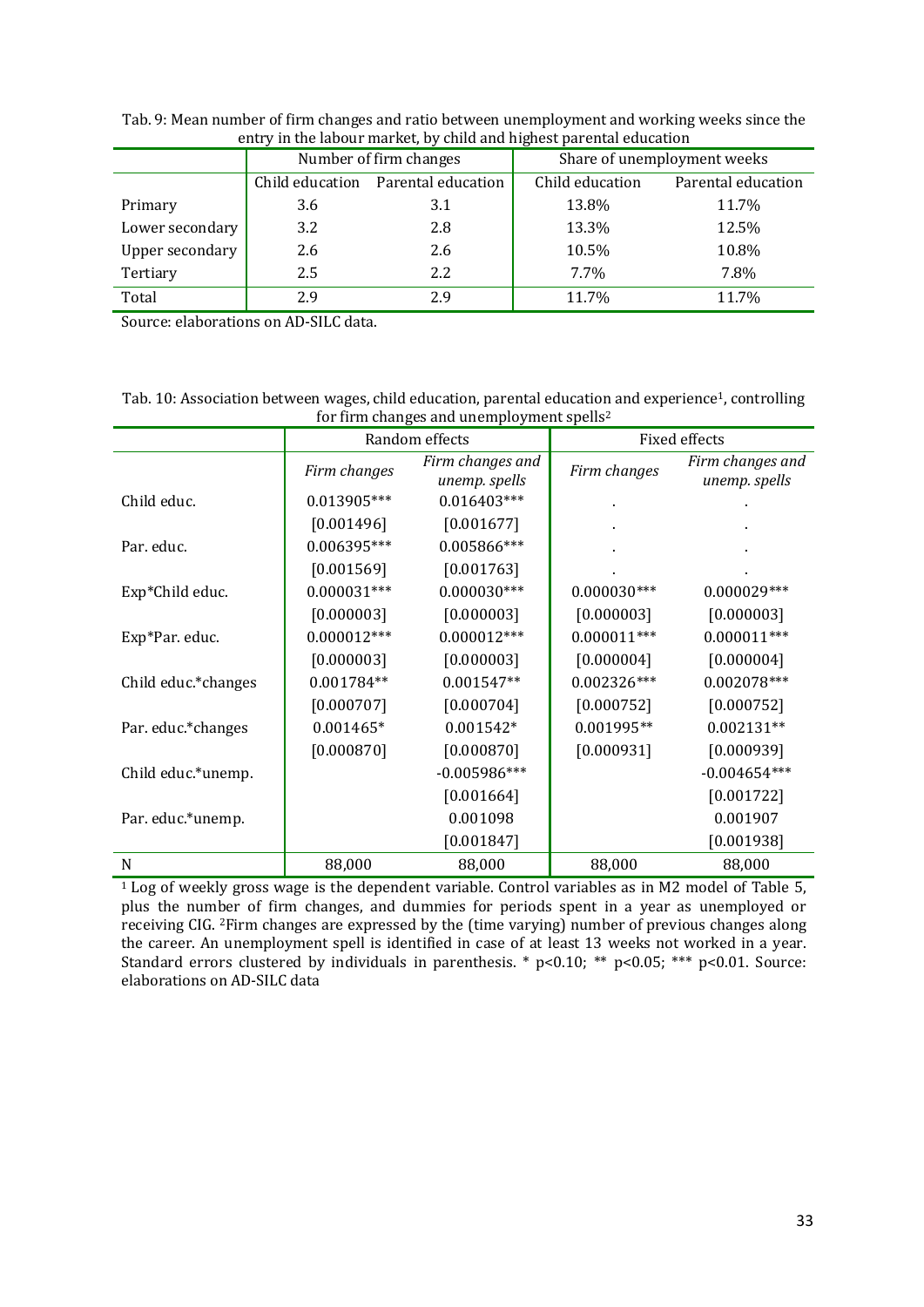#### APPENDIX

|                 |                        | encels estimates. Turnier specifications of the MT moder |                                             |                                 |                                 |
|-----------------|------------------------|----------------------------------------------------------|---------------------------------------------|---------------------------------|---------------------------------|
|                 | S1                     | S2                                                       | S3                                          | S4                              | S5                              |
|                 | Job<br><i>features</i> | S1 plus<br>firms features                                | S <sub>2</sub> for<br>post 1987<br>entrants | M2 on<br>log annual<br>earnings | S2 on<br>log annual<br>earnings |
| Exp.*Par. educ. | $0.000029***$          | $0.000029***$                                            | $0.000034***$                               | $0.000028***$                   | $0.000030***$                   |
|                 | [0.000003]             | [0.000003]                                               | [0.000004]                                  | [0.000004]                      | [0.000003]                      |
| N               | 86,825                 | 72.891                                                   | 31,925                                      | 87,479                          | 72,522                          |

Tab. A1: Association between wages, child education, parental education and experience. Fixed effects estimates: further specifications of the M1 model1

<sup>1</sup> Log of weekly gross wage is the dependent variable in S1-S3; log of annual gross earnings is the dependent variable in S4-S5. Control variables as in M1 model of Table 4.2 Additional controls in S1 are a third order polynomial on tenure and dummies on occupation, on periods spent in a year as unemployed or receiving CIG. Additional controls in S2 are the same as in S1 plus firm's sector and size. S3 is restricted to cohorts entered in employment since 1987. Standard errors clustered by individuals in parenthesis. \* p<0.10; \*\* p<0.05; \*\*\* p<0.01. Source: elaborations on AD-SILC data.

| Tab. A2: Association between wages, child education, parental education and experience. Fixed |  |
|-----------------------------------------------------------------------------------------------|--|
| effects estimates: further specifications of the M2 model <sup>1</sup>                        |  |

|              | S1              | S <sub>2</sub>            | S3                              | S4                              | S5                              |
|--------------|-----------------|---------------------------|---------------------------------|---------------------------------|---------------------------------|
|              | Job<br>features | S1 plus<br>firms features | S2 for<br>post 1987<br>entrants | M2 on<br>log annual<br>earnings | S2 on<br>log annual<br>earnings |
| Exp*ch. ed.  | $0.000031***$   | $0.000030***$             | $0.000032***$                   | $0.000037***$                   | $0.000036***$                   |
|              | [0.000002]      | [0.000002]                | [0.000004]                      | [0.000003]                      | [0.000003]                      |
| Exp*par. ed. | $0.000016***$   | $0.000016***$             | $0.000022***$                   | $0.000011***$                   | $0.000015***$                   |
|              | [0.000003]      | [0.000003]                | [0.000004]                      | [0.000004]                      | [0.000003]                      |
| N            | 86,825          | 72,891                    | 31,925                          | 87,479                          | 72,522                          |

<sup>1</sup> Log of weekly gross wage is the dependent variable in S1-S3; log of annual gross earnings is the dependent variable in S4-S5. Control variables as in M1 model of Table 4.2 Additional controls in S1 are a third order polynomial on tenure and dummies on occupation, on periods spent in a year as unemployed or receiving CIG. Additional controls in S2 are the same as in S1 plus firm's sector and size. S3 is restricted to cohorts entered in employment since 1987. Standard errors clustered by individuals in parenthesis. \* p<0.10; \*\* p<0.05; \*\*\* p<0.01. Source: elaborations on AD-SILC data.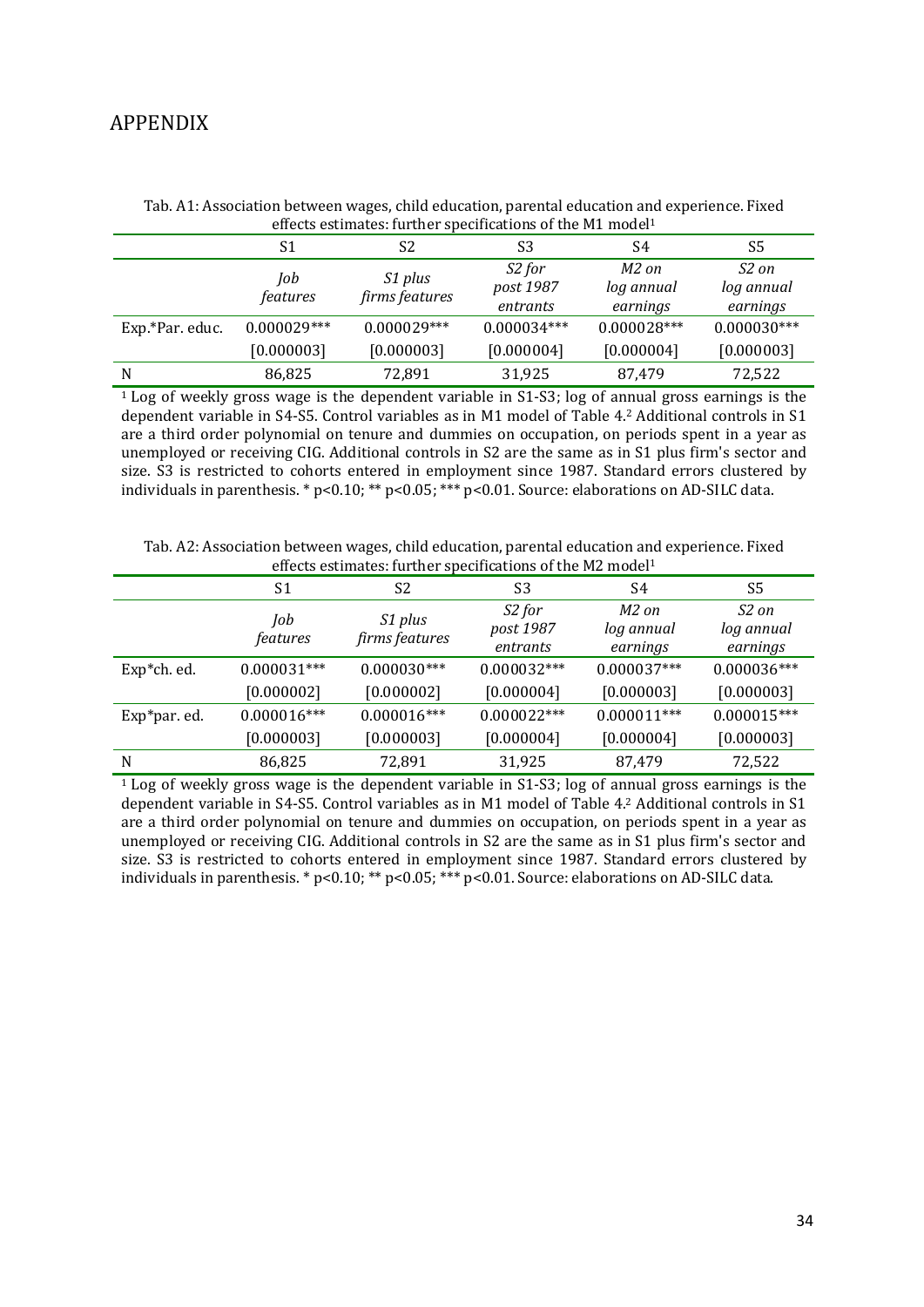|                                                                            | "Third order" model <sup>1</sup> |                 |
|----------------------------------------------------------------------------|----------------------------------|-----------------|
|                                                                            | Random effects                   | Fixed effects   |
| Child educ.                                                                | 0.01519423***                    |                 |
|                                                                            | [0.00177025]                     |                 |
| Exp*Child educ.                                                            | $0.00002820***$                  | $0.00002461**$  |
|                                                                            | [0.00001005]                     | [0.00001015]    |
| Exp <sup>2</sup> /1000*Child educ.                                         | 0.00000617                       | 0.00001242      |
|                                                                            | [0.00001586]                     | [0.00001566]    |
| $Exp3/100000*$ Child educ.                                                 | $-0.00000015$                    | $-0.00000042$   |
|                                                                            | [0.00000071]                     | [0.00000069]    |
| Parental educ.                                                             | 0.00413558**                     |                 |
|                                                                            | [0.00183421]                     |                 |
| Exp* Par. educ.                                                            | 0.00003362***                    | $0.00003420***$ |
|                                                                            | [0.00001121]                     | [0.00001143]    |
| $Exp2/1000*Par.$ Educ.                                                     | $-0.00002116$                    | $-0.00002153$   |
|                                                                            | [0.00001820]                     | [0.00001829]    |
| $Exp3/100000*Par.$ Educ.                                                   | 0.00000058                       | 0.00000059      |
|                                                                            | [0.00000083]                     | [0.00000082]    |
| (Par. educ*exp +Par.educ.*exp <sup>2</sup> + Par.educ*exp <sup>3</sup> )=0 | $11.27$ (***)                    | $11.32$ $(***)$ |
| N                                                                          | 88,000                           | 88,000          |

Tab. A3: M2 model plus interactions with a third order polynomial on experience.

1 Dependent and control variables as in M2 model plus a third order polynomial on experience interacted with both child and parental education. Standard errors clustered by individuals in parenthesis. F tests of joint nullity of interacted polynomial of experience and parental education are reported. \* p<0.10; \*\* p<0.05; \*\*\* p<0.01.

Source: elaborations on AD-SILC data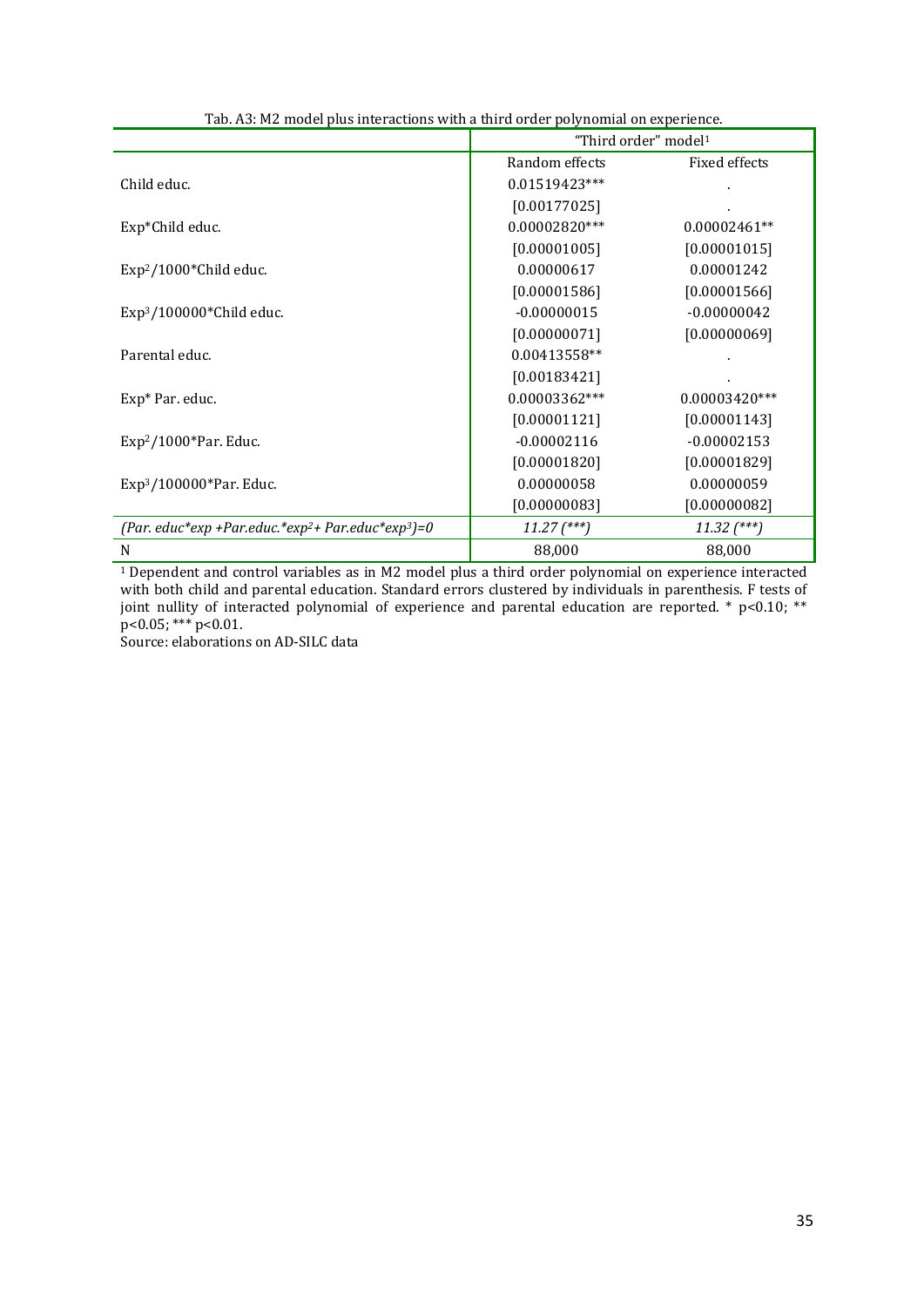|                          |               | of works <sup>2</sup>             |               |                                   |
|--------------------------|---------------|-----------------------------------|---------------|-----------------------------------|
|                          |               | Random effects                    |               | Fixed effects                     |
|                          | Firm changes  | Firm changes and<br>unemp. spells | Firm changes  | Firm changes and<br>unemp. spells |
| Child educ.              | 0.013491***   | $0.015966***$                     |               |                                   |
|                          | [0.001488]    | [0.001668]                        |               |                                   |
| Par. educ.               | $0.006230***$ | $0.005611***$                     |               |                                   |
|                          | [0.001561]    | [0.001751]                        |               |                                   |
| Pr. Emp. Exp*child educ. | $0.000031***$ | $0.000030***$                     | $0.000030***$ | $0.000029***$                     |
|                          | [0.000003]    | [0.000003]                        | [0.000003]    | [0.000003]                        |
| Pr. Emp. Exp *par. educ. | $0.000016***$ | $0.000016***$                     | $0.000014***$ | $0.000014***$                     |
|                          | [0.000003]    | [0.000004]                        | [0.000004]    | [0.000004]                        |
| Oth. Exp*child educ.     | $0.000032***$ | $0.000031***$                     | $0.000031***$ | $0.000030***$                     |
|                          | [0.000004]    | [0.000004]                        | [0.000005]    | [0.000005]                        |
| Oth. Exp *par. educ.     | 0.000003      | 0.000004                          | 0.000002      | 0.000003                          |
|                          | [0.000006]    | [0.000006]                        | [0.000006]    | [0.000006]                        |
| Child educ.*changes      | $0.001800**$  | $0.001567**$                      | $0.002336***$ | $0.002091***$                     |
|                          | [0.000705]    | [0.000702]                        | [0.000749]    | [0.000750]                        |
| Par. educ.*changes       | $0.001535*$   | $0.001623*$                       | $0.002076**$  | $0.002220**$                      |
|                          | [0.000871]    | [0.000872]                        | [0.000931]    | [0.000939]                        |
| Child educ.*unemp.       |               | $-0.005920***$                    |               | $-0.004609***$                    |
|                          |               | [0.001667]                        |               | [0.001726]                        |
| Par. educ.*unemp.        |               | 0.001325                          |               | 0.002042                          |
|                          |               | [0.001830]                        |               | [0.001919]                        |
| $\mathbf N$              | 88,000        | 88,000                            | 88,000        | 88,000                            |

| Tab. A4: Association between wages, child education, parental education and experience <sup>1</sup> , controlling for |
|-----------------------------------------------------------------------------------------------------------------------|
| firm changes and unemployment spells and distinguishing experience as private employees or other types                |
| of worke <sup>2</sup>                                                                                                 |

1 Log of weekly gross wage is the dependent variable. Control variables as in M2 model of Table 5, plus the number of firm changes, and dummies for periods spent in a year as unemployed or receiving CIG. 2 The total experience is split in periods spent as a private employee or a self-employed and both types of experiences are included among the covariates (instead that the total experience) as a third order polynomial and interacted with child and parental education. Firm changes is expressed by the (time varying) number of previous changes along the career. An unemployment spell is identified in case of at least 13 weeks not worked in a year. Standard errors clustered by individuals in parenthesis. \* p<0.10; \*\* p<0.05; \*\*\* p<0.01. Source: elaborations on AD-SILC data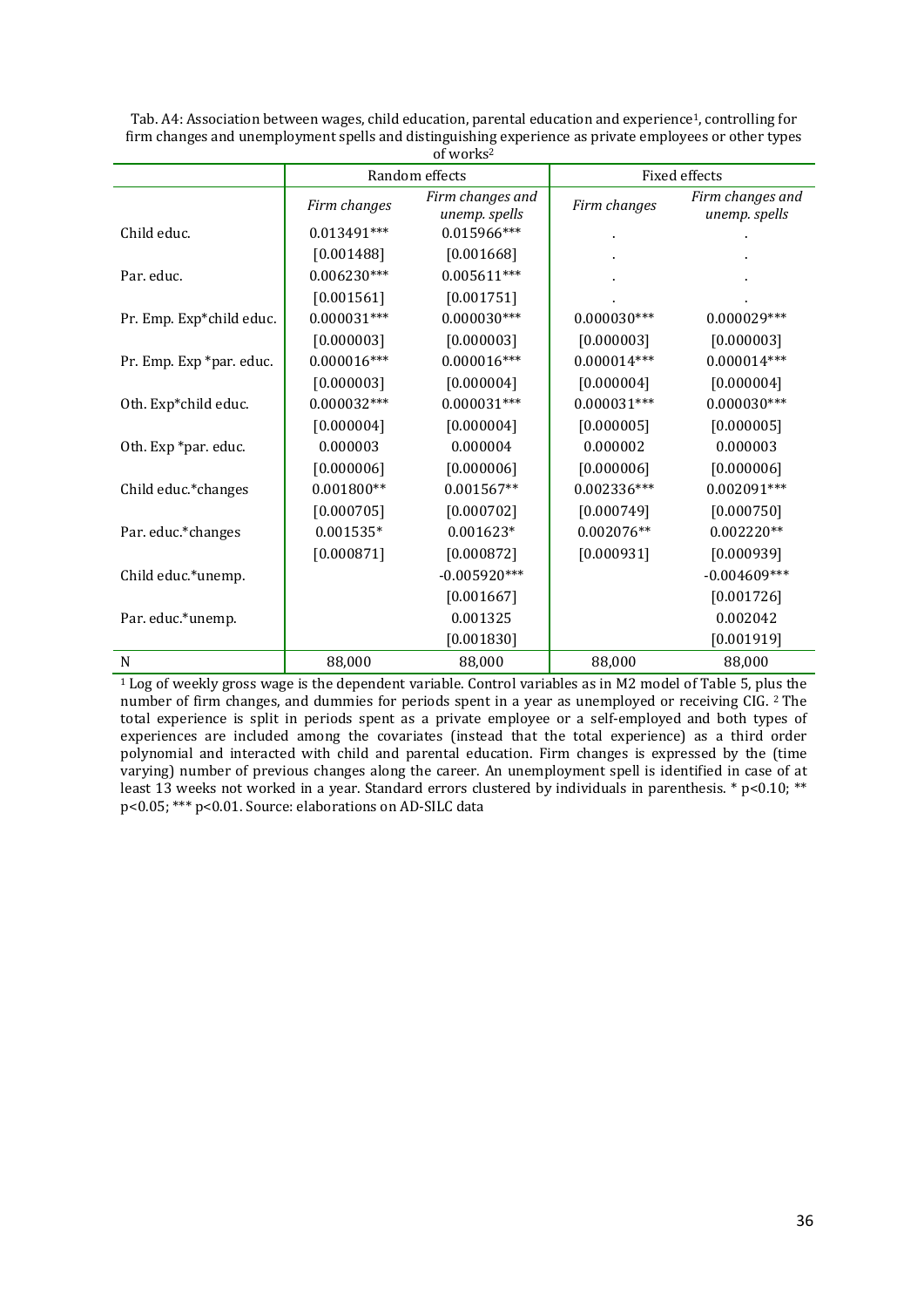#### NOTE DI LAVORO DELLA FONDAZIONE ENI ENRICO MATTEI

#### Fondazione Eni Enrico Mattei Working Paper Series

Our Note di Lavoro are available on the Internet at the following addresses:

http://www.feem.it/getpage.aspx?id=73&sez=Publications&padre=20&tab=1

http://papers.ssrn.com/sol3/JELJOUR\_Results.cfm?form\_name=journalbrowse&journal\_id=266659

http://ideas.repec.org/s/fem/femwpa.html

http://www.econis.eu/LNG=EN/FAM?PPN=505954494

http://ageconsearch.umn.edu/handle/35978

http://www.bepress.com/feem/

#### NOTE DI LAVORO PUBLISHED IN 2015

|             |         | NOTE DI LAVORO PUBLISHED IN 2015                                                                                                                                                                      |
|-------------|---------|-------------------------------------------------------------------------------------------------------------------------------------------------------------------------------------------------------|
| <b>ERM</b>  | 1.2015  | Elena Verdolini, Laura Diaz Anadon, Jiaqi Lu and Gregory F. Nemet: The Effects of Expert Selection,                                                                                                   |
|             |         | Elicitation Design, and R&D Assumptions on Experts' Estimates of the Future Costs of Photovoltaics                                                                                                    |
| <b>CCSD</b> | 2.2015  | James Lennox and Ramiro Parrado: Capital-embodied Technologies in CGE Models                                                                                                                          |
| <b>CCSD</b> | 3.2015  | Claire Gavard and Djamel Kirat: Flexibility in the Market for International Carbon Credits and Price                                                                                                  |
|             |         | Dynamics Difference with European Allowances                                                                                                                                                          |
| <b>CCSD</b> | 4.2015  | Claire Gavard: Carbon Price and Wind Power Support in Denmark                                                                                                                                         |
| <b>CCSD</b> | 5.2015  | Gunnar Luderer, Christoph Bertram, Katherine Calvin, Enrica De Cian and Elmar Kriegler: Implications of                                                                                               |
|             |         | Weak Near-term Climate Policies on Long-term Mitigation Pathways                                                                                                                                      |
| <b>CCSD</b> | 6.2015  | Francisco J. André and Luis M. de Castro: Incentives for Price Manipulation in Emission Permit Markets with<br><b>Stackelberg Competition</b>                                                         |
| <b>CCSD</b> | 7.2015  | C. Dionisio Pérez Blanco and Thomas Thaler: Water Flows in the Economy. An Input-output Framework to                                                                                                  |
|             |         | Assess Water Productivity in the Castile and León Region (Spain)                                                                                                                                      |
| <b>CCSD</b> | 8.2015  | Carlos M. Gómez and C. Dionisio Pérez-Blanco: Simple Myths and Basic Maths about Greening Irrigation                                                                                                  |
| <b>CCSD</b> | 9.2015  | Elorri Igos, Benedetto Rugani, Sameer Rege, Enrico Benetto, Laurent Drouet, Dan Zachary and Tom Haas:                                                                                                 |
|             |         | Integrated Environmental Assessment of Future Energy Scenarios Based on Economic Equilibrium Models                                                                                                   |
| <b>ERM</b>  | 10.2015 | Beatriz Martínez and Hipòlit Torró: European Natural Gas Seasonal Effects on Futures Hedging                                                                                                          |
| <b>CCSD</b> | 11.2015 | Inge van den Bijgaart: The Unilateral Implementation of a Sustainable Growth Path with Directed Technical                                                                                             |
|             |         | Change                                                                                                                                                                                                |
| <b>CCSD</b> | 12.2015 | Emanuele Massetti, Robert Mendelsohn and Shun Chonabayashi: Using Degree Days to Value Farmland                                                                                                       |
| <b>CCSD</b> | 13.2015 | Stergios Athanassoglou: Revisiting Worst-case DEA for Composite Indicators                                                                                                                            |
| <b>CCSD</b> | 14.2015 | Francesco Silvestri and Stefano Ghinoi: Municipal Waste Selection and Disposal: Evidences from Lombardy                                                                                               |
| <b>CCSD</b> | 15.2015 | Loïc Berger: The Impact of Ambiguity Prudence on Insurance and Prevention                                                                                                                             |
| <b>CCSD</b> | 16.2015 | Vladimir Otrachshenko and Francesco Bosello: Identifying the Link Between Coastal Tourism and Marine                                                                                                  |
|             |         | Ecosystems in the Baltic, North Sea, and Mediterranean Countries                                                                                                                                      |
| <b>ERM</b>  | 17.2015 | Charles F. Mason, Lucija A. Muehlenbachs and Sheila M. Olmstead: The Economics of Shale Gas                                                                                                           |
|             |         | Development                                                                                                                                                                                           |
| <b>ERM</b>  | 18.2015 | Anna Alberini and Charles Towe: Information v. Energy Efficiency Incentives: Evidence from Residential                                                                                                |
|             |         | <b>Electricity Consumption in Maryland</b>                                                                                                                                                            |
| <b>CCSD</b> | 19.2015 | ZhongXiang Zhang: Crossing the River by Feeling the Stones: The Case of Carbon Trading in China                                                                                                       |
| <b>CCSD</b> | 20.2015 | Petterson Molina Vale: The Conservation versus Production Trade-off: Does Livestock Intensification                                                                                                   |
|             |         | Increase Deforestation? The Case of the Brazilian Amazon                                                                                                                                              |
| <b>CCSD</b> | 21.2015 | Valentina Bosetti, Melanie Heugues and Alessandro Tavoni: Luring Others into Climate Action: Coalition                                                                                                |
|             |         | Formation Games with Threshold and Spillover Effects                                                                                                                                                  |
| <b>CCSD</b> | 22.2015 | Francesco Bosello, Elisa Delpiazzo, and Fabio Eboli: Macro-economic Impact Assessment of Future Changes                                                                                               |
|             |         | in European Marine Ecosystem Services                                                                                                                                                                 |
| <b>CCSD</b> | 23.2015 | Maryse Labriet, Laurent Drouet, Marc Vielle, Richard Loulou, Amit Kanudia and Alain Haurie: Assessment of<br>the Effectiveness of Global Climate Policies Using Coupled Bottom-up and Top-down Models |
| <b>CCSD</b> | 24.2015 | Wei Jin and ZhongXiang Zhang: On the Mechanism of International Technology Diffusion for Energy                                                                                                       |
|             |         | <b>Technological Progress</b>                                                                                                                                                                         |
| <b>CCSD</b> | 25.2015 | Benjamin Michallet, Giuseppe Lucio Gaeta and François Facchini: Greening Up or Not? The Determinants                                                                                                  |
|             |         | Political Parties' Environmental Concern: An Empirical Analysis Based on European Data (1970-2008)                                                                                                    |
| <b>CCSD</b> | 26.2015 | Daniel Bodansky, Seth Hoedl, Gilbert Metcalf and Robert Stavins: Facilitating Linkage of Heterogeneous                                                                                                |
|             |         | Regional, National, and Sub-National Climate Policies Through a Future International Agreement                                                                                                        |
| <b>CCSD</b> | 27.2015 | Giannis Vardas and Anastasios Xepapadeas: Time Scale Externalities and the Management of Renewable                                                                                                    |
|             |         | <b>Resources</b>                                                                                                                                                                                      |
| <b>CCSD</b> | 28.2015 | Todd D. Gerarden, Richard G. Newell, Robert N. Stavins and Robert C. Stowe: An Assessment of the                                                                                                      |
|             |         | Energy-Efficiency Gap and Its Implications for Climate Change Policy                                                                                                                                  |
| <b>CCSD</b> | 29.2015 | Cristina Cattaneo and Emanuele Massetti: Migration and Climate Change in Rural Africa                                                                                                                 |
| <b>ERM</b>  | 30.2015 | Simone Tagliapietra: The Future of Renewable Energy in the Mediterranean. Translating Potential into                                                                                                  |
|             |         | Reality                                                                                                                                                                                               |
| <b>CCSD</b> | 31.2015 | Jan Siegmeier, Linus Mattauch, Max Franks, David Klenert, Anselm Schultes and Ottmar Edenhofer: A Public                                                                                              |
| <b>CCSD</b> | 32.2015 | Finance Perspective on Climate Policy: Six Interactions That May Enhance Welfare<br>Reyer Gerlagh, Inge van den Bijgaart, Hans Nijland and Thomas Michielsen: Fiscal Policy and CO2 Emissions         |
|             |         | of New Passenger Cars in the EU                                                                                                                                                                       |
| <b>CCSD</b> | 33.2015 | Marie-Laure Nauleau, Louis-Gaëtan Giraudet and Philippe Quirion: Energy Efficiency Policy with Price-                                                                                                 |
|             |         | quality Discrimination                                                                                                                                                                                |
|             |         |                                                                                                                                                                                                       |